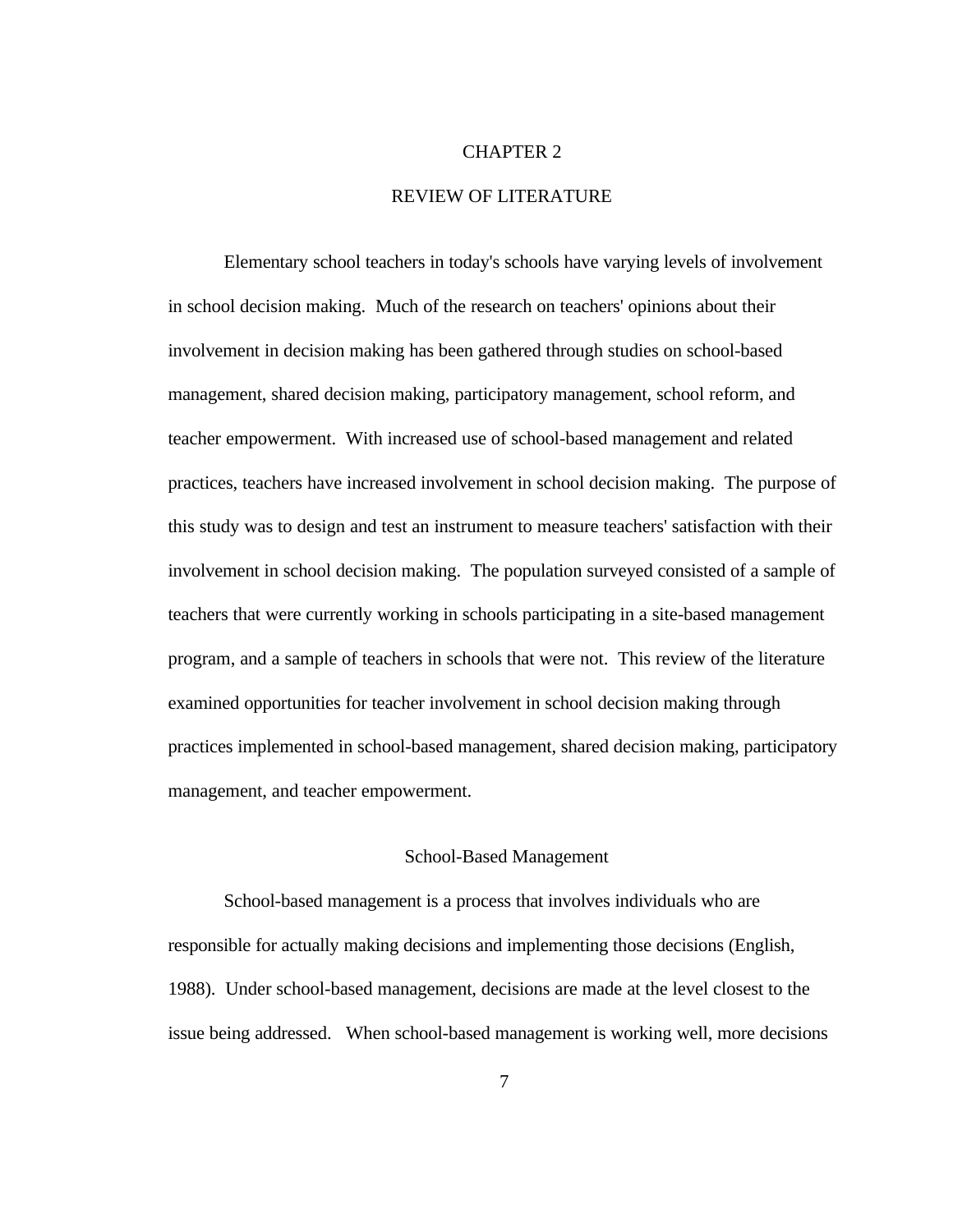flow up through the system rather than down from the top. In a study conducted by the American Association of School Administrators, the National Association of Elementary School Principals, and the National Association of Secondary School Principals, it was concluded that educational reform efforts will be effective and long lasting when schoolbased management is based on the two fundamental beliefs that decisions should be made by individuals most closely affected by them, and when carried out by people who feel a sense of ownership and responsibility for the process (English, 1988).

 Deming's model of leadership calls for a decreased level of organizational bureaucracy. His method provides the opportunity for all employees to participate in the decision making process. He developed 14 principles based on the belief that people want to do their best and it is the responsibility of the management to see to it that they do. In addition, he believes that managers must constantly improve the system in which they work, and that everyone is intrinsically motivated to learn because nobody really wants to fail (Deming, 1988).

Lindelow defines SBM as a system in which the school is the primary unit of educational decision-making (Lindelow, 1989). Wiesner (1987) emphasizes a local ownership definition in a handout based on SBM in the St. Louis schools stating that the concept of school-based management is to underscore and attain an operating method in which school districts at all levels have a high degree of management authority. He states that only when people are involved in their own professional destiny can real concern, creativity, and initiative be stimulated for the benefit of students (Wiesner, 1987).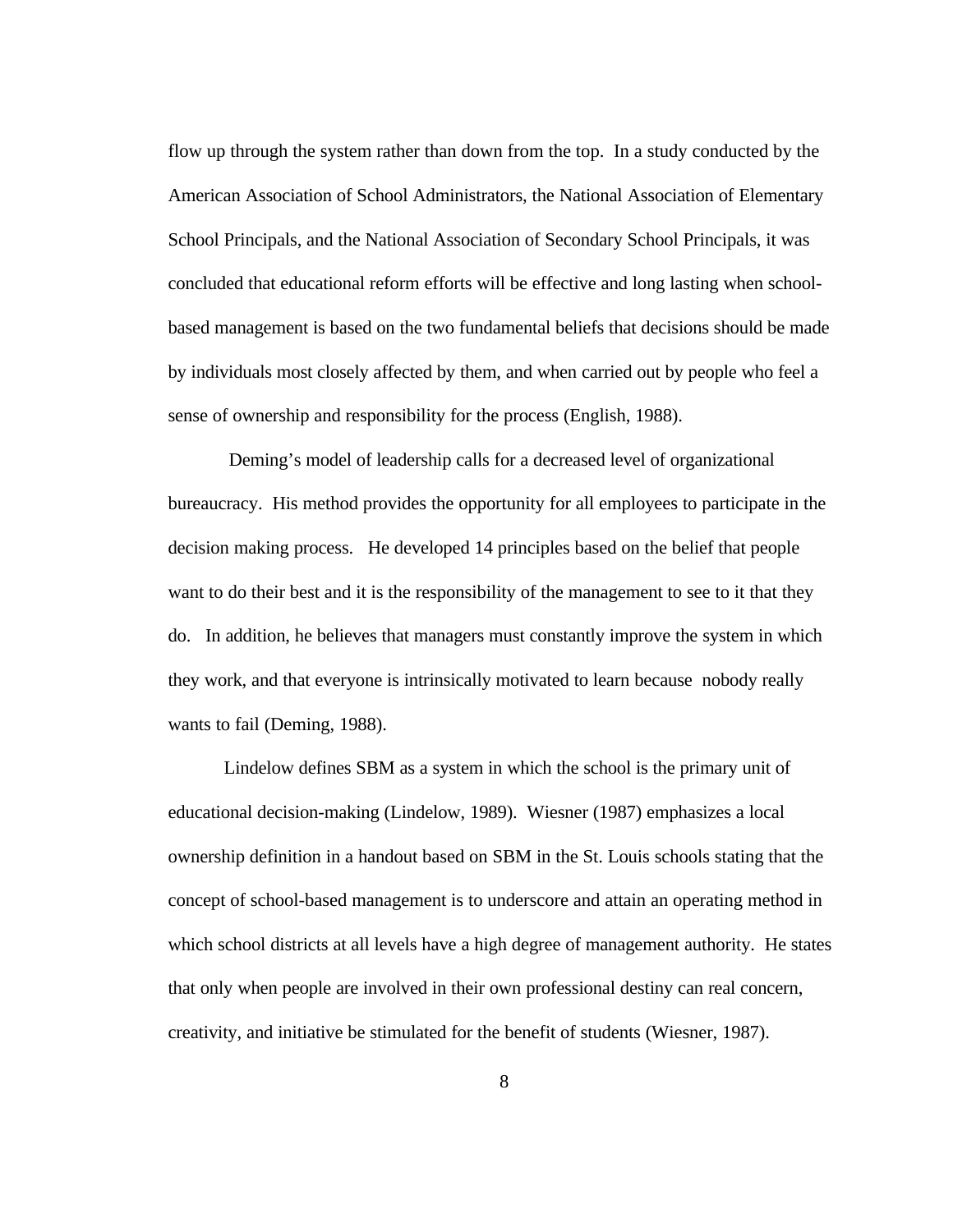School-based management has grown out of business and industry management practices. Many management experts in the private sector as well as in the public schools have cited the advantages to systems that shift decisions to the levels most directly affected. Naisbitt (1990) described the trends toward decentralized decision-making throughout the private sector. He believes that people whose lives are affected by a decision must be part of the process of arriving at that decision (Naisbitt, 1990). Drucker (1988) on the other hand does not advocate decentralization as extensively. However, he does emphasize the importance of managers paying attention to the needs of employees. He believes that individuals at work know what makes them more productive, and what is helpful or unhelpful (Drucker, 1988).

There are a number of management experts who advocate the effectiveness of smaller business units. Peters and Waterman note the advantages of this approach in their book, *In Search of Excellence*. They believe that the point of smallness, is beautiful, it induces manageability , commitment, and it works. They conclude that managers can understand something that is small when one central discipline prevails (Peters  $\&$ Waterman, 1984).

In his book *The Renewal Factor*, Waterman states that the goal is to have "people down the line implementing imaginative programs for renewal" (Waterman, 1987). He further states that people know what their boundaries are; they know where they should act on their own and where not. In addition, the boss knows that his or her job is to establish those boundaries, and then get out of the way (Waterman, 1987).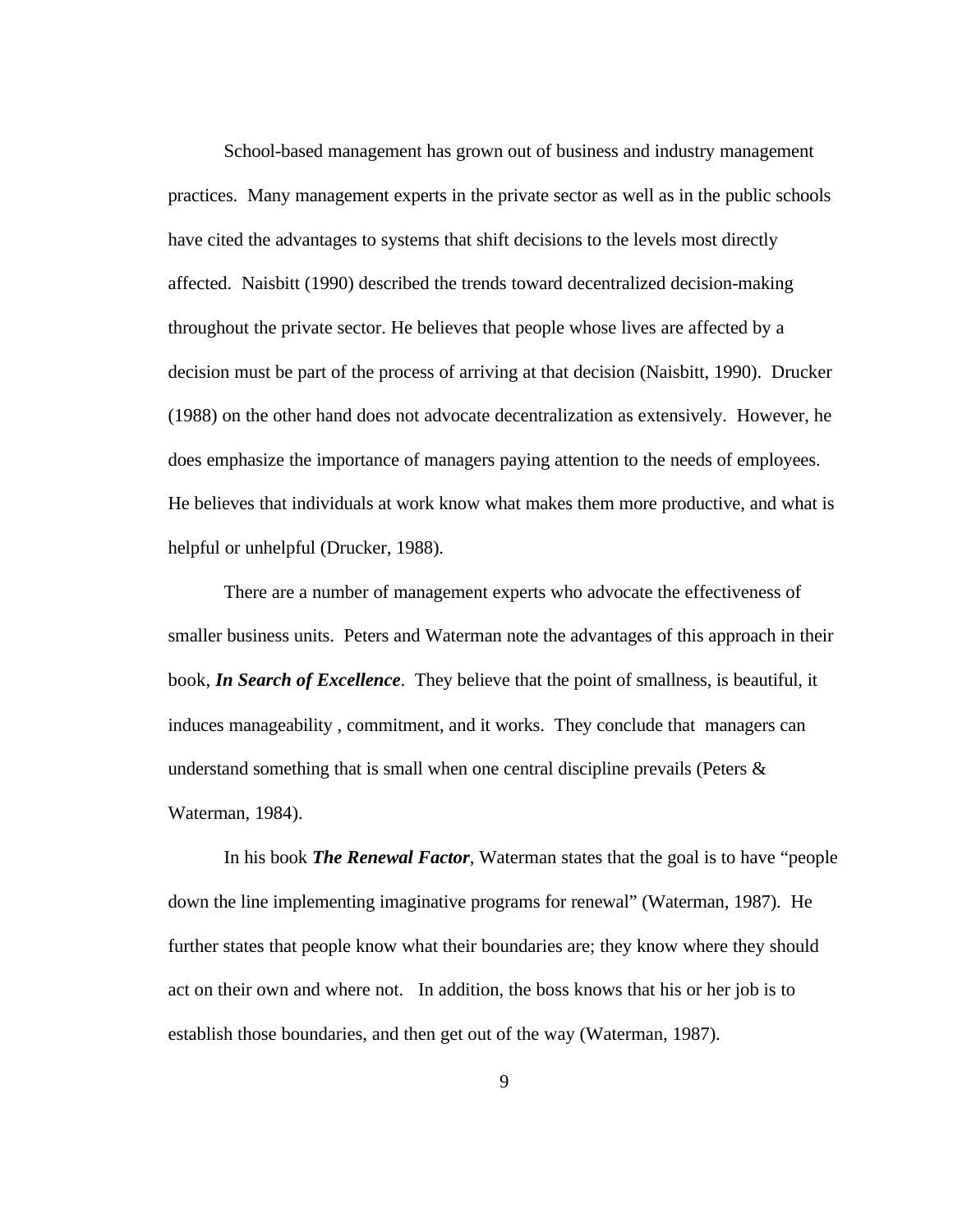The earliest multi classroom schools were "managed" by teachers and a principal teacher. These were generally unmarried women able to administer the school and discuss its educational program (Levine & Taylor, 1991). When the proliferation of school administrators and the growth of teacher unions placed the two groups in conflict with one another, after World War II, school-site decision making became cursory and was often done "in the halls" or through quick meetings between the principal and staff. The principal "handed down" district policies and procedures to the teachers, who were then expected to carry them out. Authority in the schools became more and more centralized and bureaucratized (Levine & Taylor, 1991).

 According to Levine and Taylor educators began to implement forms of schoolbased management in the early 1970's in an effort to respond to the changing characteristics of the neighborhood and communities they served. Neighborhood schools were becoming desegregated schools to which students were bused. The one time solid, middle-class, non-minority neighborhoods had become racially mixed. The problem of "white flight" focused attention on the need to improve schools that enrolled large numbers of black and Hispanic children and children of the "underclass." School-based management either didn't take hold as soon or had already been employed as a tried-andtrue management practice for running good schools in the suburban and rural communities (Levine & Taylor, 1991).

In 1972, Florida mandated an annual plan drawn up by school-based management teams. However, the plan was not implemented until 1974. This mandate did little to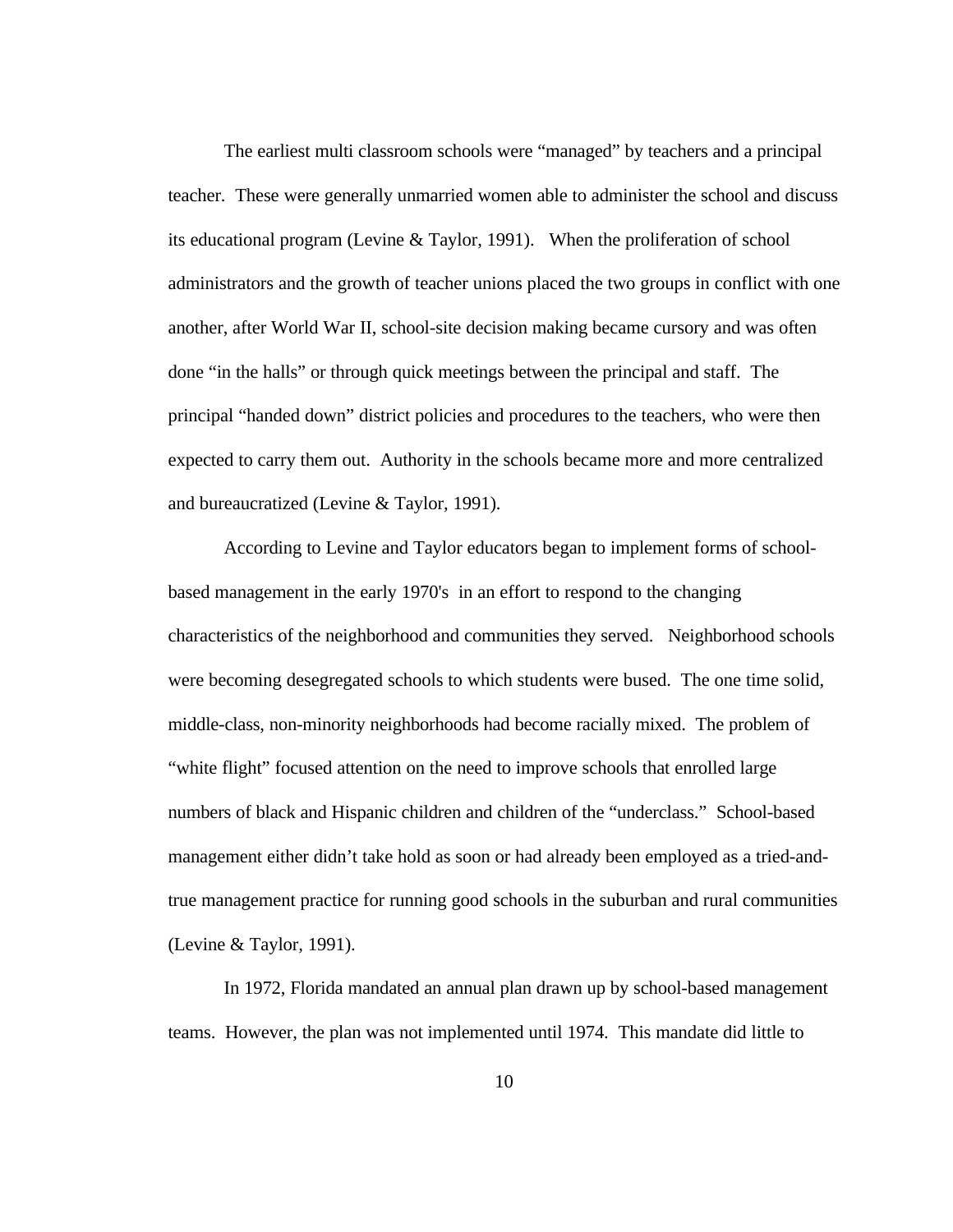decentralize decision making or encourage programs of school improvement, due to the fact that they only had to write an annual report and specify their yearly goals and objectives (Levine & Taylor, 1991).

Smith and Purkey define school-based management (SBM) as a system designed to improve education by increasing the authority of actors at the school site (Smith  $\&$ Purkey, 1985). They state that the idea becomes popular for two reasons: the importance ascribed to school site-management by research on school effectiveness and the "second wave" of education reform concerned with deregulation and decentralization (Smith  $\&$ Purkey, 1985).

Some districts have had a long tradition of decentralization management, but for many districts, SBM is relatively new. As of 1988, Chesterfield, Missouri, had a 34-year tradition of school autonomy which was a theory based on the belief that the school staff, rather than central administrators, have a better understanding of the needs of the school (Clune & White, 1988).

Clune & White found that many districts have not taken advantage of the experience of other districts with SBM that could enhance the success or avoid problems that could occur during implementation. This failure to learn from the experience of others may have been due partly to the fact that individual school needs and planning vary (Clune & White, 1988).

 Clune & White also found that in most districts, SBM developed as a result of interest and commitment on the part of the superintendent. These districts include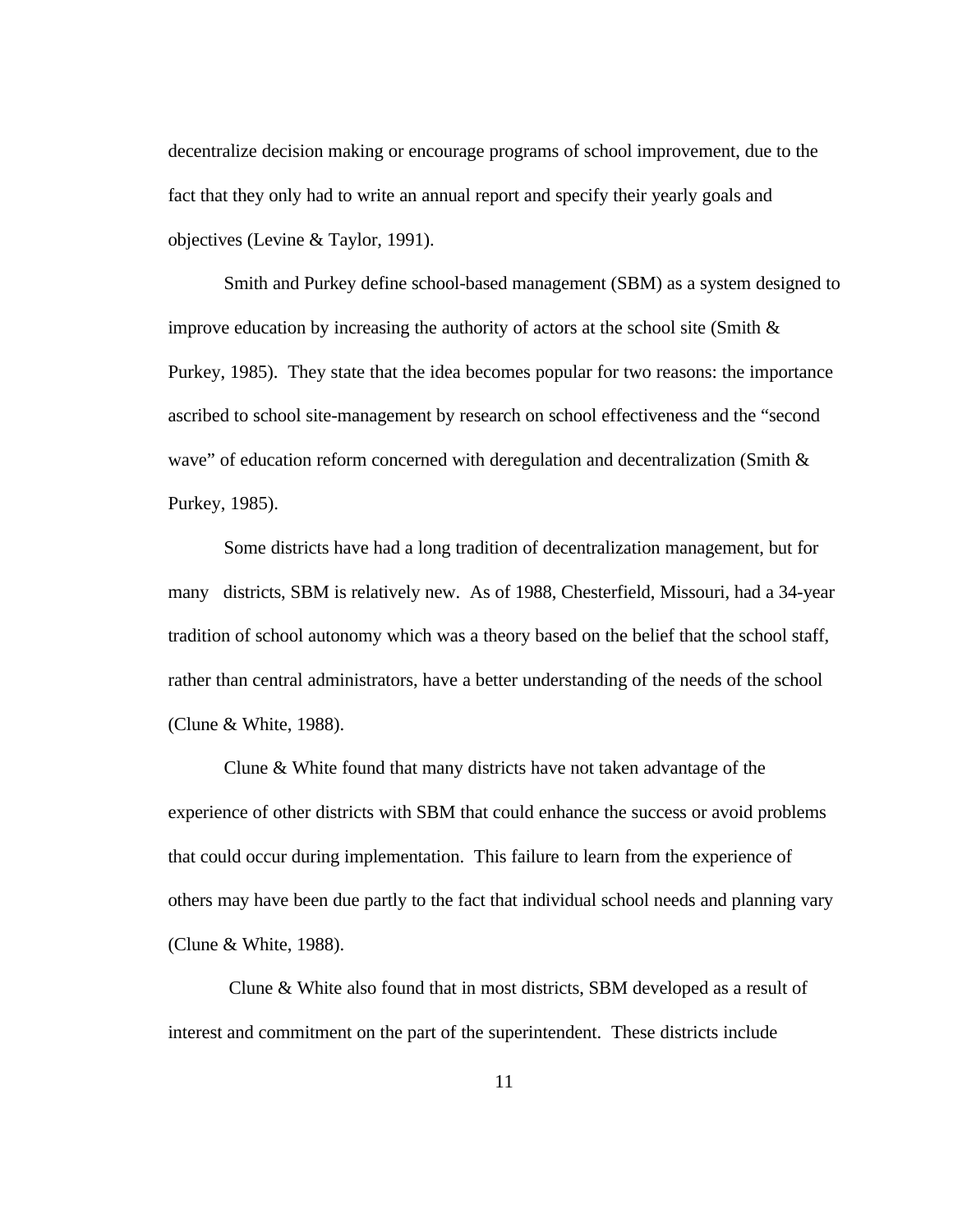Boston, Massachusetts; Charleston County, South Carolina; Duval County, Florida; San Diego, California; Sarasota, Florida; St. Louis, Missouri; and Tulsa, Oklahoma. The superintendent has frequently served in conjunction with other influential actors, such as, the school board, principals, teachers, and parents (Clune & White, 1988).

Many SBM programs have been initiated in some districts on a pilot basis. Schools volunteer to participate in the program. According to Clune & White, the goal of the pilot program is to learn what works and then be able to develop a working model for implementation in other schools. In some cases, the principal has a veto over participating in a pilot program. For example, in the Independent School District #196, Rosemount, Minnesota, the principal was allowed to decide not to participate even if the teachers were in full support of the program (Clune &White, 1988).

Smith and Purkey stated that in the eighties, school-based management and effective schools' research began to coalesce in the pragmatic plans of many educators interested in improving schools for all children. They reported that many advocates of effective schools were unwilling to wait for a few unusually successful schools to emerge haphazardly from the unplanned efforts of a few exceptional principals. Therefore, they faced the challenge of finding other approaches to enhance the effectiveness of a group of "normal"schools. Effective principals were successful in soliciting faculty input regarding instructional decision making (Smith & Purkey, 1983). Some research on change in schools and in other organizations focused on participation in decision making as a key variable in developing motivation and commitment among staff members (Smith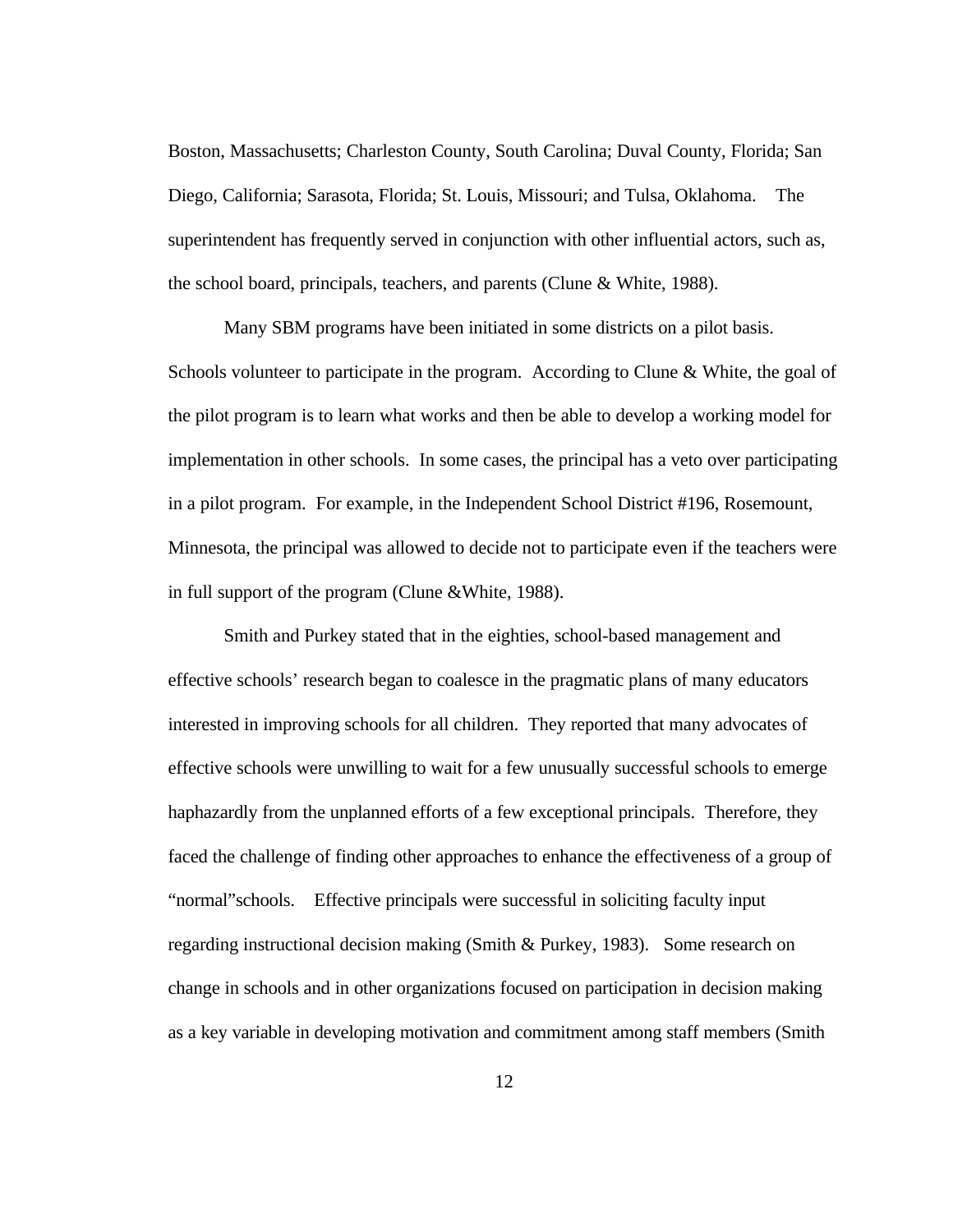& Purkey, 1983). Advocates of effective schools have emphasized the involvement of faculty members in the preparation and implementation of site-level improvement plans as an important way to help large numbers of schools move toward effectiveness (Smith  $\&$ Purkey, 1983).

Public education entered a period of change and experimentation in which there was a widespread and growing endorsement of increased teacher participation in site-level planning and in the implementation of fundamental reforms. According to Clune and White, proposals for experimentation with such reforms varied widely, from relatively modest arrangements that involved teachers in planning somewhat marginal changes to radical efforts that gave teachers sole responsibility for redesigning almost everything in their schools (Clune & White, 1988).

Clune and White also believe that SBM programs focus on teaching students greater social responsibility, and promote involvement of school staff, parents and the community, with the aim of creating a sense of school ownership. Many of these SBM programs have given schools the authority to focus on the curriculum, shift funds across personnel categories, select the number of teachers, teacher assistants, and full-time and part-time positions (Clune & White, 1988). Some school staffs make decisions regarding the selection of textbooks, supplemental instructional materials to be used, selection of learning activities, as well as, determine the nature of alternative programs implemented. Some SBM programs allow the school site authority to decide when the school day or school year begins or ends. In some SBM programs, the principal has the autonomy to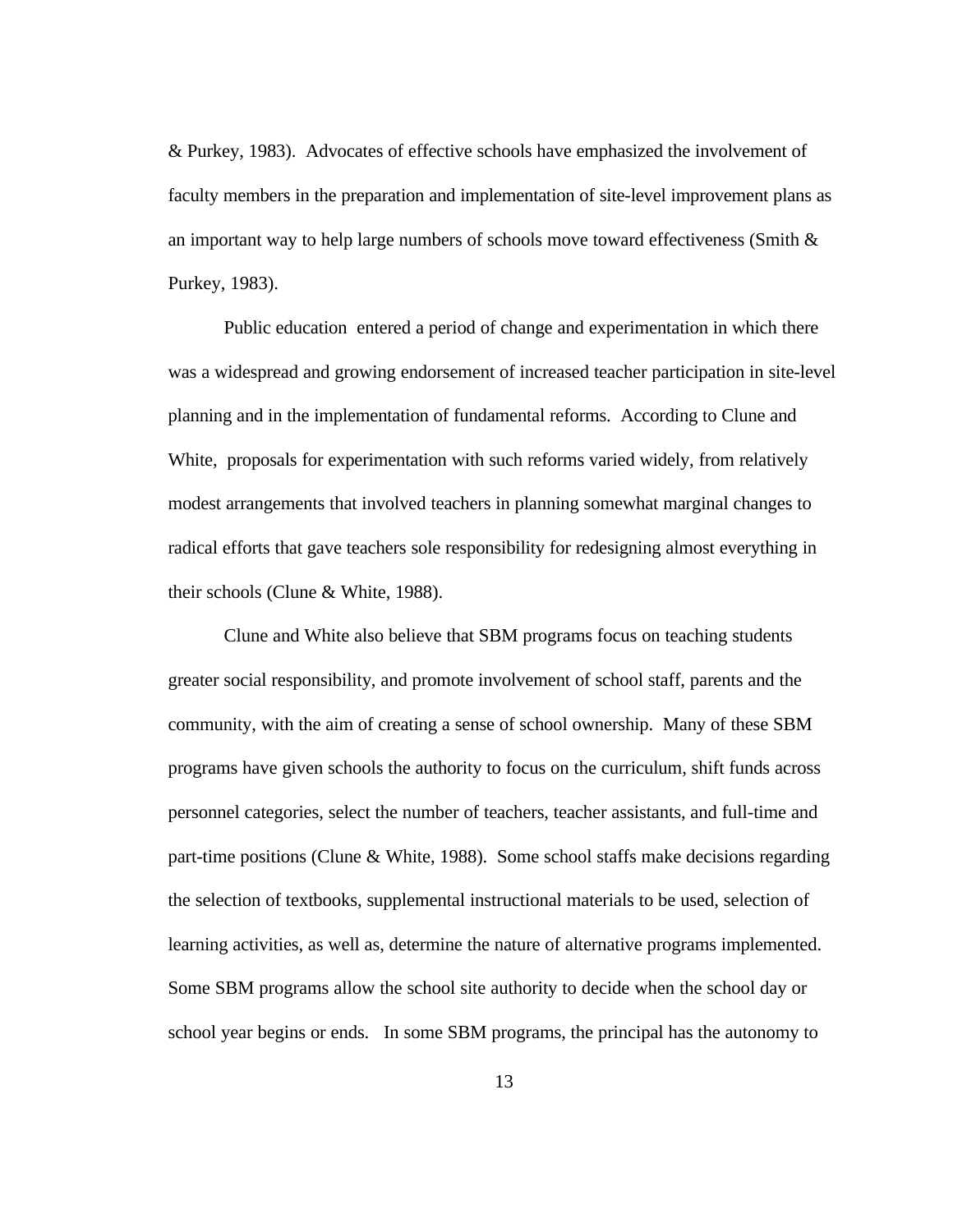hire certified and classified staff. In other cases, teachers and SBM councils make recommendations and are involved in the screening, interviewing, and final selection (Clune & White, 1988).

Boyer (1988) believes that schools must work harder at sharing the authority for making important decisions. In order to rebuild excellence in education, reaffirming the importance of the local school and freeing leadership to lead is important. (Boyer, 1988). Furthermore, he theorizes that when teachers are provided the increased involvement in decision making, they will strive to improve the status and quality of the teaching force in the 1990s and beyond (Boyer, 1988).

Ferrera (1992) declares that a school reform must rest on shared beliefs, with trust being the key ingredient. He believes that the participants must have a shared vision. There must be trust in leadership, as well as trust of all the participants (Ferrera, 1992).

Lieberman (1988) suggests that it is important to expand the roles of teachers in order to change the teaching profession in profound ways. She recommends that teachers should be provided greater recognition and status, and have a reward structure to allow for choices, renewal, and opportunity to grow and learn. She also believes that as working conditions improve, so does teacher satisfaction (Lieberman, 1988).

Sergiovanni (1996) states in his book, *Leadership for the Schoolhouse*, that the schoolhouse should make the decisions about school organization, curriculum, and classroom life that reflects constructivist teaching and learning principles (Sergiovanni, 1996). He also states that a theory for the schoolhouse should encourage principals,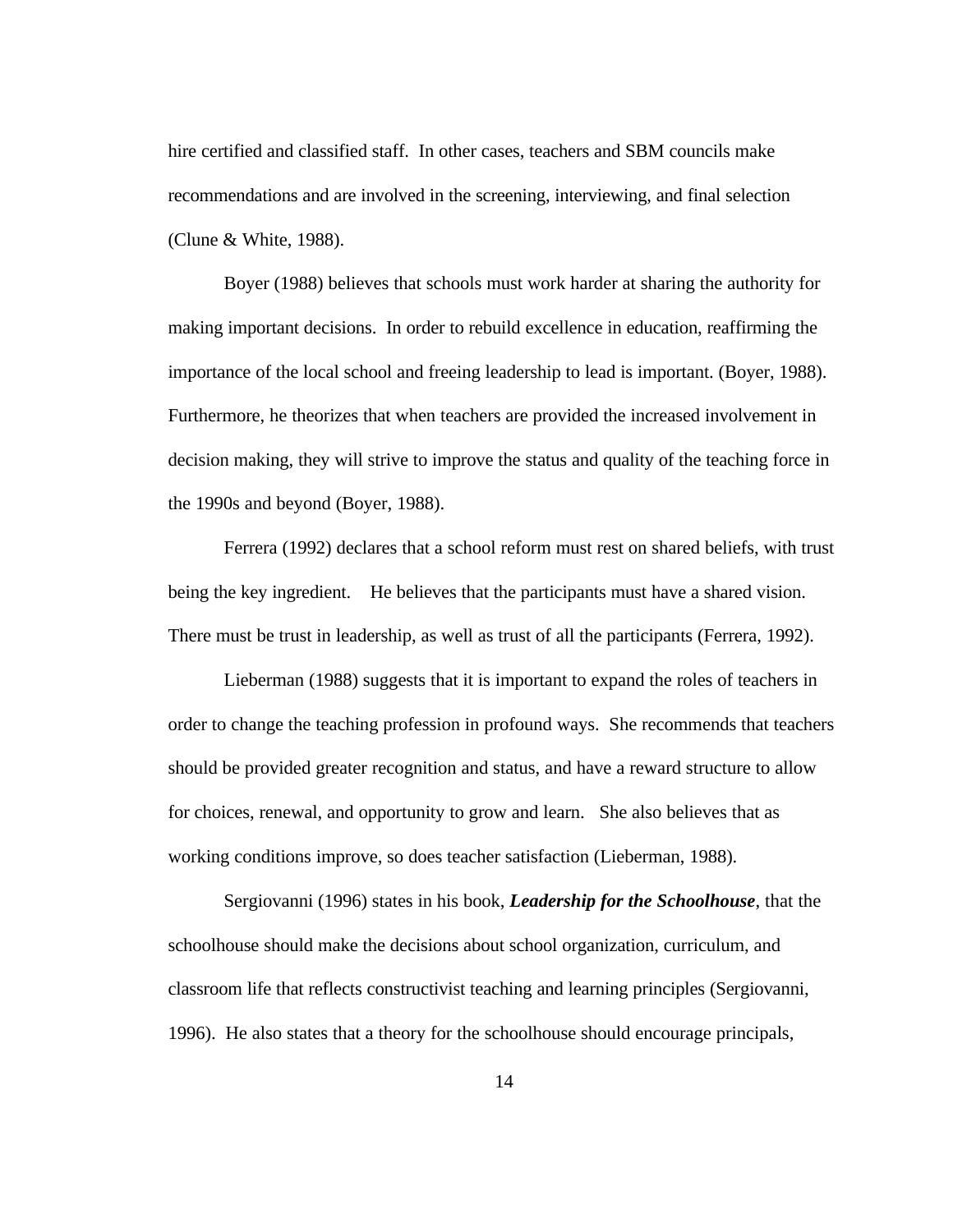teachers, parents, and students to be self-managing, and accept responsibility for what they do, and they should feel a sense of commitment and obligation to do the right thing (Sergiovanni, 1996).

Raelin (1989) believes that a fundamental problem of school management is the ability of the administrator to establish a balance between controlling the building while granting teachers their professional right of autonomy. Results of his study revealed that virtually all work takes place for teachers within a bureaucracy, where they serve as both professionals and employees (Raelin, 1989).

The quality and character of a school and the accomplishments of its students have a lot to do with the nature of the adult relationships in a school (Barth, 1990). Barth found that frequently, personal relationships are adversarial: teacher against student, teacher against teacher, principal against teacher, school people against parents (Barth, 1990).

 Elam, Rose, and Gallup (1992) reported that parents are sometimes critical of the information they received from the public schools in regard to their children's academic progress. While identifying some of the biggest problems in which the public schools had to address, there were many questions raised concerning the placement of handicapped children in the same classroom with other students. Frequently, regular classroom teachers have not been trained adequately to teach handicapped students. There was support for a national public school curriculum, for national goals and standards, and for a national testing program toward these goals and standards. This was evident in the 24th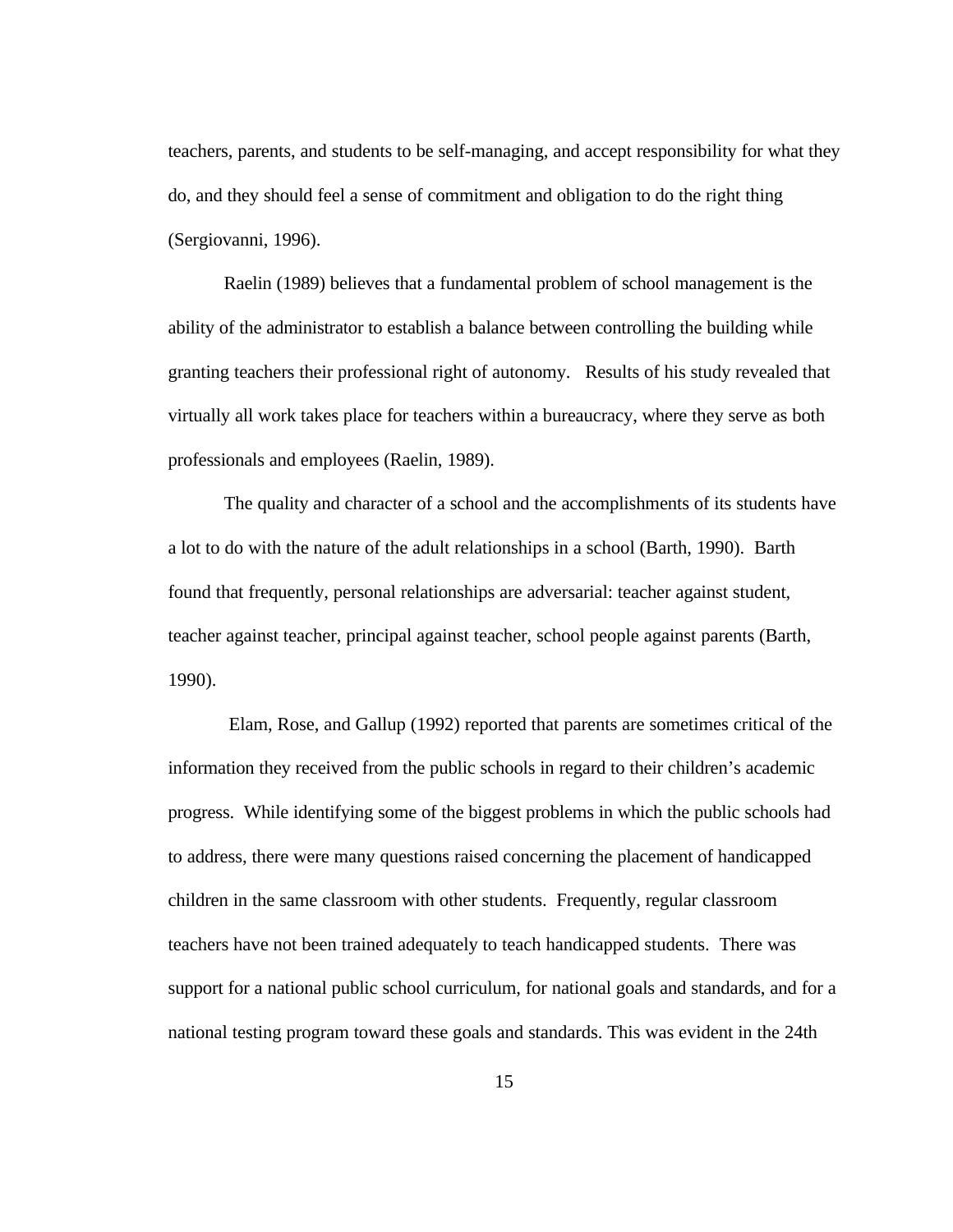Gallup Poll (Elam, Rose, Gallup, 1992).

Rossi and Stringfield report that there are several attributes of interpersonal relations that occur in schools that have effective site-based management programs. Teachers share a vision and a sense of purpose. Students feel cared about and maintain open communication. They all share a sincere sense of trust (Rossi & Springfield, 1995).

According to McClure, the structure of schools causes a degree of isolation. He views school faculties as a collection of individuals working independently (McClure, 1988). Based on a project by the NEA in response to the national outcry for school improvement, the Mastery in Teaching Project was implemented to explore the benefits of collegiality. The outcome of the five year school-based improvement effort found that faculties began viewing leadership as a shared responsibility that was based on competence as much as on role (McClure, 1988). They became more collegial and better able to share ideas for problem solving purposes, and they considered themselves as powerful forces that could affect the quality of their schools (McClure, 1988).

According to Guthrie, when school-based management strategies are tailored to the curriculum of each state and local school district, there is the potential for solving the tensions that exist between state-level policy makers and local school personnel (Guthrie, 1986).

Many educators believe that the best decisions about education are those made by the people closest to the students. However, few realize the extent of system wide change that school-based management entails. Frequently, school-based management systems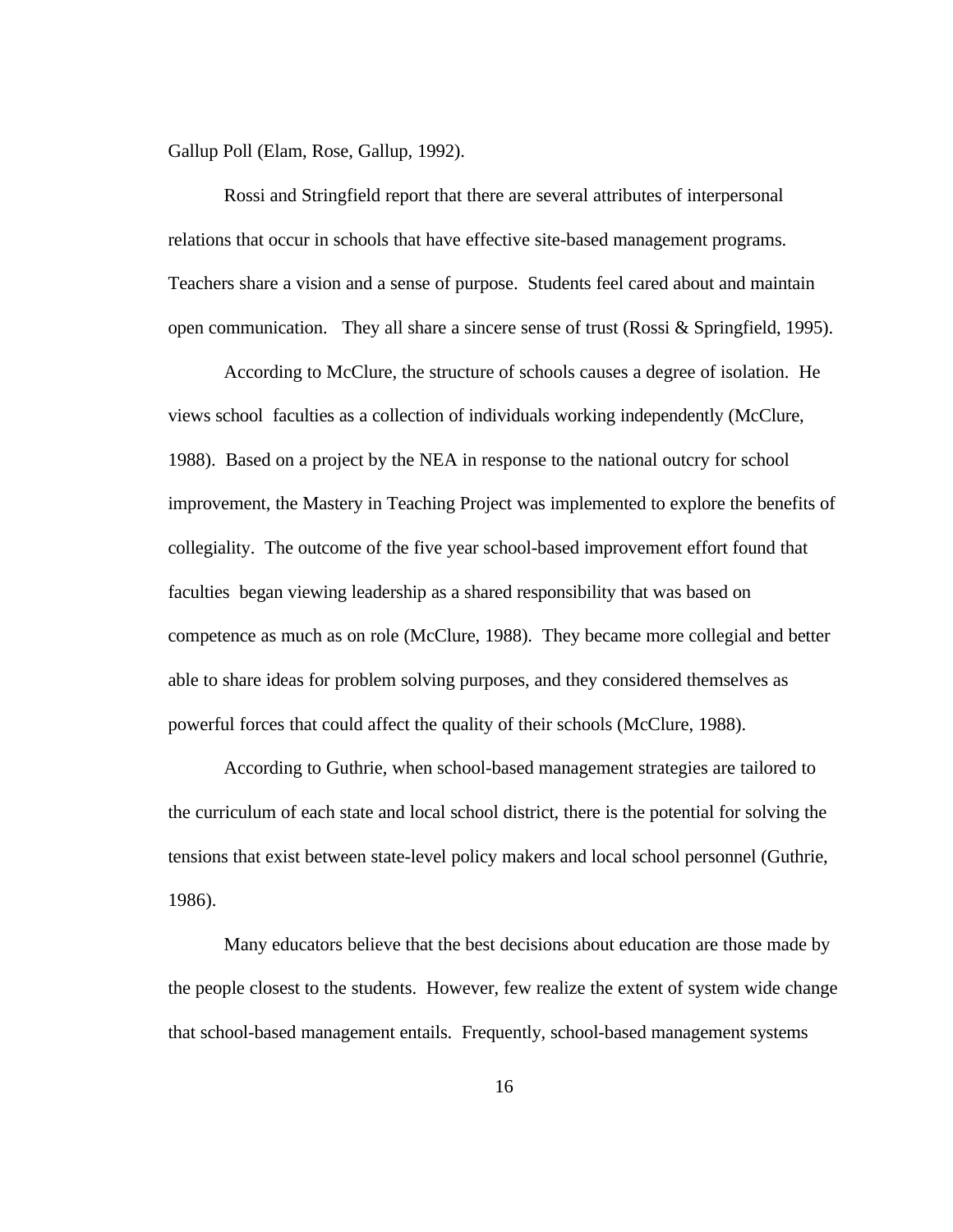have been implemented simply by establishing a council at the school site and assigning various responsibilities in the areas of budget, personnel, and curriculum. Wohlstetter (1995) identified the conditions in schools that promote high performance through SBM. She defines "high-performance SBM" as occurring in schools that are actively restructuring in the areas of curriculum and instruction; these were schools where SBM worked well. She also compares this group of successful schools to schools using SBM but with less success in making changes that affect teaching and learning (Wohlstetter, 1995). Her study reveals that successful SBM requires a redesign of the whole school organization, and that people at the school site must have "real" authority over budget, personnel, and curriculum, in order for SBM to work. Authority must be used to introduce changes in the functioning of the school that actually affect teaching and learning, in order to improve school performance (Wohlstetter, 1995). Furthermore, her study reveals that school's techniques for using its new power must include strategies for decentralizing three other essential resources: 1) professional development and training for teachers and other stake holders in management, in solving problems, and in curriculum and instruction; 2) information about student performance, about parent and community satisfaction, and about school resources to help school people make informed decisions; and 3) rewards to acknowledge the increased effort SBM requires and to recognize improvements in school performance (Wohlstetter, 1995). Her research focuses on the importance of leadership on the part of the principal by having instructional guidance mechanism, such as, a curriculum framework at the school site to direct reform efforts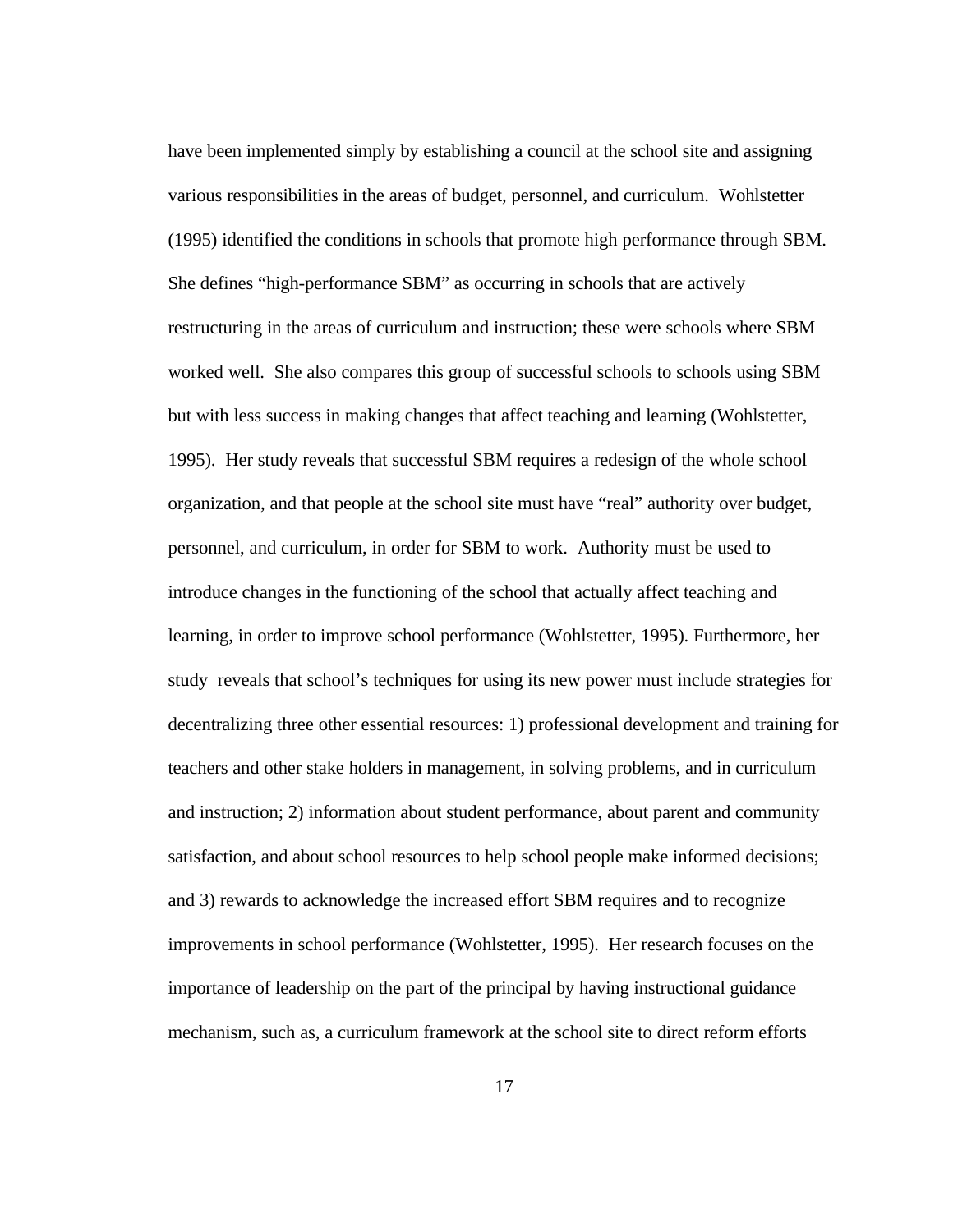(Wohlstetter, 1995).

 Bacharach and Conley (1986) hypothesize that effectively managed organizations allow employees to have a say in strategic organizational decisions and in decisions that directly affect their work. However, teachers rarely have the opportunity to participate in decision making outside their own classrooms. Collective bargaining allows teachers a means of exercising their power and influence, however, managers do not always view collective bargaining positively (Bacharach & Conley, 1986). Therefore, the potential value of teacher participation in work-related and strategic policy decisions is often ignored (Bacharach & Conley, 1986).

The value of workers' participation in collective decision making became increasingly recognized as critical in the private sector during the 1980's. As a result, teachers believe that they are professionally trained and have the most direct contact with students, and they should be involved in identifying school needs and establishing priorities among them. A structure that allows teachers to develop and present ideas, which create formal channels for these ideas, and mechanisms for implementing new ideas can foster such participation (Bacharach & Conley, 1986).

Geisert (1988) believes that replacing administrators by teacher committees will not solve management problems; moreover, it will give teacher unions too much power in the management of schools. He states that increasing the number of decision makers in schools can create a need for additional procedures and policies which may increase bureaucratic obstacles to school improvement (Geisert, 1988).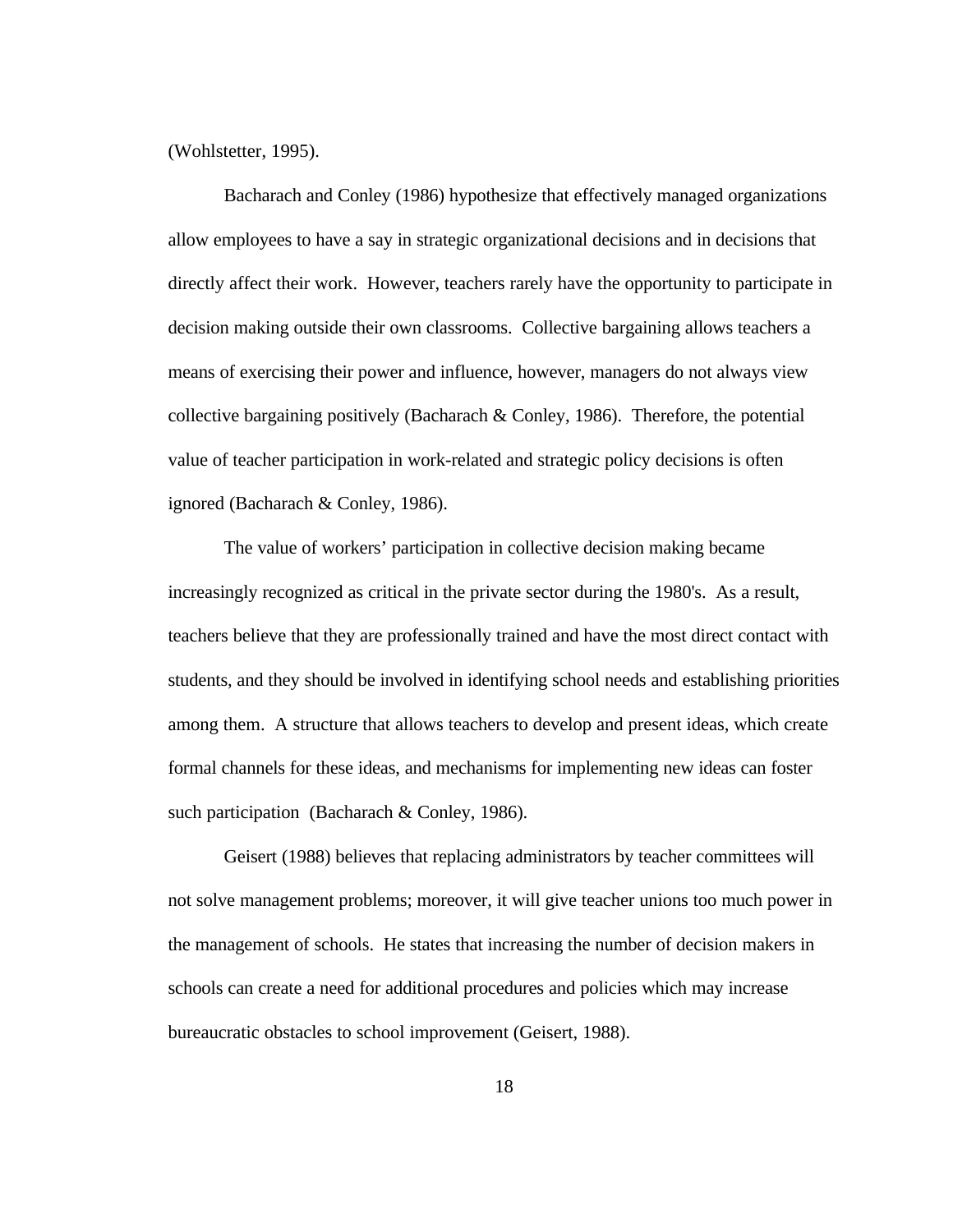Bacharach and Conley (1990) suggest that school-based management is not a school reform program in and of itself. They believe that school-based management is only one way to restructure decision making and planning at the school site so that day-to-day administration and teaching can be collaborative and collegial. They state that without a reason for switching to school-based management, this change in planning and reporting arrangements is likely to be only a cosmetic attempt to improve the school (Bacharach  $\&$ Conley, 1990). In their study, they discover that without a comprehensive improvement process, school-site management can cause confusion and frustration on the part of those involved in setting priorities and could end up doing little to promote school improvement. Also, they state that the idea of placing authority to make day-to-day decisions at the school site is not new (Bacharach & Conley, 1990).

Wohlstetter hypothesizes that in school-based management there is a need for three commodities that private sector research has found to be essential for making good and productive decisions. Based on her findings, it is evident that school-based management requires fundamental change in people's understanding of the organization and their role in it. Furthermore, she suggests that successful schools should take time to educate themselves regarding different approaches necessary to achieve valued outcomes. She believes that educators should visit and expose themselves to different organizations, and focus on learning from both school and private sector organizations (Wohlstetter, 1994).

Researchers have identified leadership as a crucial factor in school effectiveness.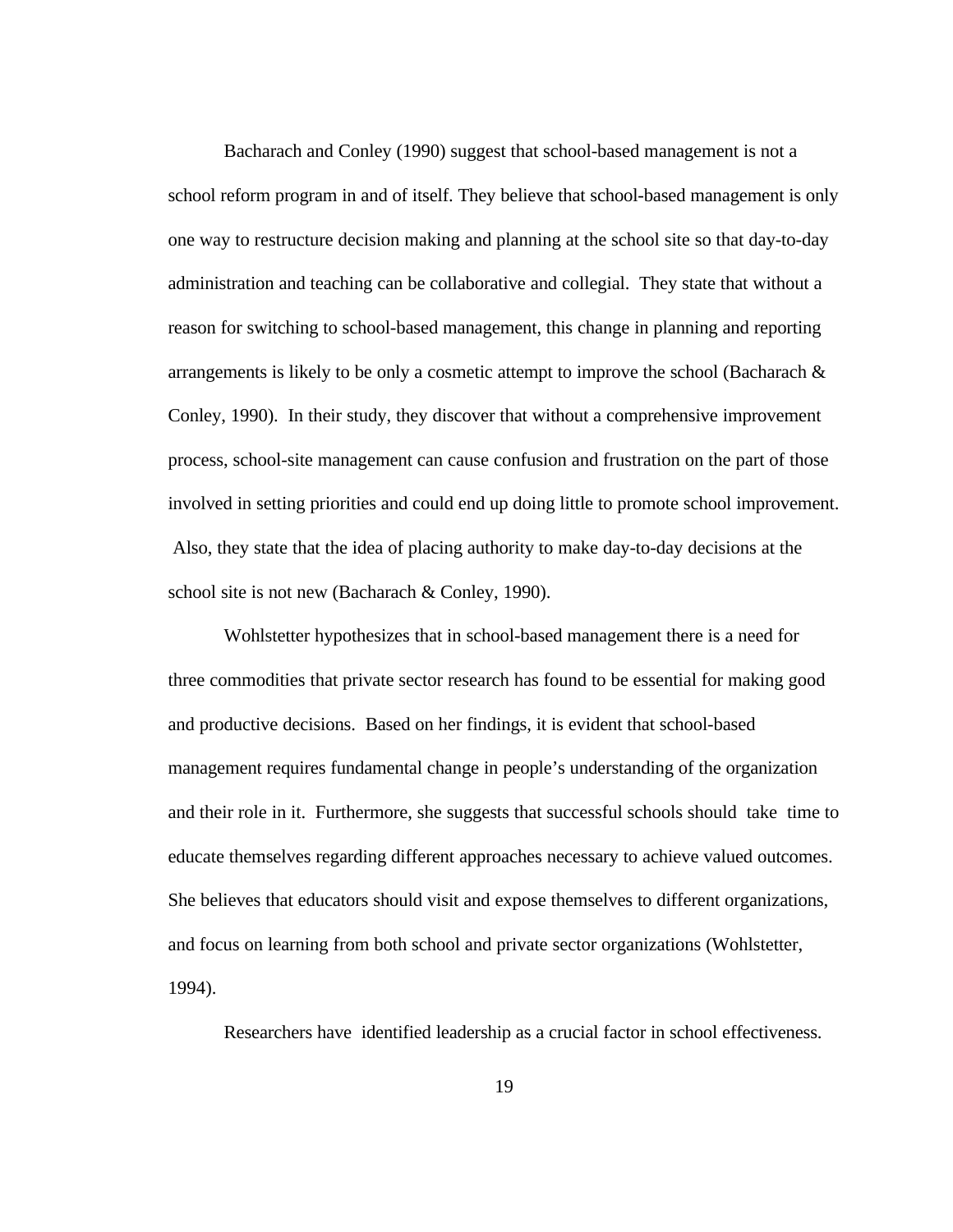The principal is the only one who sees the whole school. Therefore, the principal plays a very important role in SBM. It is believed that the principal's role changes greatly as a result of SBM. Clune and White indicate that when SBM is being implemented, the authority and responsibility of the principal can cover three directions at once: more involvement in the school program; more involvement in shared governance; and a higher level of responsibility in district decision making (Clune & White, 1988). Principals are considered to be key figures in fostering a relationship of shared governance within the school. They are held accountable for achieving the school objectives outlined in the school-site plan. Frequently, the difference between a successful and unsuccessful SBM program is related to the leadership qualities of the principal. Although most decisions involve a group decision-making process rather than the principal making decisions unilaterally, the principal often encourages the teachers to accept more responsibility and commitment by exchanging information and ideas. A talented principal in a SBM system will find a balance between order and freedom (Clune & White, 1988).

It is believed by Romanish (1991) that the single most significant shift which will facilitate a new role for teachers is to dramatically change the role and function of the school principal. He believes that building principals must have their positions modified. He bases his belief on the fact that if teachers and learners constitute the very marrow of the school's existence, then all duties and positions which occur outside the classrooms are there for one reason: a way to support and advance the efforts of those who teach and learn. Therefore, he theorizes that if teaching and learning are actually the hub to which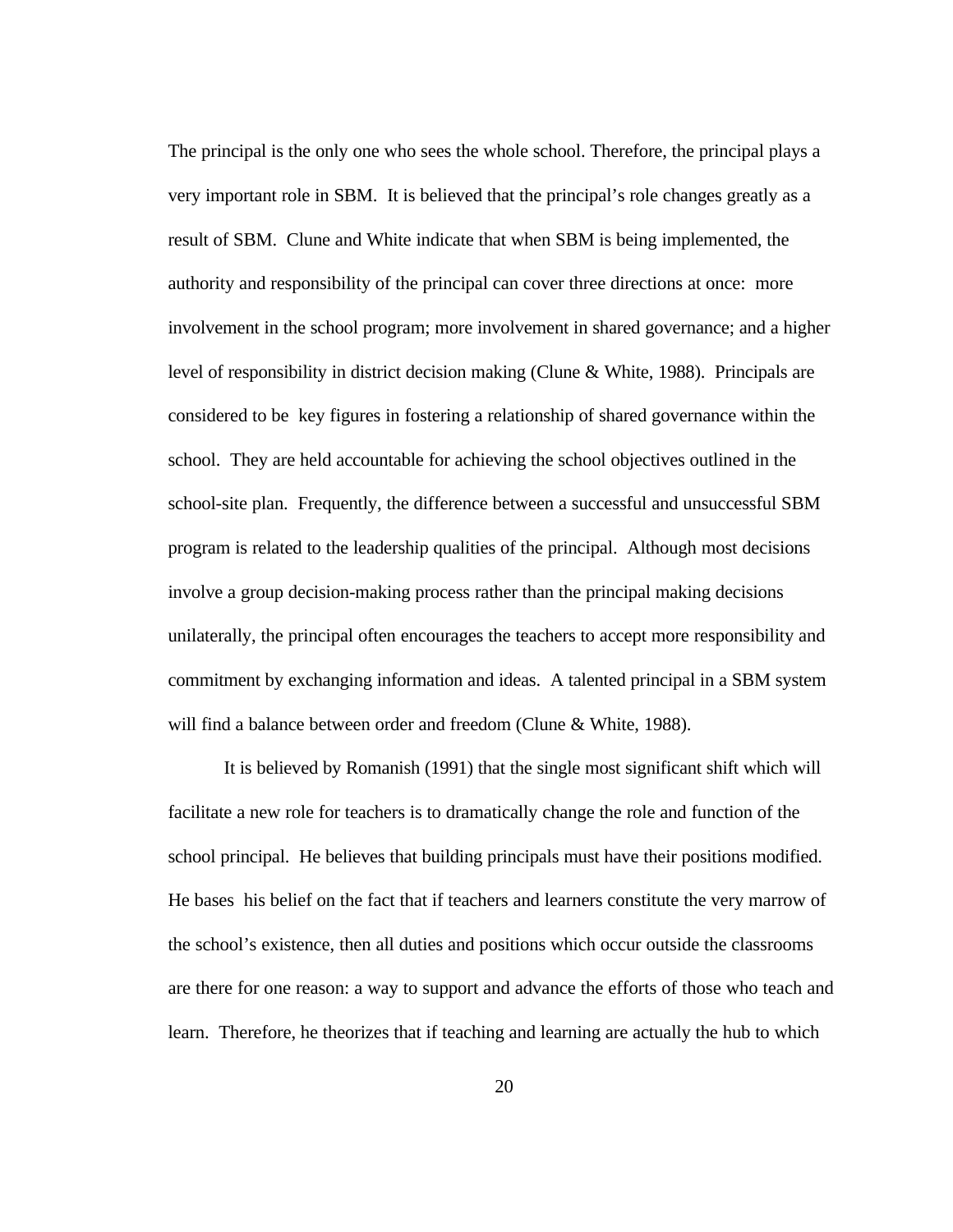all else is tied, then all else must come to be viewed as buttressing the affairs of the classroom (Romanish, 1991).

Teachers find themselves assigned to one of the most difficult tasks in a society, and yet they do not feel that they have the authority to do what is expected of them or the recognition that they think the job ought to carry (Maeroff, 1988). One of the most important advantages of school-based management is the ability to take full advantage of the expertise of all staff. Making schools more teacher-centered is one objective of SBM. There have not been major changes in the roles and responsibilities of teachers in SBM, however, SBM has provided teachers with greater flexibility and the opportunity to make changes. Teachers have more responsibility and authority to organize and coordinate school programs. They are more sensitive and better able to respond to the needs of the students when working together to develop a school-site plan which includes the school's goals and objectives. Teachers have more input into the educational decisions that are made, including decisions about school climate; student attendance; discipline policies; teaching methods and strategies; and staff development. Teachers receive training to better inform them about the objectives of SBM, and to enhance their skills in working effectively in groups, and to learn to listen more effectively and share ideas with students and parents (Maeroff, 1988). Communication links are generally strengthened between teachers and the principal. The teacher's reaction toward SBM varies. Many times there is hesitation due to fears of doing something that is new. On the other hand, many teachers are enthusiastic about the increased flexibility and opportunity they have gained in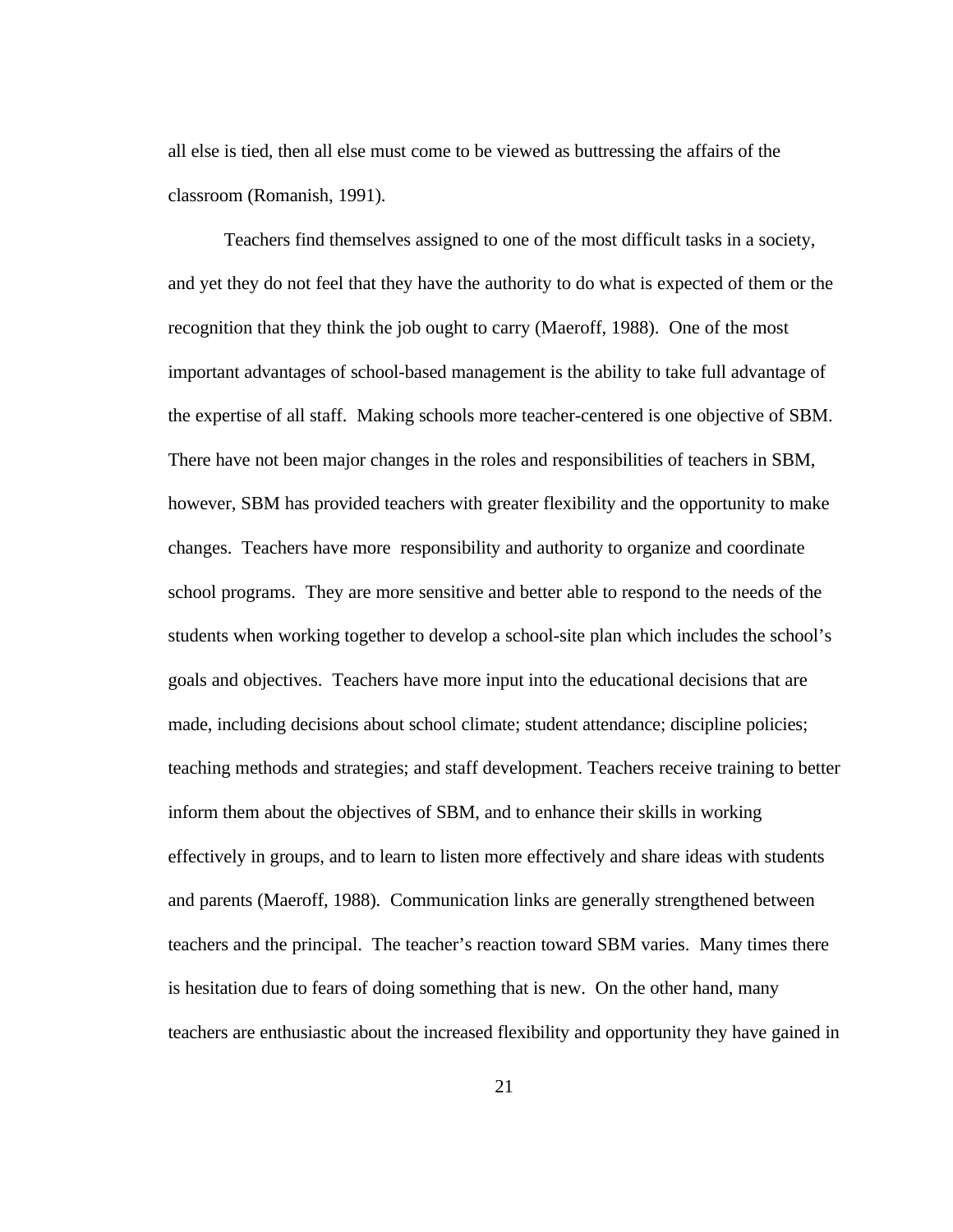order to set up programs and schedules differently from other schools. Research has indicated that SBM has revised interest in some teachers who had been suffering from teacher burnout. Some have said that SBM programs have made them feel good about themselves and what they are doing. There has been positive feedback from the community and this has also been a motivating factor to teachers and caused them to be eager to carry-on with the SBM program (Clune & White, 1988).

In the Kentucky Education Reform Act (KERA), councils were established that received decision making authority in 16 areas of school operations and policy. These school-based decision making schools manage their instructional finances, and in some districts, schools are able to administer all aspects of the building budget. The KERA councils are also responsible for eight policy areas: curriculum, staff assignment, student assignment, school schedule, instructional practices, discipline, extracurricular programs, and alignment with state standards. These areas are considered to be sources of contention within schools and SBDM Councils (Lindle, 1995).

According to David (1995), site-based management is an attempt to transform schools into communities where people participate constructively in major decisions that affect them. He states that the reasons for initiating site-based management varied, however, virtually all are linked to the language of increasing student achievement (David, 1995).

Research suggests that teacher involvement in decisions may damage the learning process. Conway and Calzi state that the results of any restructuring effort must maintain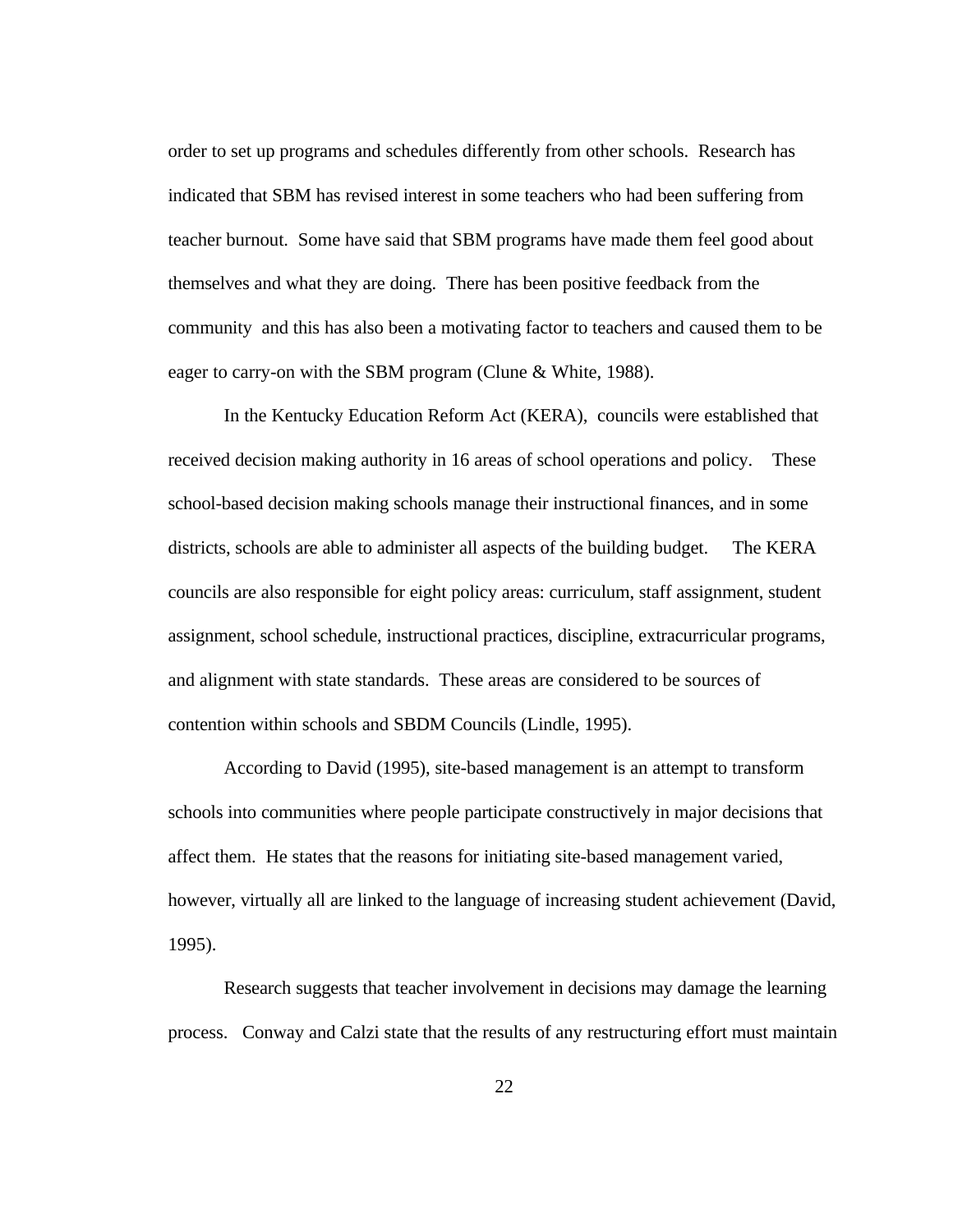that the focus is to enhance the teaching/learning process (Conway & Calzi, 1996).

School-based budgeting is a concern for both teachers and principals. According to Calvert (1989) in schools implementing school-based management, the principals dominate the process. He believes that principals often fail to share their power with the teachers or community members (Calvert, 1989).

### Shared Decision Making

"Site-based management," also known as "teacher empowerment" and "shared decision-making," is one (Lifton, 1992). In the beginning the pressure for site-based management came from several different sources. Lifton stated that the two national teachers' unions viewed the idea in a very serious way. The general public's uneasiness with school systems caused them to move toward supporting shared decision-making as an ultimate solution to the educational quality control problem (Lifton, 1992).

 One rational of having shared decision-making is the theory that teachers know and understand the needs of their students better than anyone else. It is believed that if teachers have the authority to make decisions right at the building level, without being subjected to any outside bureaucracy, much greater progress can be made. Another rational is that power to run the schools should be shared with the parents of the community, in order to acknowledge their vital stake in their children's education as well as to bring them back into the schools allowing a coordinated home-school effort ( Lifton, 1992).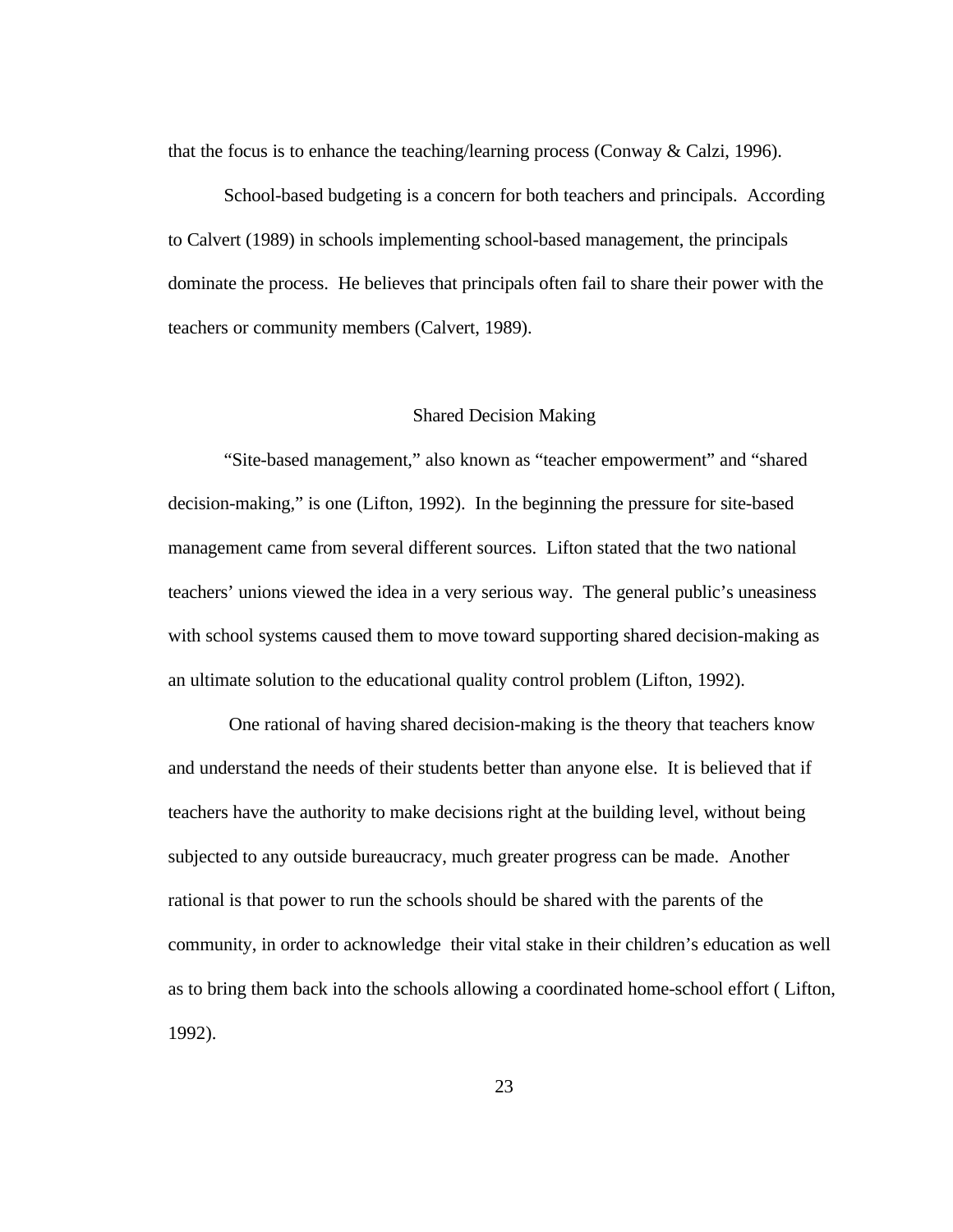Along with these concepts is the idea that school-based decisions will eliminate the need to follow rigid rules imposed from above. The projected consequences include greater teacher responsibility to students, more teacher involvement in parent and community meetings, and some extension of the student/teacher day or student/teacher year. Also, the desire for expanded teacher involvement might justify higher compensation levels, comparable to those found in other professional and semiprofessional occupations (Lifton, 1992).

Lifton (1992) notes that the future of the current site-based management concepts will depend on how well they accommodate or overcome present-day constraints that saturate the public school environment. The author believes that if shared decisionmaking is to succeed, then all of the parties must have a genuine commitment to it. State collective bargaining laws differ as to how much and what kind of authority can legally be transferred from the board of education and administrators as its agents. Without the clear concurrence of the union, in many states, the school board cannot seek to work matters out on an individual basis with teachers. This practice may deprive site-based management efforts of needed flexibility (Lifton, 1992).

According to Robinson and Barkey (1992) the restructuring process of a school begins by conducting a comprehensive needs assessment followed by developing a vision that outlines a more desirable future, and goals for the improvement of instruction outcomes. They believe if involvement is expanded at the school site, this could lead to ownership and higher quality decisions regarding school improvement (Robinson &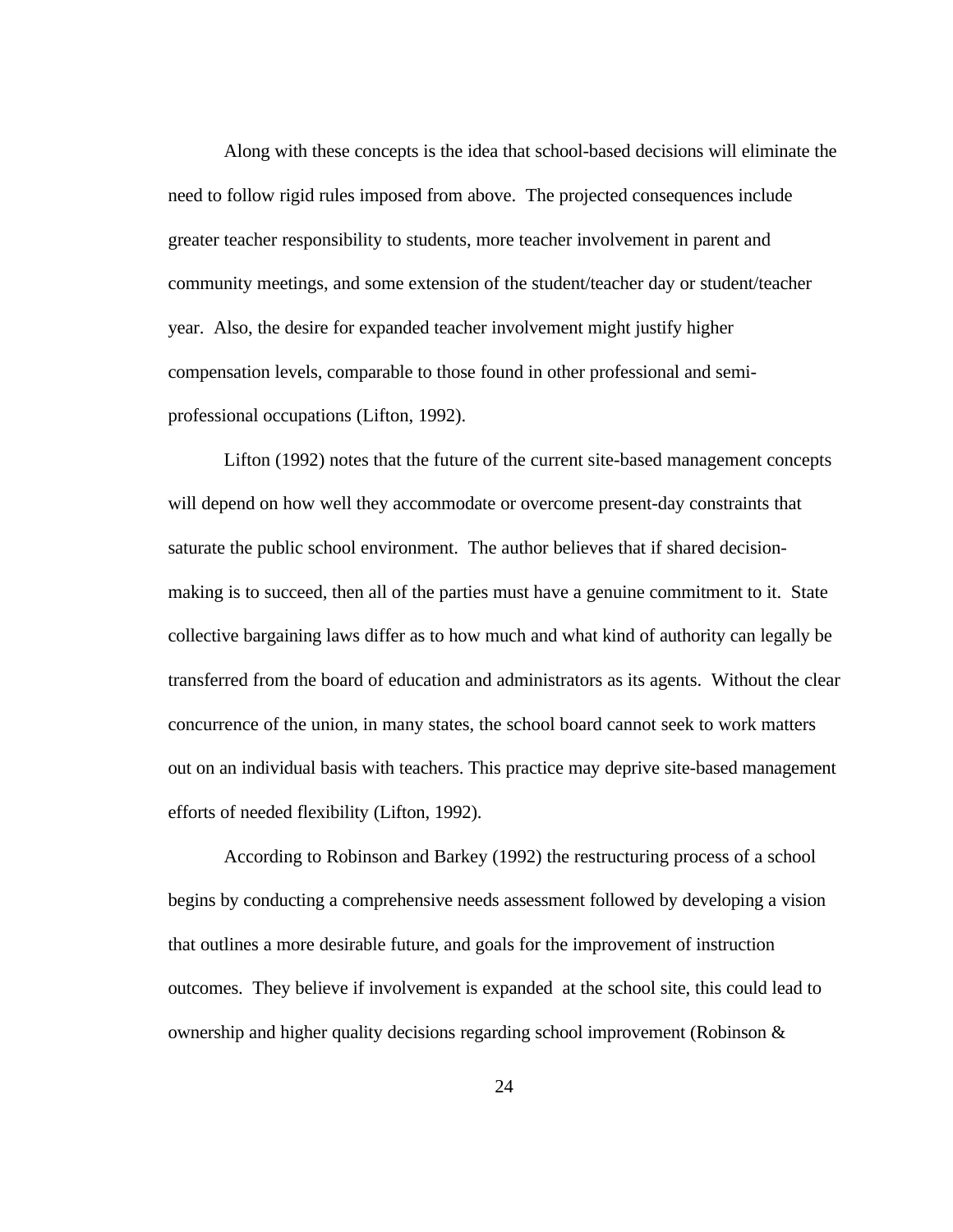Barkley, 1992).

When people have greater input in a process, they take greater pride and ownership in the outcome (Torres, 1992). Furthermore, it is important to develop a mechanism and accountability for decisions in areas governed by local school board policies, as well as state and federal regulations (Torres, 1992).

According to Darling-Hammond and McLaughlin, there is a need for professional development of teachers in schools, because the result is a greater appreciation for what matters and what works, as well as what needs to be changed to promote student success (Darling-Hammond & McLaughlin, 1995). There is growing evidence that professional development not only makes teachers feel better about their practice, but because it reaps learning gains for students (Darling- Hammond, and McLaughlin, 1998).

Teachers have responded positively to shared decision making in many instances. Weiss, Cambone, and Wyeth (1991) interviewed teachers about shared decision making. These teachers reported a greater sense of ownership, professional, and respect as a result of this approach. They also reported less conflict between teachers and administrators. This approach requires teachers to candidly confront their colleagues on issues critical for themselves and the school, negotiate, and resolve their differences. Although this may cause conflict among the participating teachers, overall teacher morale increases when shared decision making is used. However, there have been many roadblocks to the successful implementation of this strategy. This approach presents different demands for teachers. As a result, teachers must be trained to handle the new demands of decision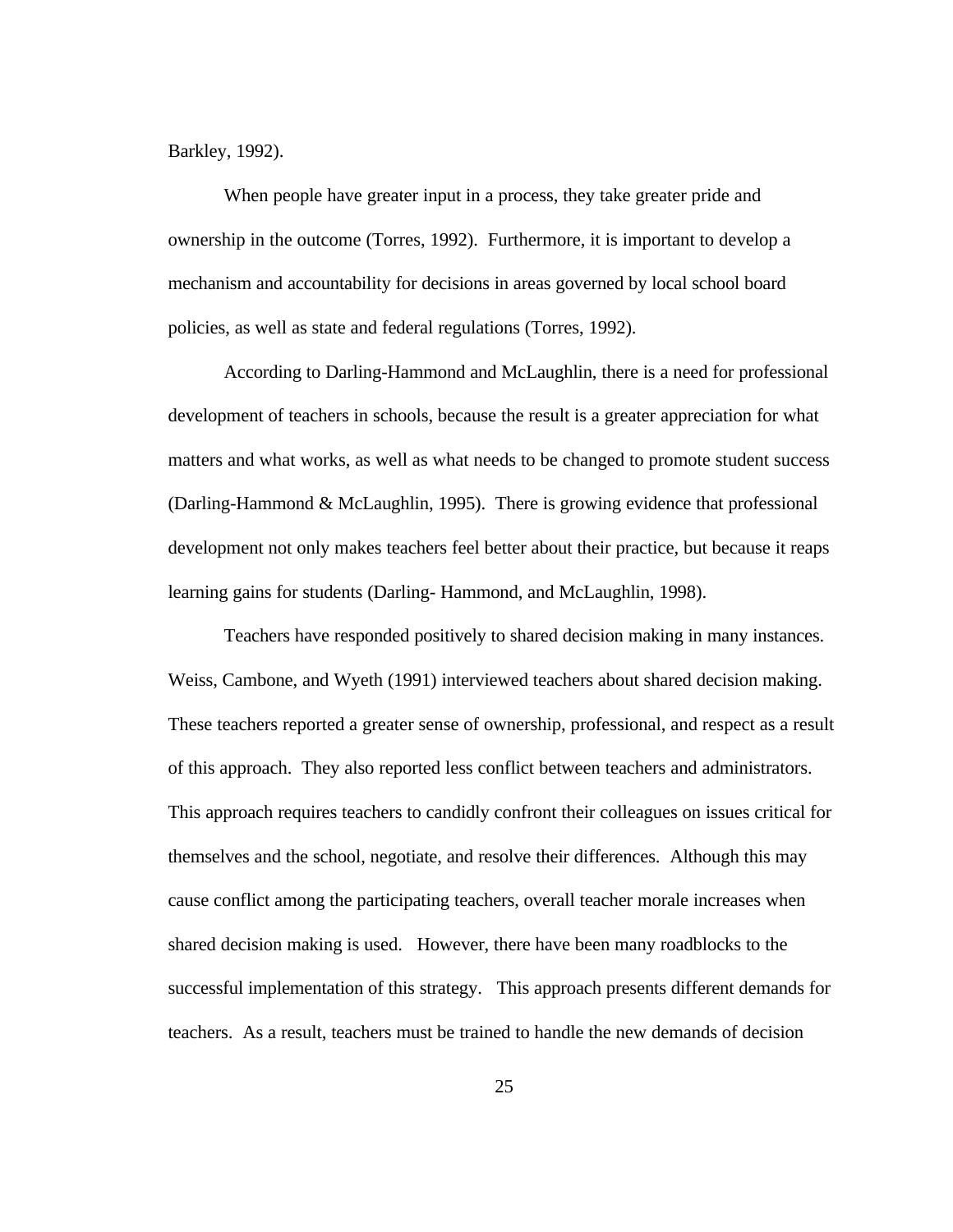making about issues such as budgets and policies and other critical issues (Weiss, Cambone, & Wyeth, 1991).

An additional challenge of shared decision making arises when some teachers choose not to participate. The tensions among teachers must be addressed since the teachers who are involved frequently feel as though they are carrying more than their share of the load while teachers who are not involved may feel left out and resented by others (Weiss, Cambone, & Wyeth, 1991). Younger teachers may be more likely to voluntarily participate which creates another possible rift in the faculty as older teachers may feel as though their authority is being taken away (Weiss, Cambone, & Wyeth, 1991).

Weiss, Cambone, and Wyeth, state that in order for shared decision making to work, teachers must feel as though they can change current policies and present new ideas to the principal. It is important for teachers to feel as though they are equal partners in the process and that their work on the issues is valued. They believe that everyone involved must have a clear understanding of their roles before work is started. The amount of time that teachers devote to this process should be monitored so that it does not interfere with the teachers' ability to teach effectively and meet the needs of the students. The final outcome of successful shared decision making is an improved school for teachers, students, administrators, and prospective teachers (Weiss, Cambone, & Wyeth, 1991).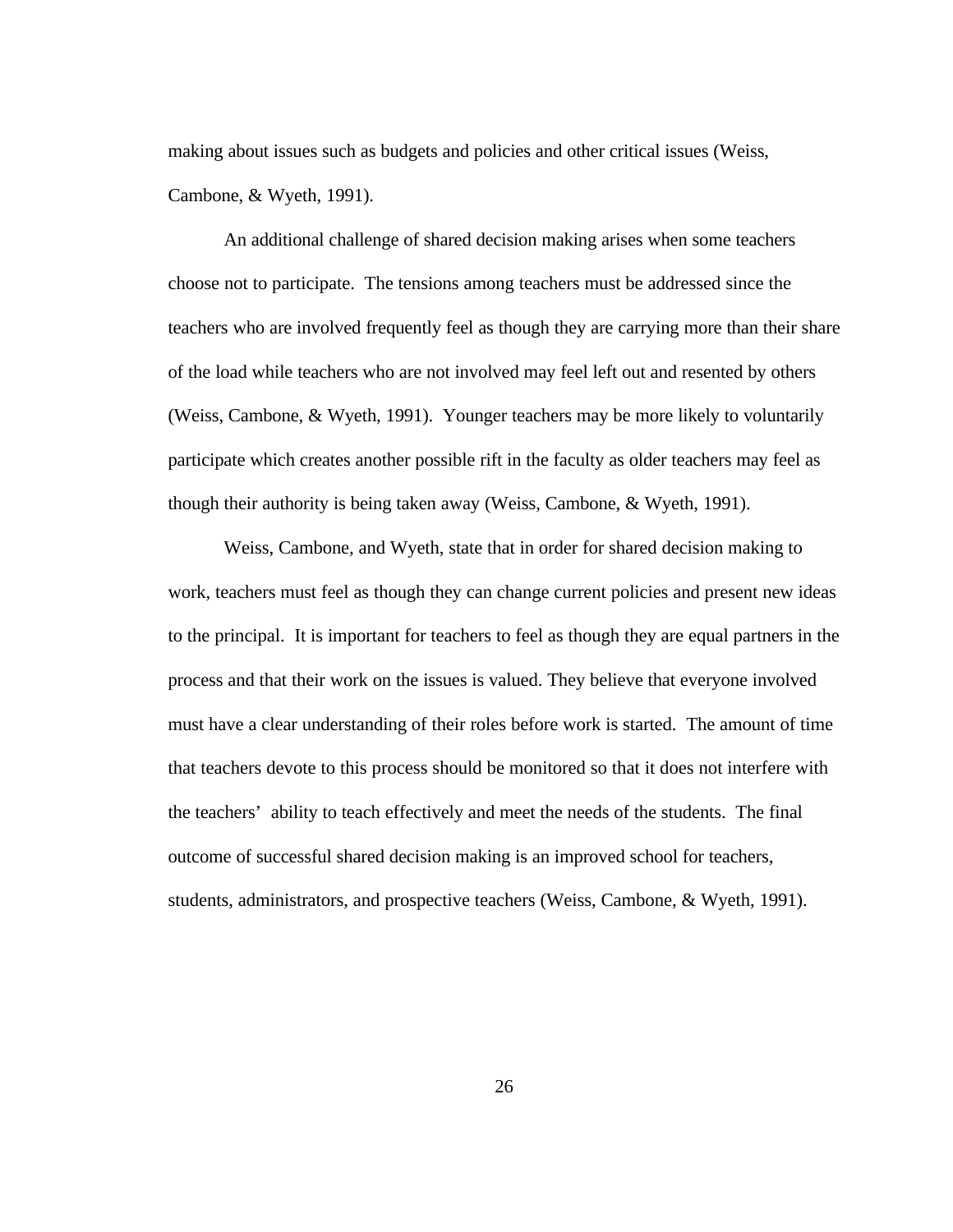### Participatory Management

Fiedler (1987) defines directive leaders as those who tell people what to do; they let the group members know what is expected of them, they instruct them, they require them to meet certain standards and they make sure everyone knows who the boss is. He defines non directive leaders as those who consult their subordinates, request their opinions and ask them to participate in planning and decision making. In our democratic traditions, we tend to favor participatory management that encourages everyone to contribute to group decisions ( Fiedler, 1987).

Covey (1990), defines dependent people as those who need others in order to get what they want, and independent people as those who can get what they want on their own. However, he defines interdependent people as those who combine their own efforts with the efforts of others to achieve their greatest success (Covey, 1990).

The education reform movement was predicated on the assumption that the problem with America's schools was that teachers lacked the motivation to teach. Reform efforts that were enacted by state legislatures focused on ways to motivate teachers to perform better. Efforts such as merit pay and career ladders were two prime examples that were often highly politically attractive, however, they failed to address the most critical obstacle to improving the educational system which was the characteristics of the learning workplace (Bacharach, Bauer, & Shedd, 1986).

Many of the education reform plans that have been adopted by state legislature are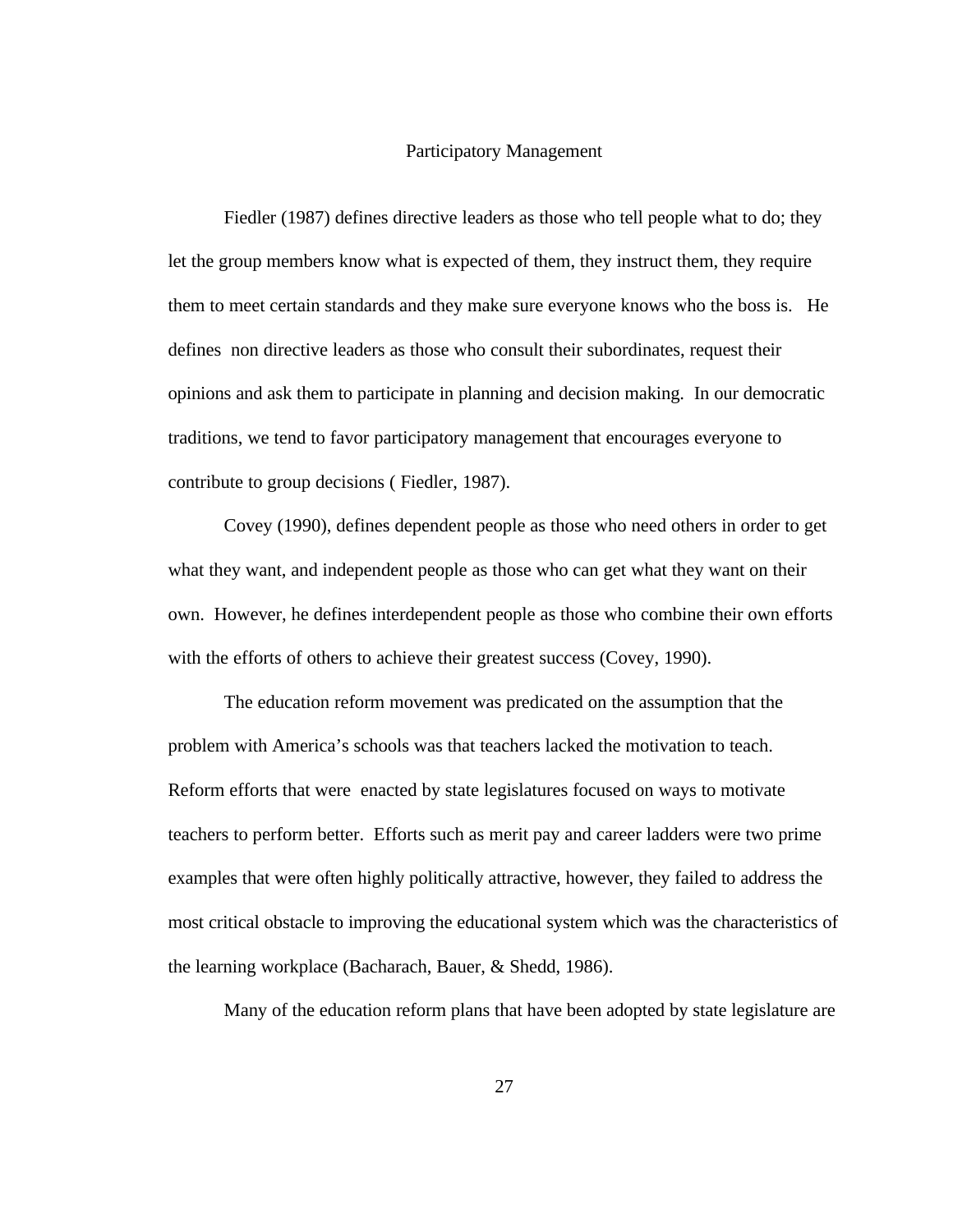practices that some of the most successful private sector organizations have rejected for more than 25 years. Many of the proposed education reform plans are consistent with the research on effective organizations and effective schools. Rather than these programs creating the desired atmosphere of cooperation and productivity, they have created atmospheres of conflict and completion (Bacharach, Bauer, & Shedd, 1986).

As more attention is placed on teacher motivation as a primary predictor of excellence, more attention is also placed on the issue of job resources. Researchers stress the importance of each position being provided with the resources necessary to fulfill the assigned job responsibilities. The lack of resources result in serious personal consequences such as dissatisfaction, lowered commitment to the job, and stress (Bacharach, Bauer, & Shedd, 1986).

The researchers believe that the resources necessary to perform the job of teacher can be grouped into these categories: (1) authority, (2) time and (3)space, (4) human support, equipment, supplies, and (5) materials, knowledge, skills, and information (Bacharach, Bauer, & Shedd, 1986).

Bacharach, Bauer, and Shedd, state that in effective organizations, decision making is typically a decentralized process. More complete and accurate information upon which to base decisions is yielded from highly participative decision-making processes. They also believe that participation gives employees an opportunity to be involved in problem solving, become more committed to the chosen solution, and they frequently work harder to achieve desired results. An increase in participation enhances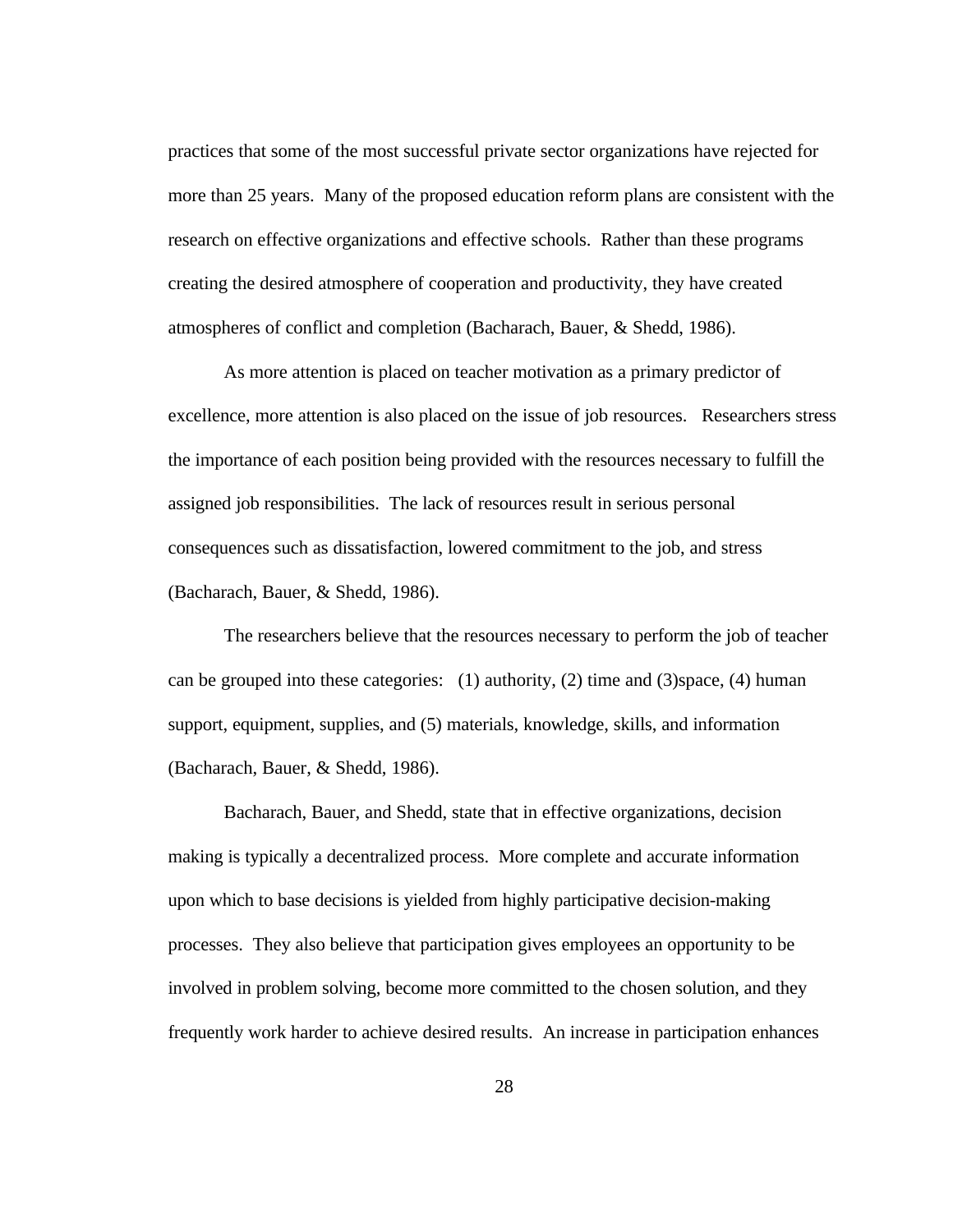the degree of consensus that exists in the organization and provides employers with a higher level of information concerning the goals and objectives of the organization. The researchers found that participation results in higher levels of satisfaction, cooperation, lower turnover and absenteeism levels, and reduced stress (Bacharach, Bauer, & Shedd, 1986, p.19).

Education reformers have not dealt extensively with decision-making structure to organization effectiveness. The researchers believe that teachers, as professionals, should be highly involved in the decision-making process in their schools if the highest quality is to be attained. Teachers should be highly involved in setting goals related to decisions concerning the work process in schools, and in decisions that govern resource use and allocation. With teachers being given the chance to contribute through their involvement in decision-making, more effective change and growth toward excellence occurs (Bacharach, Bauer, &Shedd, 1986).

 Bacharach, Bauer, and Shedd state that school management seems to react in one of two ways when there are questions raised about teacher participation in decision making. The "caring administrator" reaction is epitomized by the administrator who contends that teachers already have so much to do that they do not want to bog them down with decision-making responsibilities. The "paranoid administrator" reacts by assuming that teacher involvement somehow denies management its decision-making authority (Bacharach, Bauer, & Shedd, 1986).

According to the researchers, teachers can be involved in decision-making without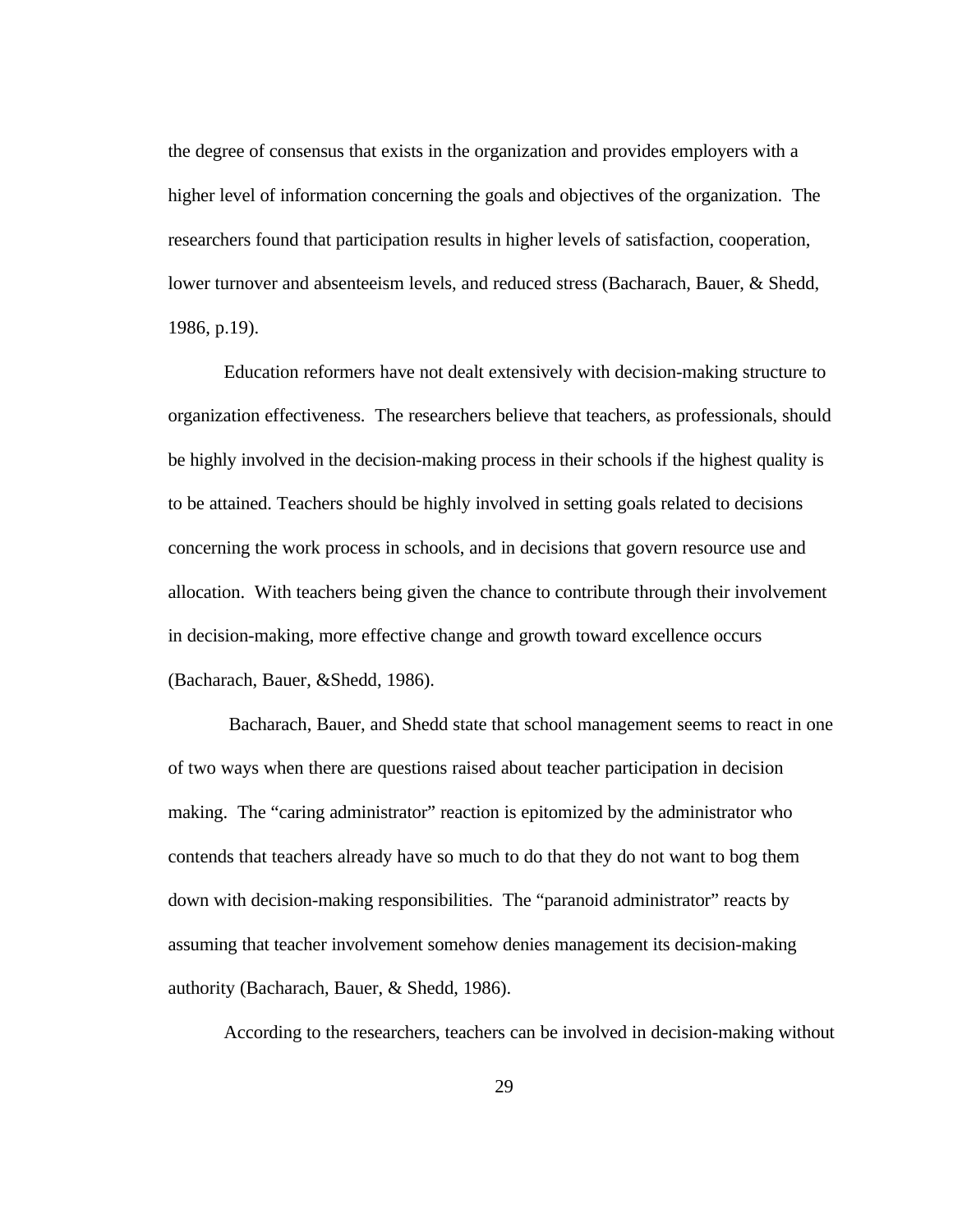becoming *de facto* administrators, and administrators can seek advice, suggestions, and information from teachers without giving up their decision-making power or appearing weak. They believe that increased participation can improve the quality of teaching, the quality of administrating, and the overall quality of schools. In education, these initiatives have been few and far between. They suggest that it is important to educate administrators and teachers concerning the benefits of decision making, and encourage experimentation with programs designed to create participative decision-making systems. The researchers believe that it is also important that the appropriateness of private-sector participation programs be examined for use on schools (Bacharach, Bauer, & Shedd, 1986).

Communication is vital in organizational effectiveness. Through communication, organizational members can share information, set goals and priorities, provide advice and feedback, and evaluate their own and their organization's performance. Communication is vital to coordinating and controlling an organization's activities. An important phase of the overall communication process in schools is the communication that takes place between teachers and the building-level administrators. Based on effective schools literature, in effective schools, building-level administrators have frequent interaction with teachers, and offer advice and feedback. Teachers must be permitted to participate in decision making. Goals and objectives must be set and shared. Therefore, a strong interface between teachers and administrators must exist. The researchers state that effective administrators must clarify the goals, expectations and responsibilities of school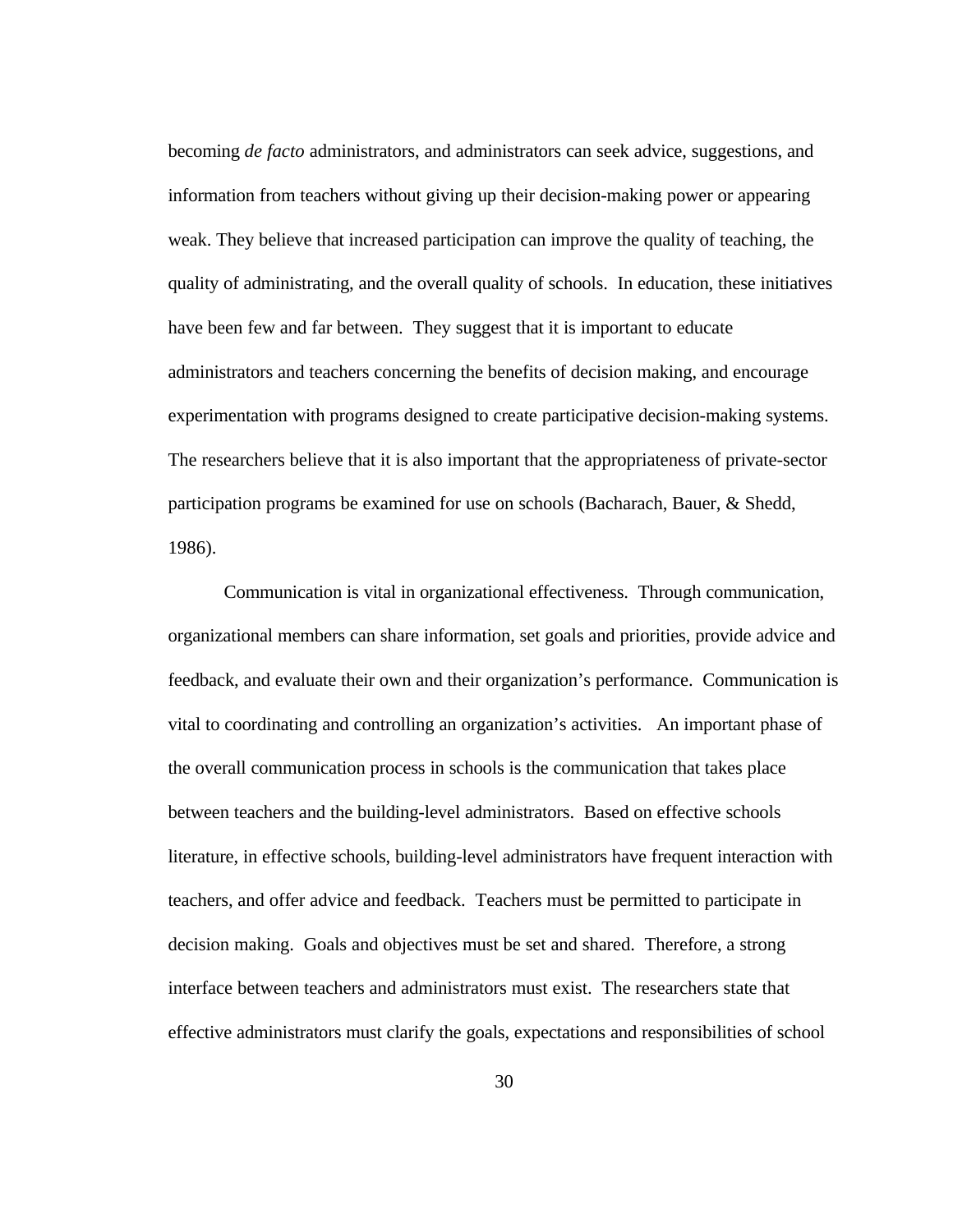staff so that work is well coordinated and that teachers never have to guess what is expected of them or their students (Bacharach, Bauer, & Shedd, 1986).

In 1988, the National Education Association reported that public education's bureaucratic movement began in the 1940's with the attempts by administrators to involve faculty in the decision making process of individual schools. This was a part of the early human relations movement in American management. This movement emphasized the cooperative nature of organizations and the role of management in fostering cooperation among the firm's employees. The philosophical founders of this movement were Elton Mayo and Chester Barnard. Mayo emphasized the individual worker's desire for acceptance by his or her peers, the role of sentiment, and the instinct of human association. His model provided an environment in which workers could fulfill their natural desire. Barnard viewed organizations as cooperative, but not coercive systems. In his model, subordinates granted superiors the authority to make decisions. Both Mayo and Barnard viewed informal groups as critical to the functioning of formal organizations. Informal groups played an important role in encouraging organizational cohesiveness and communication. Prior to the human relations movement, public schools had experienced about thirty years of the scientific management concepts and practices. This movement implemented rigid, authoritarian structures and highly formalized control systems. A softening influence on these structures resulted from the human relations movement. The early human relations movement in education predominant emphasis was on consultation, not participation. During this movement management continued to have sole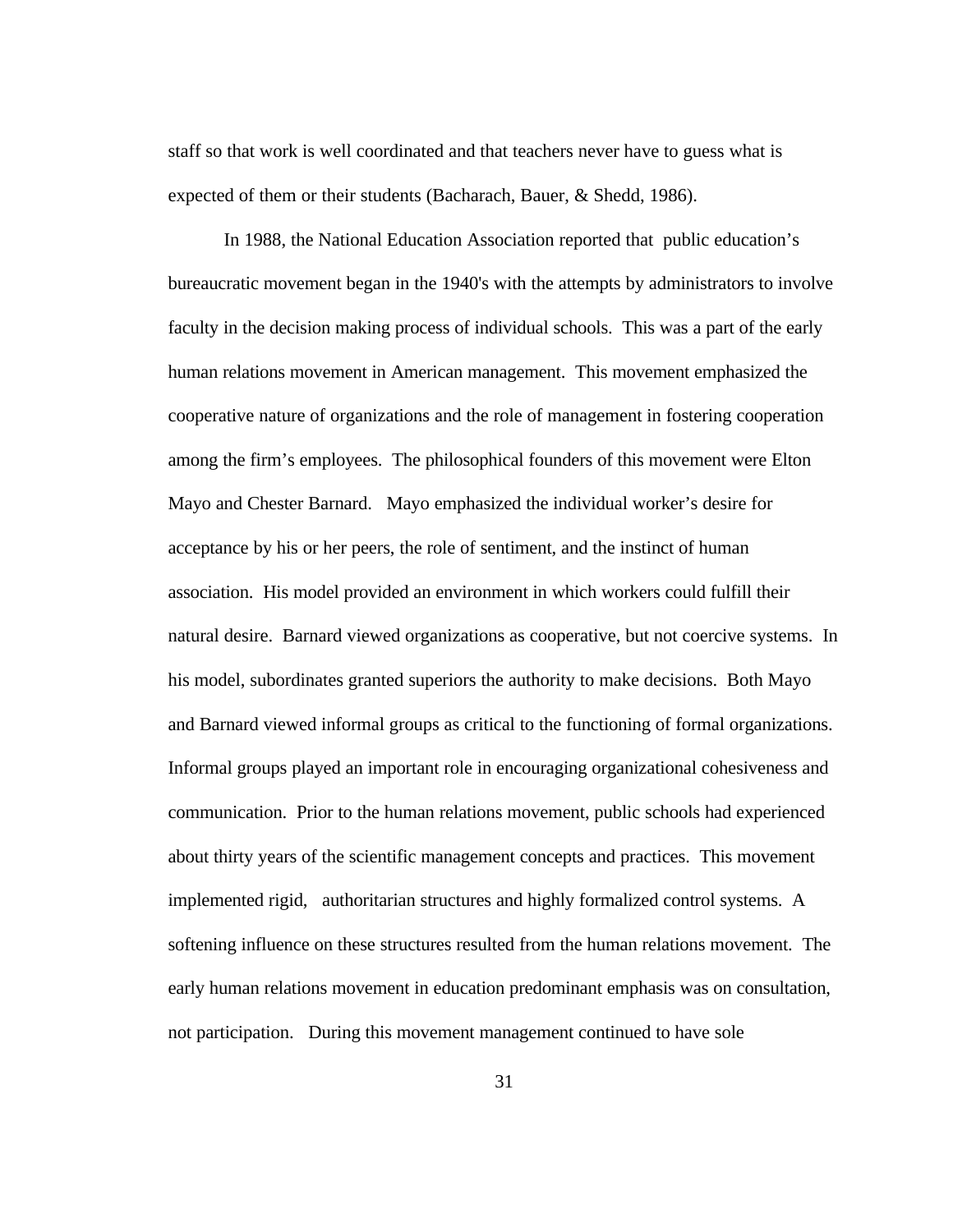responsibility for directing school operations but there was a raise in managerial consciousness about the importance of the work culture and informal groups. This movement focused on the nonrational informal aspects of the organization while the scientific management focused on the rational, or formal aspects of the organization. In both movements, the emphasis was on the control of employee behavior and not the transformation of school organization (NEA, 1988).

### Teacher Empowerment

According to Romanish (1991), active participation can be viewed differently, depending on the size and philosophy of the school but at bottom, in the participatory theory of democracy, it means participating in decisions that affect classroom and school wide practice (Romanish, 1991). He believes that this practice requires a wide range of participation by a great number of people. Therefore, teachers cannot be empowered individually, but only collectively. The setting aside for special status (master teachers) carries with it a loud voice in decision making for members of the special group, but it does very little to empower teachers as a whole. Frequently, this method serves as a means to further disenfranchise an already silenced body because teachers are often seen as a collective by the system (Romanish, 1991).

Maeroff (1988) states that "reform proposals that ignore the central role of teachers are doomed to failure." In his book, *The Empowerment of Teachers: Overcoming the Crisis of Confidence*, he stresses that giving teachers greater power is a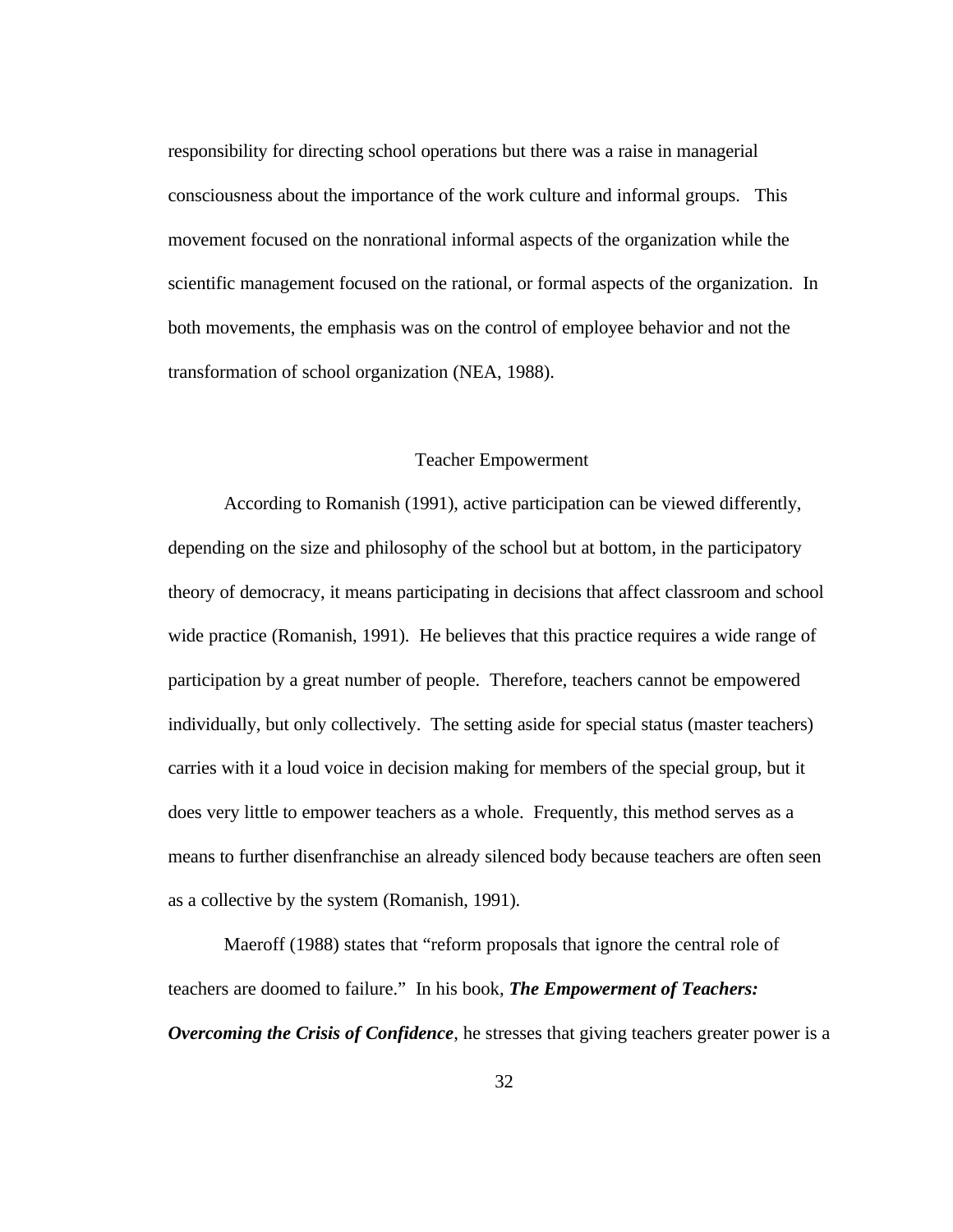major way to make them more professional and improve their performance. Professionals usually have a sense of authority about what they do and are recognized as expects in their fields. They feel good about themselves and are respected by others. According to Maeroff, the empowerment of teachers has to do with their individual deportment, not their ability to boss others. He defines empowerment as working in an environment in which a teacher acts as a professional and is treated as a professional. He believes the three guiding principles of empowerment are boosting status, making teachers more knowledgeable, and allowing teachers access to the lofty towers of power means (Maeroff, 1988).

Maeroff believes that enhancing teachers' status is the first step toward empowerment because as long as teachers are undervalued by themselves and others, they are not likely to feel that they have much power. Any effort to upgrade teaching must begin with improving the circumstances of teachers so that they feel better about themselves and what they do for a living. Maeroff further states that money can be a significant factor in boosting teacher morale. The working conditions that lead teachers to the depths of despair are also important. Many educators view teaching to be an occupation with few amenities (Maeroff, 1988).

According to Maeroff, teachers normally have little time to share and compare ideas because they are separated from others by classrooms. Professional growth is impaired in settings where practitioners do not see their colleagues practice their profession. Many teachers are not aware of their colleagues teaching techniques. Often they work an entire day without contact with a colleague except over lunch, which often turns out to be the only setting in which pent-up frustrations can be vented (Maeroff, 1988).

Glasser (1990), in his book *The Quality School* states that boss-management is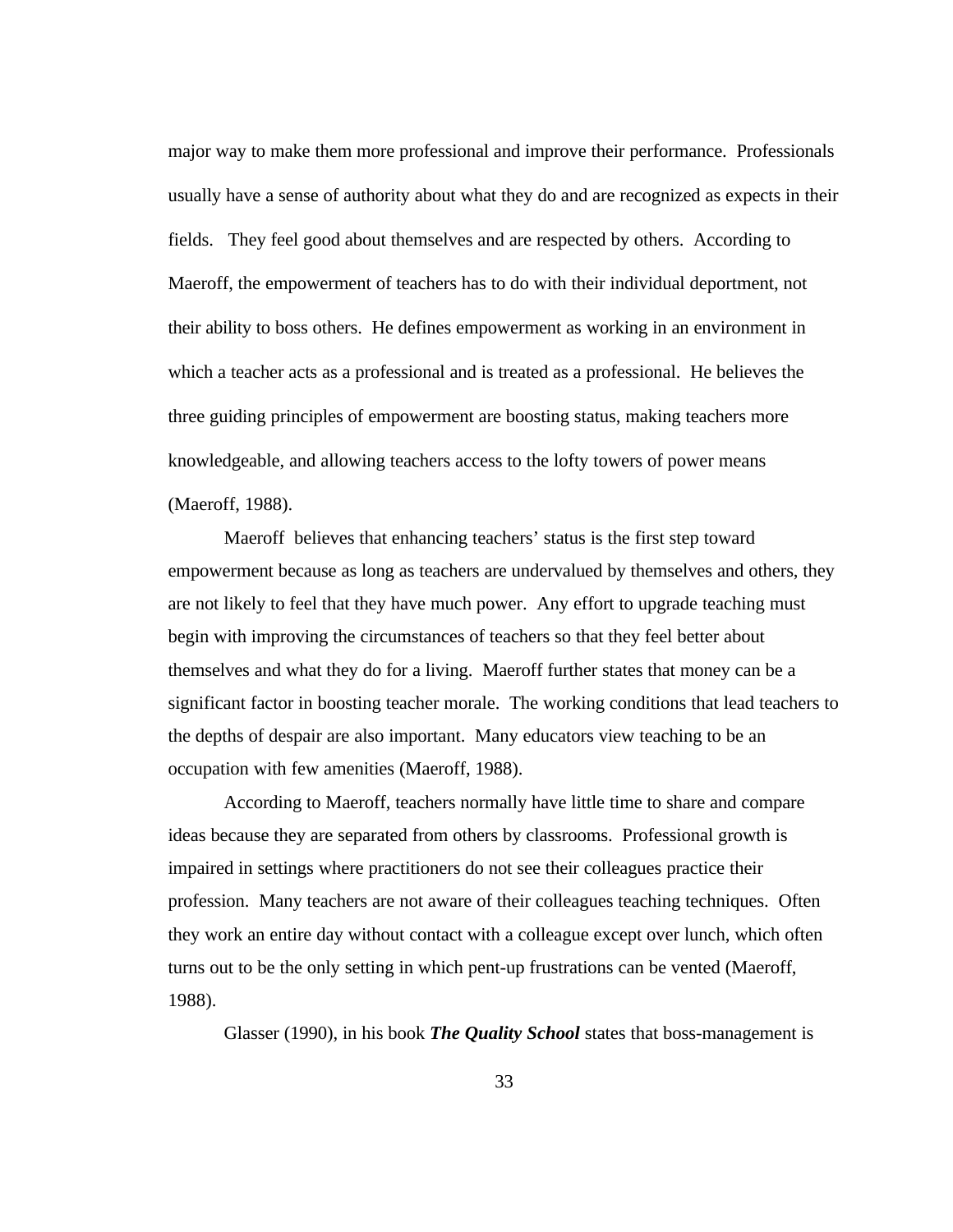wrong because it limits both the quality of the work and the productivity of the worker. He believes that in education, boss-management is used almost exclusively, and has effectively limited the number of students who do acceptable work to about 50 percent in the best neighborhoods to about 90 percent in schools where parent support for learning is not good. Glasser believes that given the hardest of management jobs, teachers as well as administrators are burdened with a management style that limits their ability to succeed regardless to how competent they are (Glasser, 1990).

Glasser states that all managers have to deal with absenteeism and low productivity, however, teachers are among the few managers who must deal with workers who are disruptive. He views disruption as being extremely difficult to handle, but not common. However, it is difficult to prevent. Through his experience he found prevention of disruption to be a valuable lesson whereby he established an almost totally nonadversarial relationship with his students. He believes in an atmosphere in which the idea of being courteous prevails. He views courtesy as a core to how a lead-manager deals with workers (Glasser, 1990).

Glasser further states that empowering workers is not easy because workers, especially workers who have been boss-managed, are leery of power. They believe that with power comes increased responsibility. Therefore, as long as they accept that the manager has all the power, then the workers can blame the manager when things go wrong. When workers have power, they have to work harder or more carefully because they along with the manager, are responsible for what is produced (Glasser, 1990).

Glasser believes that when the quality of the work increases, it will be because the workers and the managers are working together much better than before. He believes that they should be compensated for their effort by being rewarded with a financial bonus given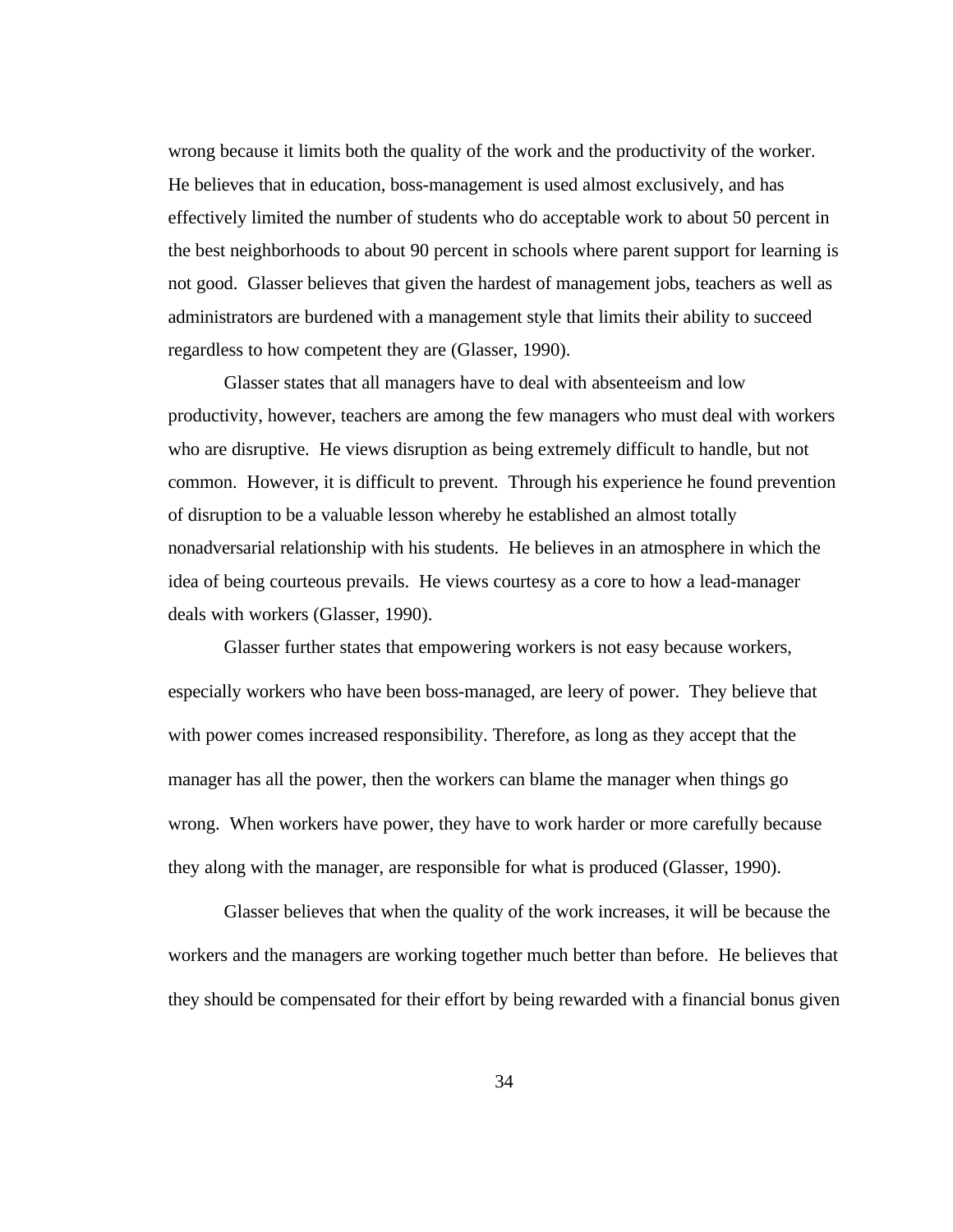to the whole school for any obvious increase in quality (Glasser, 1990).

Hart believes that teacher leadership requires a major rethinking of the role of the administrator. When teachers lead, they gain power and influence which threaten traditional lines of control (Hart, 1993). She states that when teachers move from isolation to participation, they become part of the power structure, working with administrators rather than under them (Hart, 1993).

Romanish believes that the most important shift that facilitates a new posture for teachers is to dramatically change the role and function of the teacher, as well as, dramatically change the role and function of the school principal. In order for teachers to have the power they need professionally, building principals most have their positions modified. The main principle guiding this proposal is that teachers and learners constitute the very marrow of the school's existence (Romanish, 1991).

According to Romanish, teacher empowerment relates to control of the profession itself. He believes that when teachers view themselves as being empowered, they want to decide who their colleagues are. Teachers are seen as empowered in some sense if they are allowed to hold the reigns which set the standards for admission to the profession (Romanish, 1990). Therefore, Romanish believes that if teachers are allowed to truly govern their profession's enrollment, they will be able to hire teachers. He states that many desire to hire through committees of elected colleagues (Romanish, 1990).

Learning remains a very personal matter despite all the legislated approaches to the contrary. Romanish believes that it is insufficient to expect teachers to support programs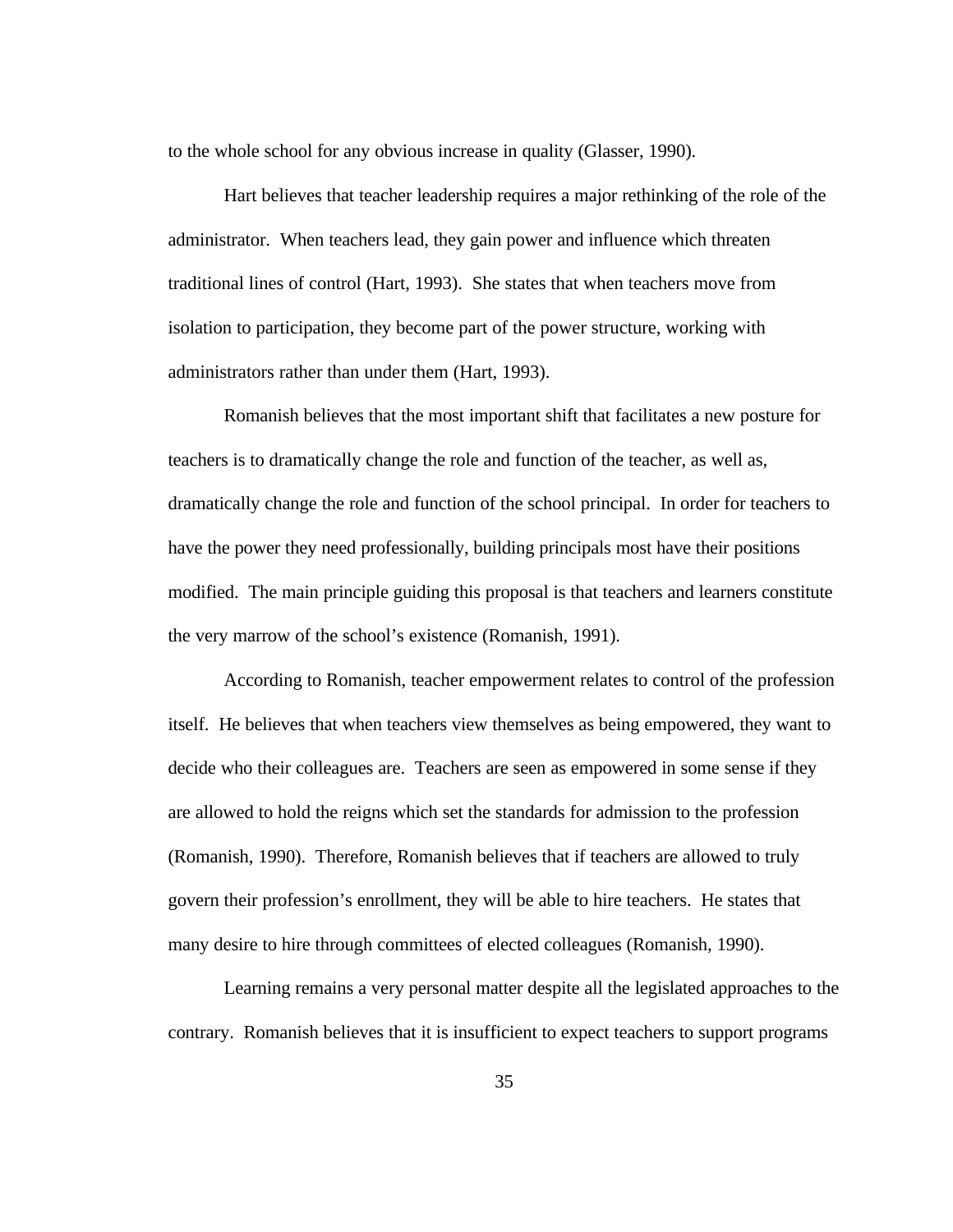and policies created by individuals who do not know the teachers nor the young people (Romanish, 1990).

Romanish states that an empowered status for teachers can allow them to move away from the control of standardized testing. He believes that under a decentralized system that teachers govern, teachers will still be accountable (Romanish, 1990).

Maeroff fines that getting teachers and principals to see each other as collaborators in making schools work effectively for students, rather than being competitors for power, can be enhanced if teachers have access to decision making. He believes this to be essential, because principals can impede the ambitions of even the best teachers, just as teachers, acting in concert, can undo the good work of an administrator if they do not act as members of a team. Many times administrators and teachers are distrustful toward each other. This results as a reflection of the limited dialog between them (Maeroff, 1988).

Maeroff implies that knowledge should be the basic currency in which a teacher deals. However, frequently it is permitted to grow old and devalued. Strengthening the intellectual and methodological foundation of teachers is viewed as one of the most important challenges facing those who want to improve the quality of instruction, according to Maeroff. During the reform movement, it became evident that schools could get better when teachers knew more about their subjects and how to teach them. Empowerment was dependent on giving teachers this opportunity (Maeroff, 1988).

Two major foundations that offered teachers assistance in becoming more knowledgeable and confident were: The Rockefeller Foundation's Collaborative for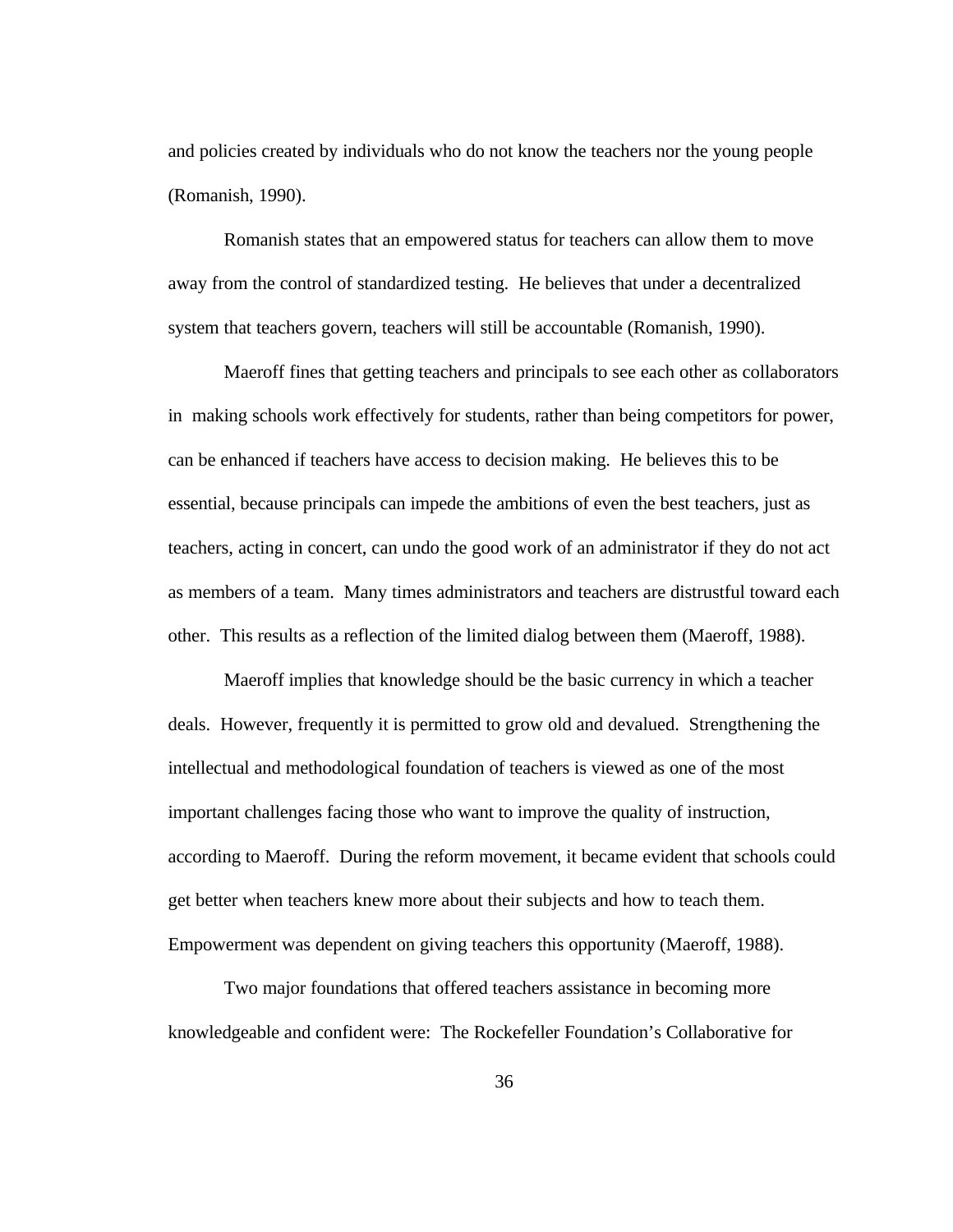Humanities and Arts Teaching (CHART) and The Ford Foundation's Urban Mathematics Collaborative. These programs allowed teachers to gain prestige and knowledge. They became prime candidates to participate in the decision-making process (Maeroff, 1988).

Administrators who think teachers have been given access to decision-making have frequently been surprised to learn that the teachers feel as if they are on the outside, trying to get a look at what is going on inside (Maeroff, 1988).

 Maeroff found that teachers in Seattle who participated in CHART, were so unaccustomed to having any power that they could not believe that they were going to have some influence over curriculum revision. They were waiting for the program director to tell them what they wanted. Several weeks passed before they realized that they had power ( Maeroff, 1988).

The Carnegie Forum Task Force recommended that schools create professional environment for teaching by giving teachers the discretion and autonomy that professionals enjoy in other fields. There was a similar philosophy by the National Education Association and the National Association of Secondary School Principals that was evident when the organizations produced the report *Ventures in Good Schooling*. The two groups called this document "*a cooperative model for a successful secondary school*." This document contains 84 recommendations on how to encourage cooperation between teachers and principals. Many view teacher empowerment as a method to put teachers and principals on a collision course. However, giving teachers a larger role in decision making does not mean reducing principals to figureheads. Researchers believe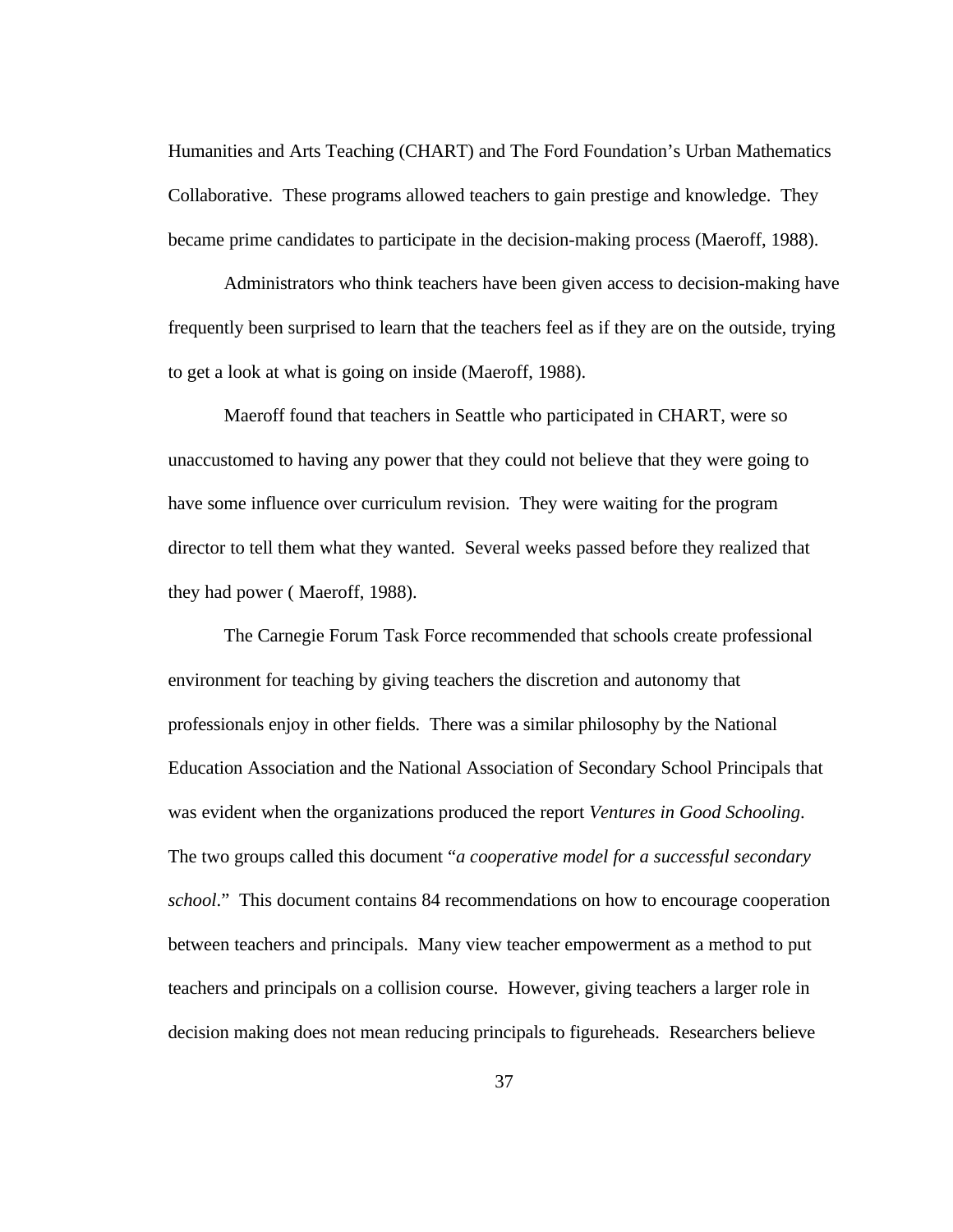that someone still has to be in charge. Many teachers believe that there should be a principal in whom the ultimate authority for decisions rests (Maeroff, 1988).

Research on effective schools indicates that teacher empowerment is especially important because state reforms frequently go against research by reducing opportunities for teachers to exercise their professional judgement. However, decision-making teachers--empowered teachers--are crucial to creating the optimum conditions for learning (Instructor, 1986).

"Quality Circles," a method of group decision making that is geared toward considering issues as diverse as the structure of parent conferences, distribution of afternoon supervisory duties, student placement process, and textbook selection, has been used in elementary schools in Waterbury, Vermont, and Central School in Larchmont, New York ( Instructor, 1986).

There are other strategies of group decision making, such as, an *ad hoc* committee at Larchmont"s Central that studied the problem of kindergarten enrollment and initiated an extended-day kindergarten as an alternative to the former half-day sessions, increasing enrollment by 24 percent and increasing learning readiness for first grade. These teachers met weekly at lunch to exchange ideas, confront problems, and pool resources. They described their school as "a place where both students and teachers want to be, and this feeling is sustained by being part of the democratic process that governs school life."(Instructor, 1986).

There are other schools known as America's good schools that have executive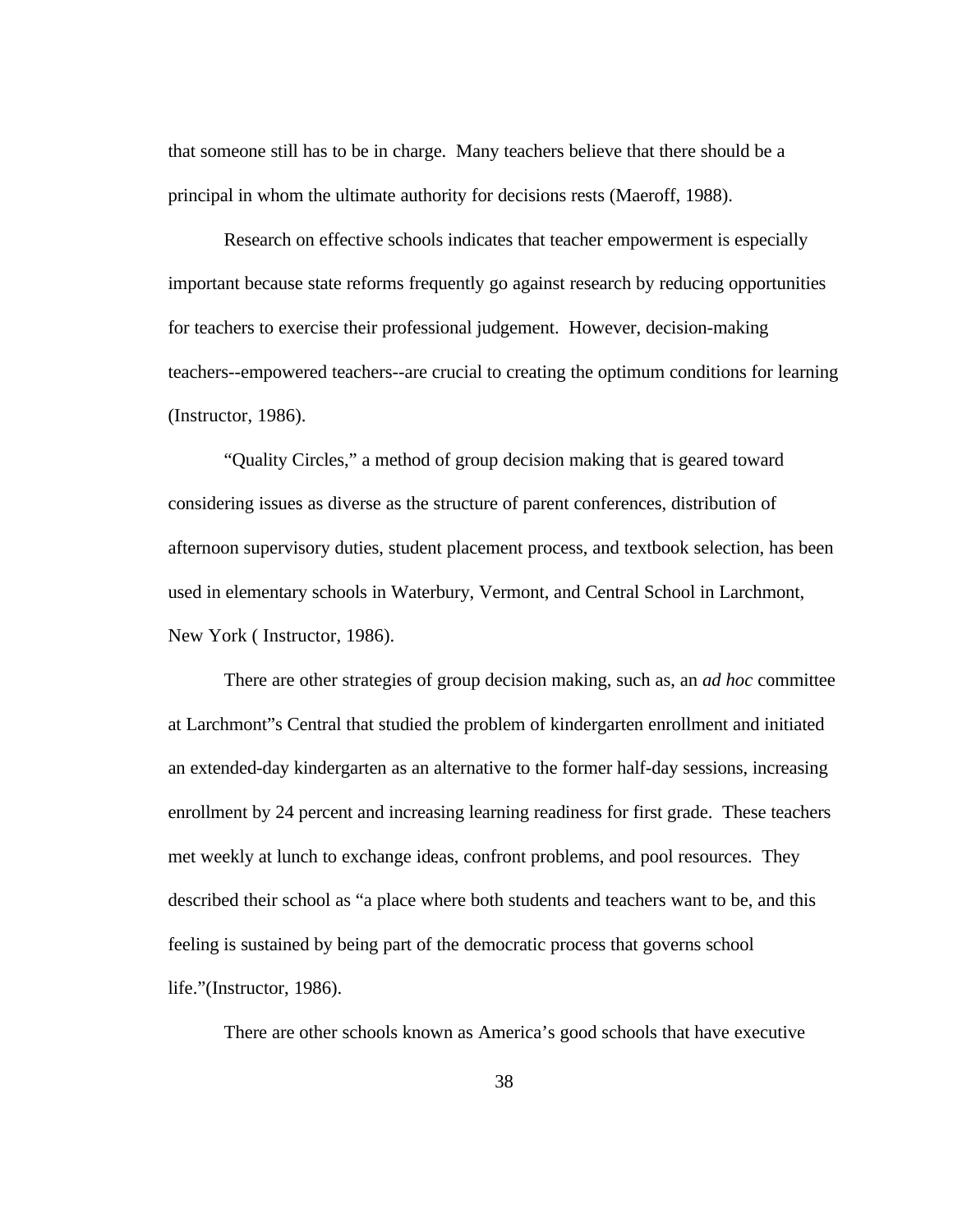committees that include teachers or a faculty senate. The agendas are frequently established by teachers. Many of these teachers feel that they are participants in key decisions, they feel responsible--for training colleagues, designing curriculum, monitoring pupil progress, and keeping up with research. They have a direct voice in the textbook selections, and they recognize and analyze their own in-service needs. These schools work at perfecting methods to improve the instructional staff, and they have formal evaluation processes for their teachers (Instructor, 1986).

At Laguna Elementary in Tucson, Arizona, they used both "summative" and "formative" evaluations to ensure that positive reinforcement resulted. They also held week-long Professional Growth and Renewal Programs. Teachers in many of these schools are observed formally by both administrators and other teachers. Frequently, this results in constructive discussion and formulation of new teaching ideas. Also, if weaknesses exist, strategies are devised to acquire necessary skills (Instructor, 1986).

Teachers are encouraged to teach to their strengths. New teachers are nurtured with the advice, experience, and expertise of the entire staff. Some schools assign experienced mentor teachers to help first-year novices. Specialists and part-time teachers are as much a part of the planning groups as are the veteran teachers (Instructor, 1986).

The majority of good schools used some system of peer observation. Many times a team of teachers will videotape a teacher with special skills or a particular problem and discuss it with the entire staff. This is considered a form of peer coaching. Teachers are provided with visitation days to examine other programs and materials. At Harrison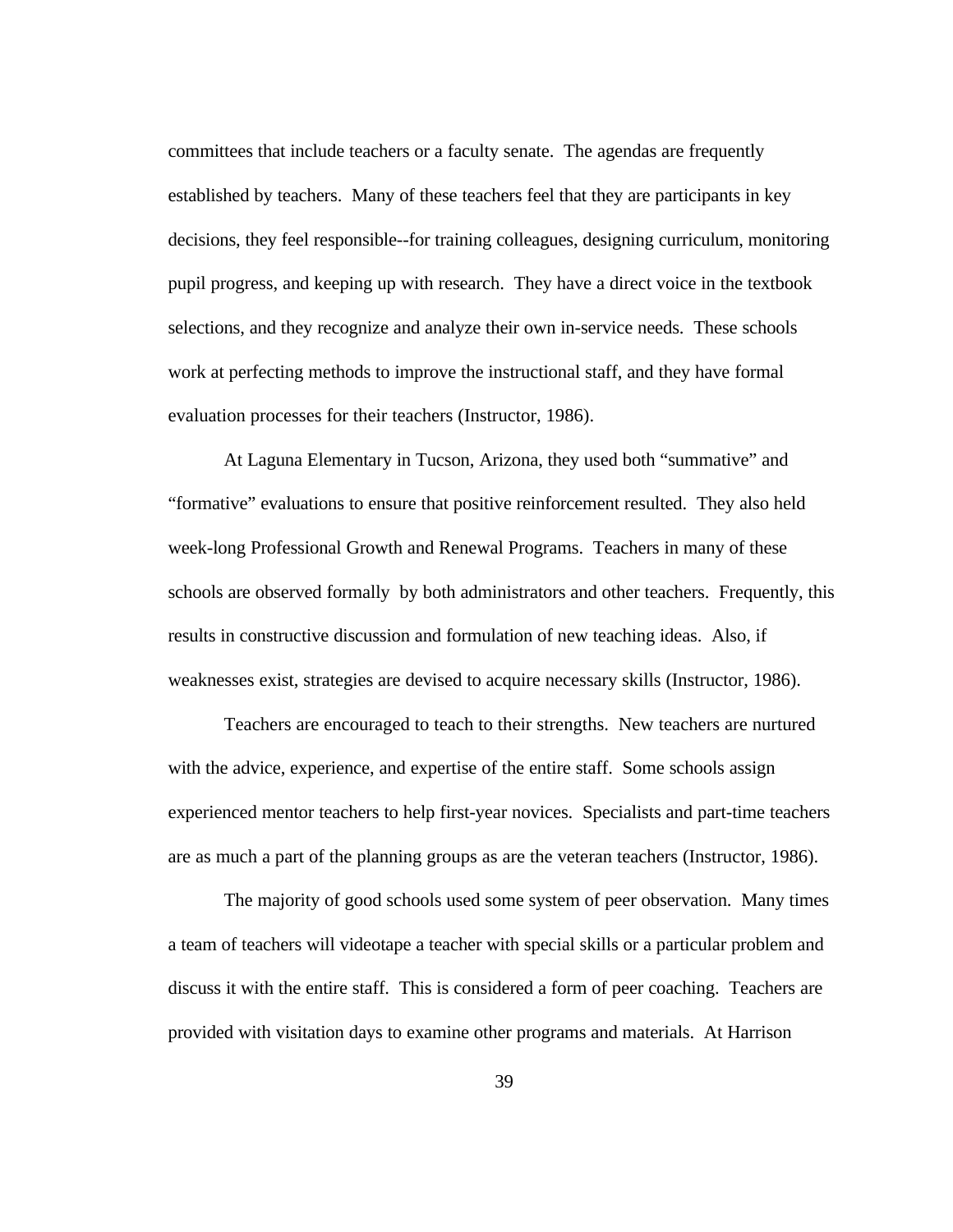Avenue School, New York, teachers exchanged places for two days with a school in Randolph, Massachusetts, as a means of sharing ideas and information. There are also schools like C.M. Russell Elementary School in Missoula, Montana, where teachers have an exchange day within their own school. These support mechanisms recognize professional expertise and combat teacher isolationism (Instructor, 1986).

Some school districts develop teacher institutes. These institutes are run by a board of teachers, to research and present new teaching data as well as offer in-service courses throughout the year. Staff development needs are determined by the outcome of observations, interest surveys, and faculty requests (Instructor, 1986).

Dr. W. J. Creel Elementary in Melbourne, Florida, established a program where by the teachers receive three types of training on a monthly basis. Observations are followed by feedback at weekly team meetings and during individual conferences. There are regular in-services of teaching techniques occurring in motivation theory, lesson design, modeling, and student understanding. These teachers also receive continuous training in specific curriculum areas (Instructor, 1986).

Good schools treasure their talented teachers and reward them in many ways. Some receive plaques, Happy Grams, teacher of the week awards, teacher of the month awards, fruit, breakfast, Teacher Appreciation Days, flowers, other small gifts, and even a monetary gift. The teachers are also recognized by their students. Effective schools let their teachers know that they are loved and appreciated. They do whatever it takes to help get their teachers to do what they do best--teach. They make their teachers full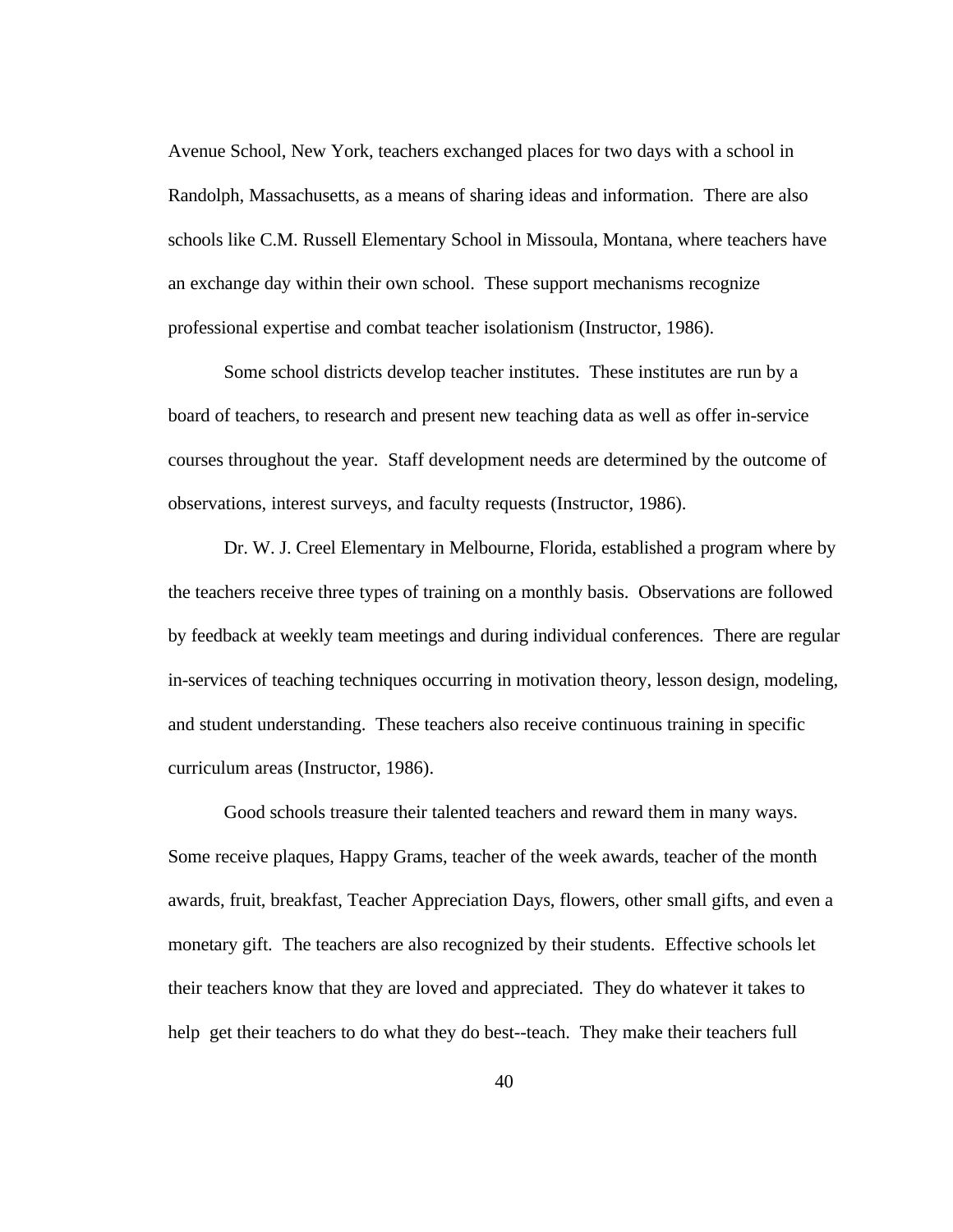partners in the educational planning and development process. They assist their teachers in reaching their potential in the classroom as well as within their profession (Instructor, 1986).

Many suggestions have been offered by respondents pertaining to how teachers can be put in charge. They believe that putting teachers in charge can extend from the individual teacher's level all the way to the national level (Turner, 1987).

ABC University School District in the suburban Los Angeles community of Cerritos, made significant changes in its management structure and methods of operation for nearly twenty years. The result has been substantial. Teachers in the ABC District are part of a highly participative structure, both in their individual schools and at the district level. The changes that made this possible were due to a combination of internal and external influences, including: 1) the commitment of district leadership, 2) creative initiatives for change on the part of the teachers' union, 3) the availability of state financial support targeted for the professionalization of teaching, and 4) a university intervention program (Sickler, 1988).

During the 1986-87 school year, the teachers in the ABC Unified District controlled the curriculum development and the textbook adoption. They had control of more than \$1 million in curriculum and staff development funds. Teachers were involved in making decisions concerning teaching assignments, as well as, assigning students to classes. They assisted in establishing student routines and in determining disciplinary policies. They selected and evaluated their peers for positions as mentor teachers, and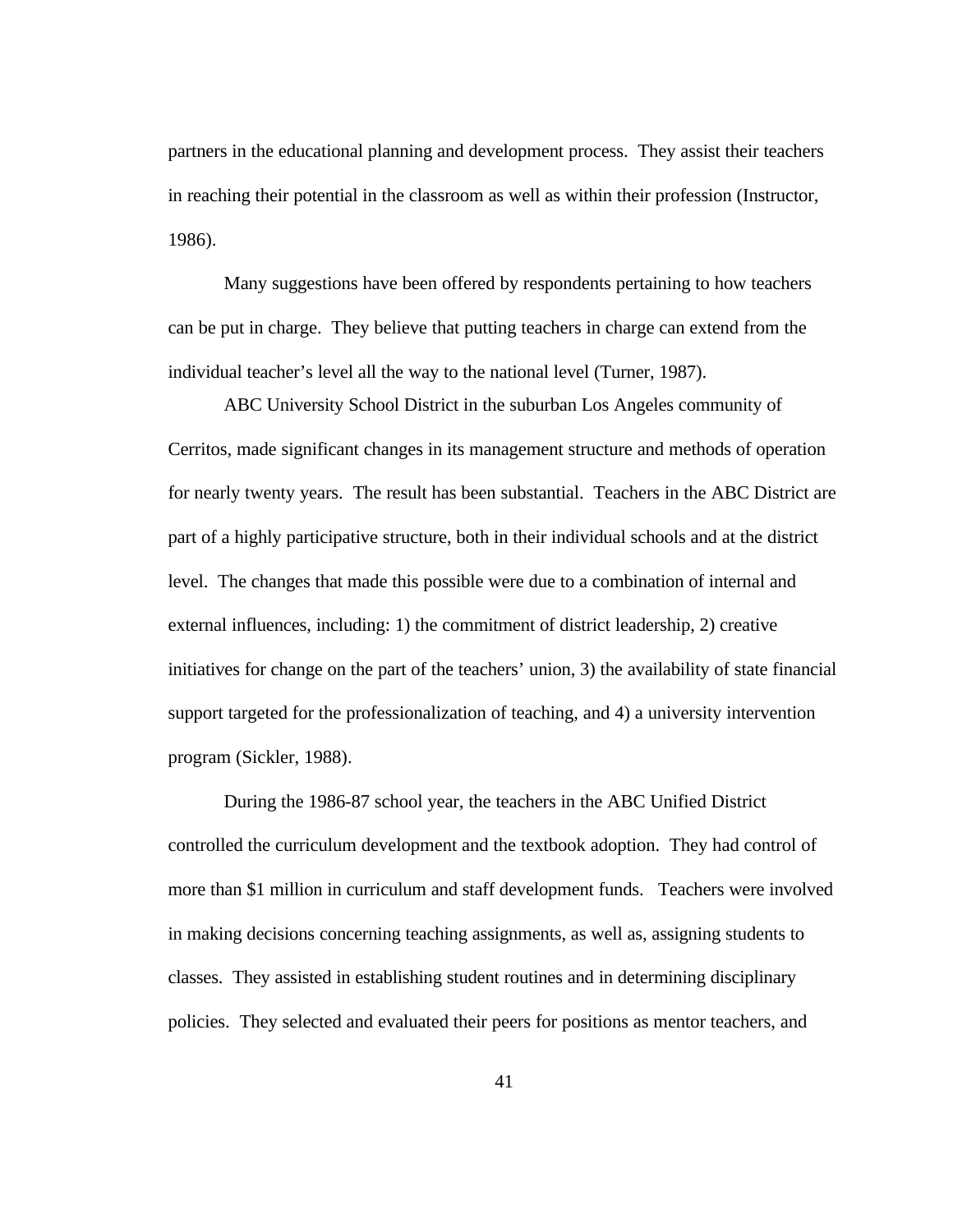they participated in developing an evaluation procedure for all certificated employees (Sickler, 1988).

Management in the ABC Unified District was significantly reduced through attrition, which allowed for more direct communication between individual schools and the district office. Therefore, do to the reduction in personnel costs, more funds became available for the classrooms. The district budget was decentralized, which allowed each school more control over expenditures, and the district worked with the union to raise teacher salaries substantially (Sickler, 1988).

The effects of empowering teachers have been visible in a number of ways. Data on individual schools have shown the most significant gains, but district-wide statistics also reflect improvements. In 1970 ABC students were scoring below the 15th percentile on standardized achievement tests. By 1975-76 district-wide scores on the California Assessment Program tests reached the 62nd percentile in mathematics, the 66th percentile in spelling, the 59th percentile in written expression, and the 60th percentile in reading. In 1985-86 there were still more gains reported in each subject. Scores in math were at the 72nd percentile, in spelling at the 71st percentile, in written expression at the 64th percentile, and in reading at the 62nd percentile. At the same time, excused absences among students had declined from 178,358 in 1983 to 170,969 in 1986, and teacher absenteeism in the district had declined for the past five years (Sickler, 1988).

The move to empower teachers with responsibility for decision making has made an evolutionary process than began in the 1970's. Eugene Tucker, who served as district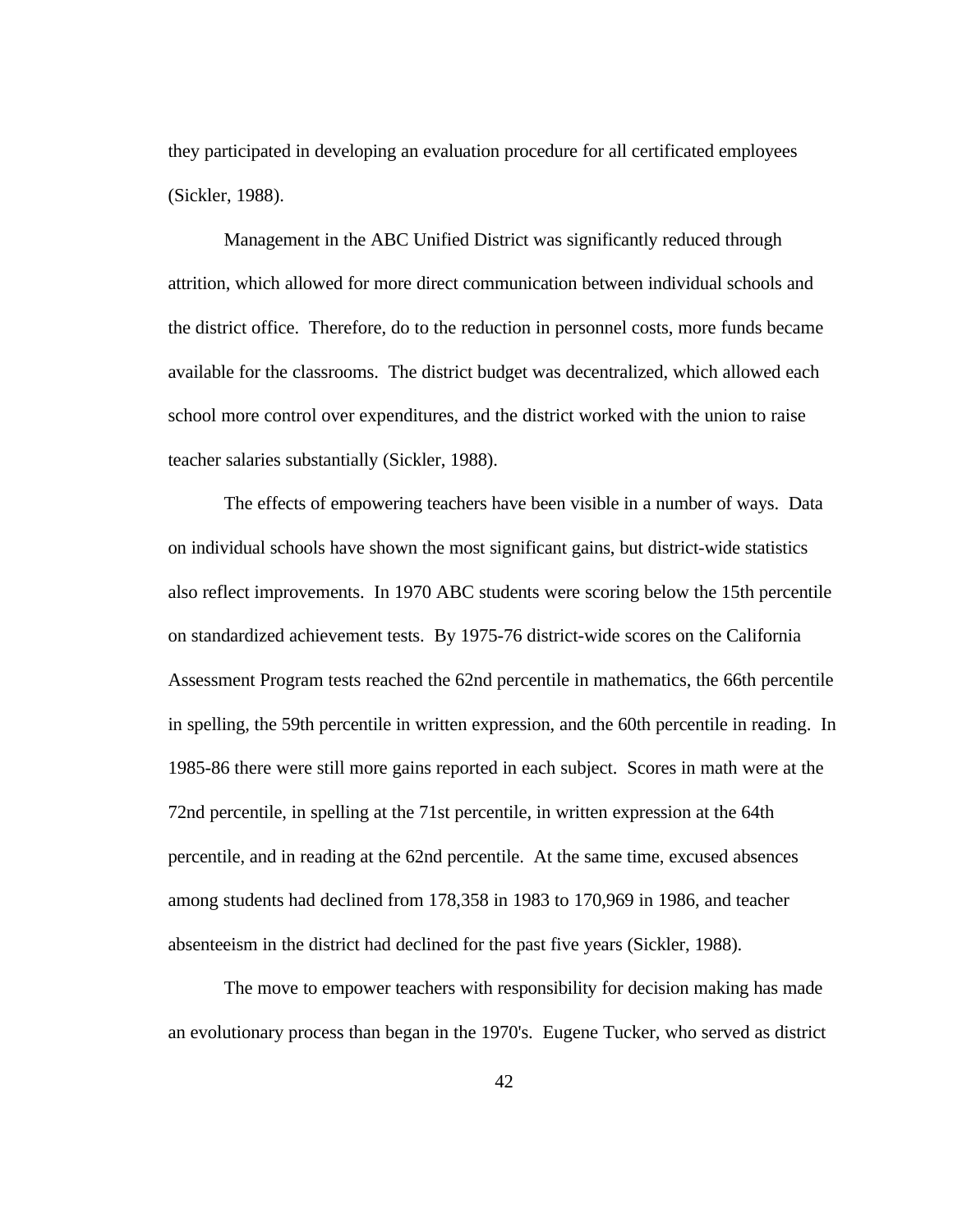superintendent from 1976, to the spring of 1986, encouraged the process. Tucker was firmly committed to involving staff members at all levels in the management of their work. Three steps were taken during his superintendency that greatly influenced the process of change across the district: (1) a new management organization was established, (2) teachers gained control of the curriculum, and teachers were viewed as school leaders (Sickler, 1988).

Former superintendent Tucker, estimated that nearly 30 percent of the almost 1,000 teachers in the district had been drawn into roles of responsibility, through the mentor teachers, the IRTs, the Subject Area Committees, and the Curriculum Council (Sickler, 1988).

A School Improvement Process (SIP), which draws on the collective energy and expertise of teachers, administrators, students, parents, and the other community members, fundamentally changed the way schools were operated and enhanced opportunities for learning. Teachers in Hammond, Indiana, had a major say in decision making and in shaping educational programs that they believed to be better suited for their students. Decisions in a wide range of areas were traditionally under the sole jurisdiction of the school principal and central administrators, were now being made by teachers and administrators, working together with parents and students on school-based improvement teams. These areas included: curriculum planning and development, instructional strategies, staffing needs and hiring, professional development, disciplinary procedures, scheduling, and so on (Casner-Lotto, 1988).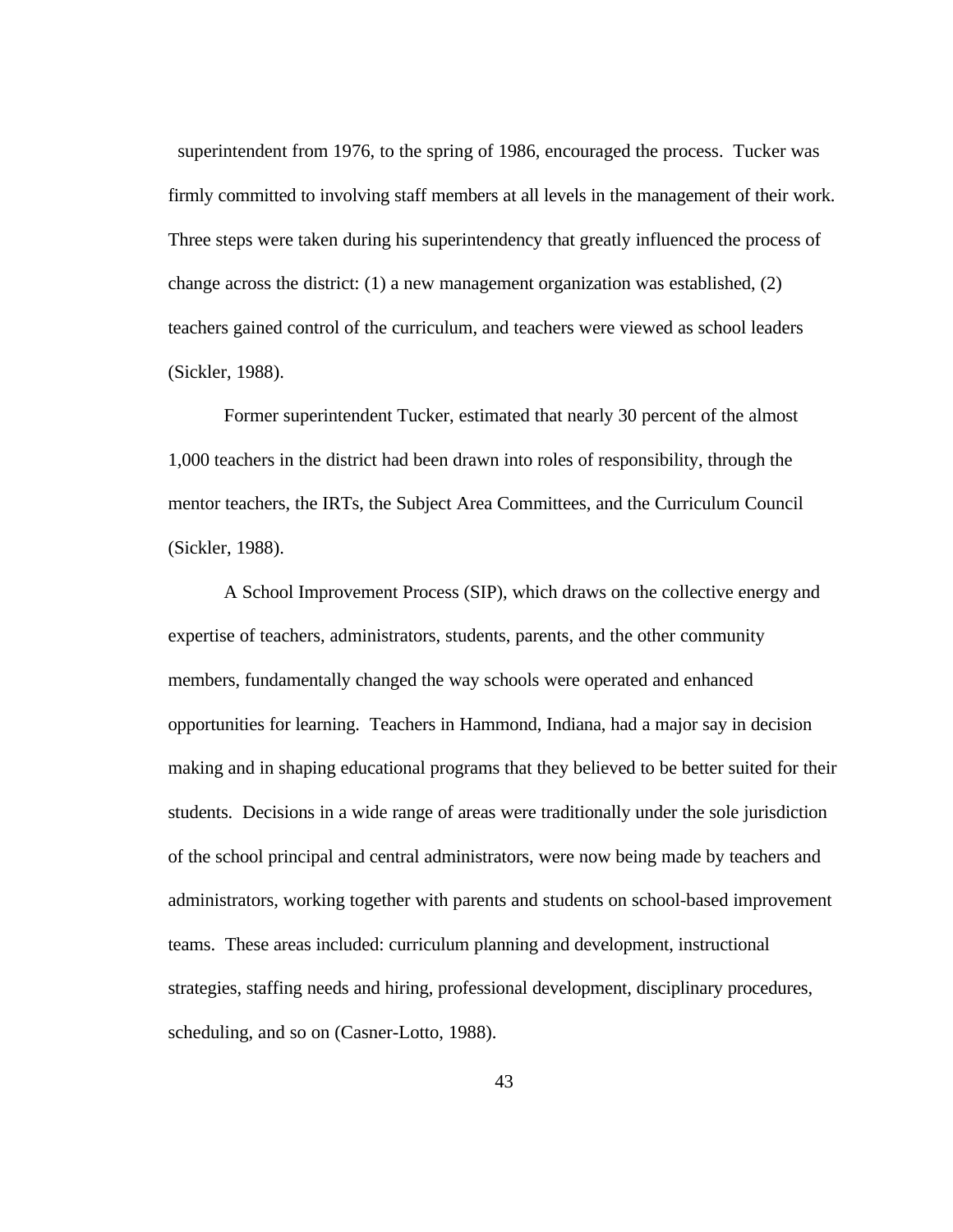The key component of the SIP was believed to be the concept of "pyramiding." When this is done properly, there should be an increase in the number of people who have input into decision making and thus increases the acceptance of new programs and policies. Pyramiding required that each member of the SIP team interact on regular basis with five to seven peers. This interaction consisted of communicating information about team's work or about a specific proposal and gathering feedback from other interested parties that were not members of the team. All members of the initial group of five to seven individuals were expected to reach a similar number of people, who, in turn, would contract others. This procedure caused a significant portion of the school population to be reached in a relatively short period of time. The success of pyramiding varied from school to school depending on how well the team was organized and on the school's level of commitment to the improvement process (Casner-Lotto, 1988).

Do teachers really want to make their own decisions? This question was addressed by Karen Foster in *Educational Leadership*, May 1990. She theorizes that principals believe that superstars do indeed want to have an impact on their own professional lives but the average teachers--perhaps 95 percent of the work force--just want someone to tell them what to do. According to Foster, principals and other school system leaders recognize the advantages of school-based decision making (Foster, 1990).

 Clinton Grove Elementary was selected as a Project 2000 School. It was one of several schools to initiate a futures-planning, school-based management model within the Prince George's County, Maryland, Public Schools. The foundation was established to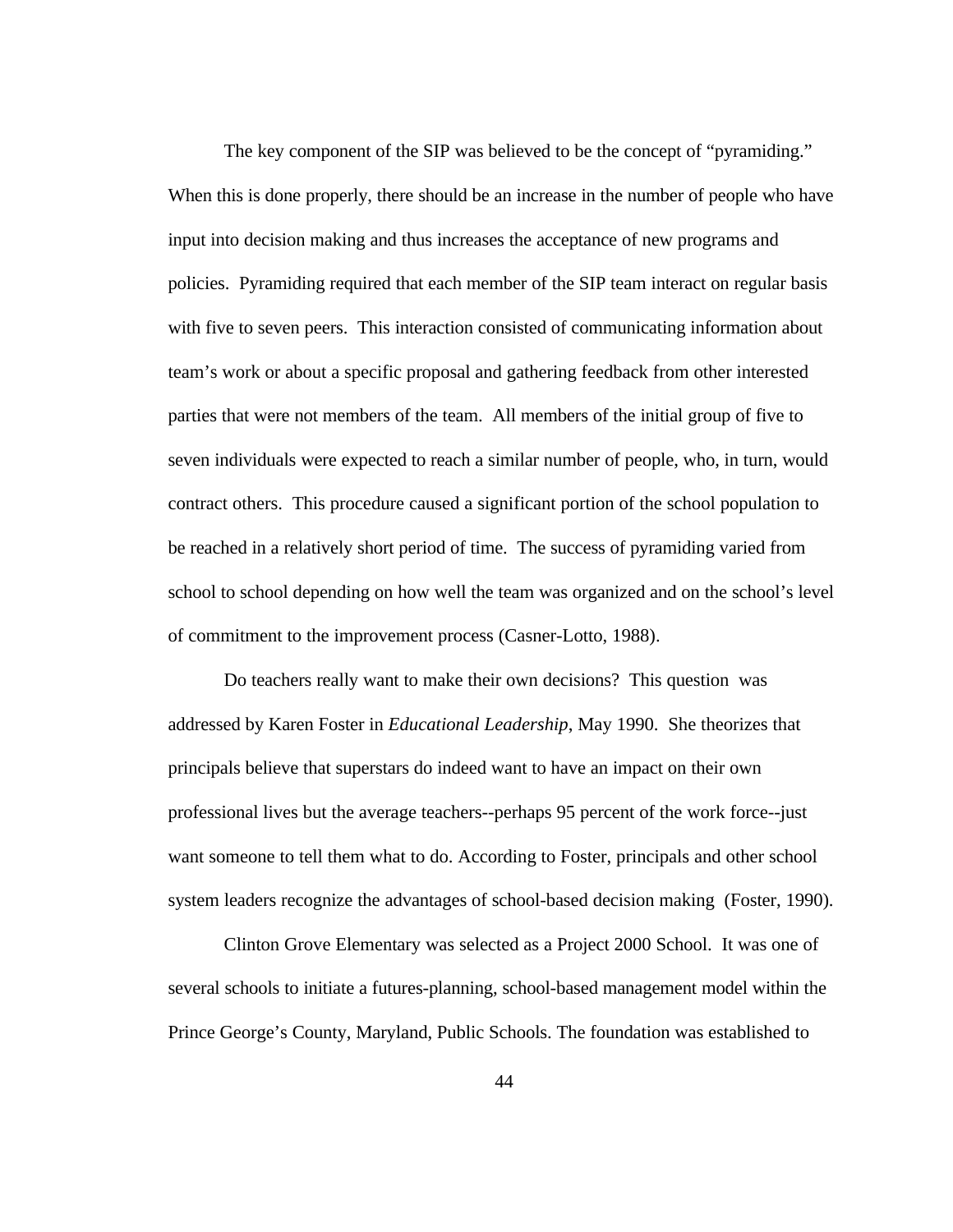move toward teacher empowerment. Clinton Grove's management team of representatives from all the teacher teams, the support staff, and the parents made major decisions about budget and spending, instituting curriculum and instructional changes at the primary level, developing a personnel plan, implementing a staff development program incorporating peer coaching, and much more, by the end of the project's first year. The district's school improvement program gave them a framework for understanding the concept of group responsibility and led to the development of a mission statement at Clinton Grove Elementary. Evaluating decisions using a mission statement guarded against the parochialism of individual teacher interests and the danger of making decisions based on the interests of adults rather than of students. The principal's role was to assist teachers in comparing any proposed action with the statement, as they identified how it supported or deviated from the stated philosophy. The participants listed all the skills, knowledge, attitudes, and qualities that they wanted their "ideal graduate" to possess. Although it took almost one year to write the mission statement, after getting parents' approval, the mission stated was printed, hung on the wall in every classroom, and the statement prefaced the Parent Handbook. The symbolism of its overriding presence served to bring people together (Foster, 1990).

It is believed that the biggest single step toward preparing teachers for empowerment comes through staff development. The establishment of TESA (Teacher Expectations and Student Achievement) provides a structured program incorporating peer observation and coaching. This program focuses on the importance of effective training in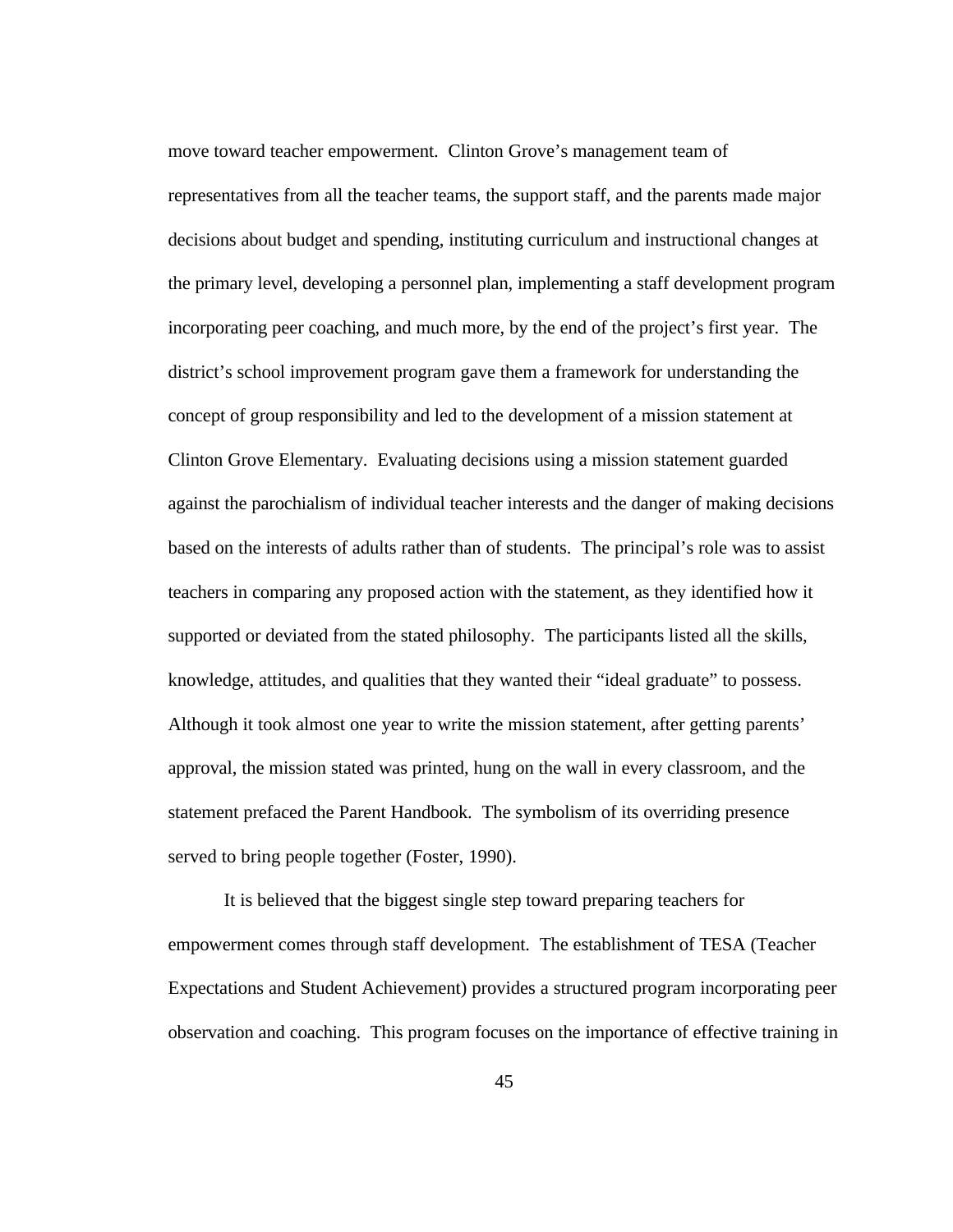order to maximize teachers and students fullest potentials (Foster, 1990).

Today, many children experience difficulties in their educational setting. Often, teachers have not been trained to deal with children with disabilities. Lerner (1993) developed a list of 16 typical methods of modifying academic tasks designed for children with learning disabilities. She also offered tips for teachers of children with attention deficit disorders (Lerner, 1993). It is vital that team work occurs in order to meet these children's needs. Parents, teachers, and administrators must show teamwork so that these children will receive the best possible education. Teachers must be allowed to use their expertise in assisting in the establishment of an appropriate curriculum (Lerner, 1993).

Jo Webber believes that it is important to teach proper behavior the same way that we teach reading to someone who does not read. He believes that unequal educational opportunities occur in schools because of the many untrained teachers and the limited support resources (Webber, 1998).

According to Elliott, parents, community members, and policy makers, expect to know how well all students in America's schools are learning. There is an emphasis on achieving higher educational standards and greater accountability has begun to move educators beyond the traditional issues of access to services, due process, and compliance to issues related to how well students perform (Elliott, 1996).

# Other Related Studies

Bacharach, Bauer, and Shedd stated that in effective organizations, there are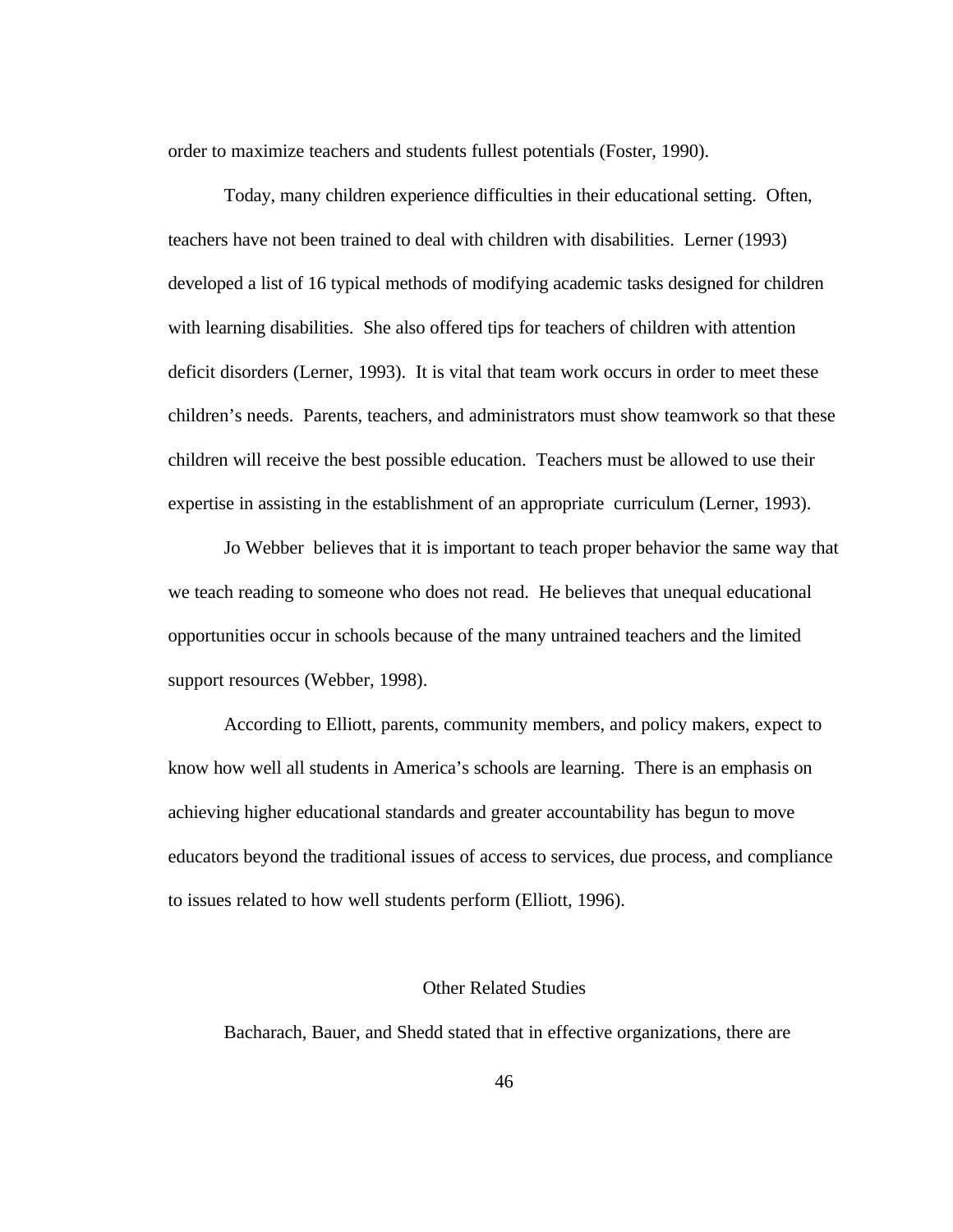constant evaluating and reevaluating of the working conditions. According to the researchers in education, we have been inclined to ignore work conditions, or to assume that problems with school work conditions have little to do with the quality of work. There have been few studies that have tried to empirically identify the characteristics of teachers' work conditions and their consequences on the work of teaching (Bacharach, Bauer, & Shedd, 1986).

The study on the conditions and resources of teaching (CART), represents the first national effort to empirically identify the specific problems teachers encounter related to the work conditions of schools (Bacharach, Bauer, & Shedd, 1986).

The (CART) sought to assess, through a series of survey questions that were administered to a national sample of teachers, the degree to which these four principles guided our nation's schools. To the extent that they did not, it was concluded that school work conditions did not fully promote effective teaching. The guiding question of the study was: To what degree does the organization of work in schools allow teachers to perform as well as they can? The researchers viewed this issue as not whether teachers are motivated to perform, but whether they are capable of performing; the issue was whether teachers can teach, given the conditions of work and the resources provided to them to accomplish their work (Bacharach, Bauer, & Shedd, 1986).

The CART survey asked teachers to describe how often they were given the opportunity to participate in decisions. There were five decision areas surveyed: (1) organizational policies; (2) student-teacher interface; (3) teacher development and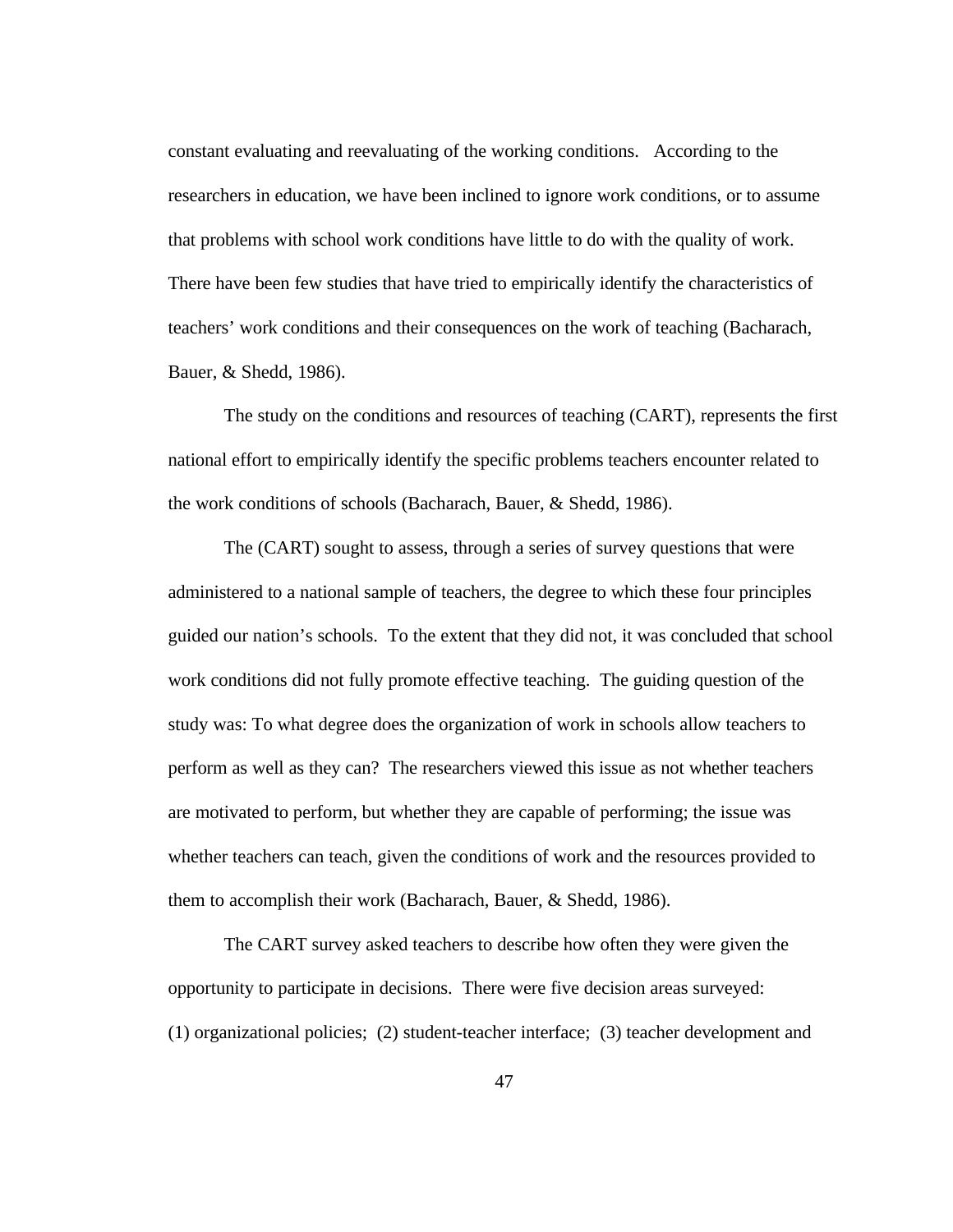evaluation; (4) work allocation; and (5) teaching process (Bacharach, Bauer, 7 Shedd, 1986).

The researchers define decisional deprivation as the difference between the amount of involvement in school decision making teachers feel they should have as compared to the amount of involvement they feel they actually have. Decision deprivation measures allow the researchers to directly assess teachers' sense of powerlessness as well as the likely impact of decision-making practices on effectiveness (Bacharach, Bauer, & Shedd, 1986).

As a result of the CART study, decisional deprivation indicates that teachers feel they should have considerably more of a chance to be involved in decision making. Fewer teachers responded that their current opportunity to be involved in decision-making was appropriate, and there were a relatively insignificant percentage of teachers who felt saturated with opportunities to get involved (Bacharach, Bauer, & Shedd, 1986).

The researchers believe that education reformers have ignored the basic lesson of decades of research on organizational effectiveness in the rush to embrace motivation as the principal element through which schools might enhance the quality of classroom instruction. They state that the job must first be properly designed before it can be formed effectively and that the job design of the role of the teacher determines how effective an individual can be as a teacher. They also believe that no matter how well-motivated people may be, the lack of resources can prevent them from accomplishing their job responsibilities. The lack of resources can result in frustration and ultimately demotivated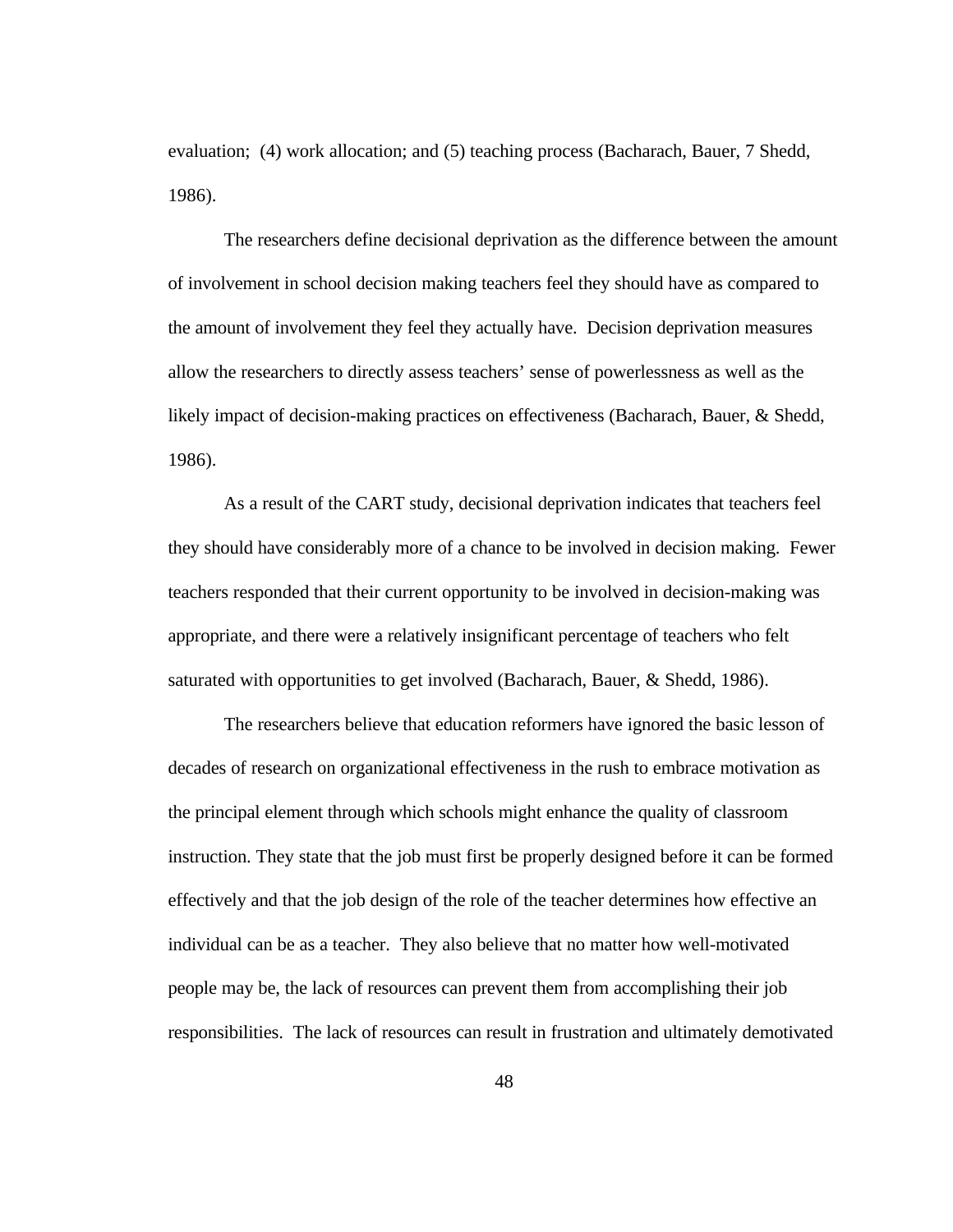job holders. Furthermore, a lack of resources can lead to teachers becoming scavengers, using makeshift techniques, and therefore, teaching can become de-professionalized (Bacharach, Bauer, and Shedd, 1986).

According to the researchers, the lack of resources limits teachers' creativity and ability to do their jobs in a manner that satisfies them. The prime motivating agent in any profession is believed to be a sense of self-satisfaction with one's own performance. It is viewed especially critical in a profession that is as low-paying as teaching. They state that the lack of resources can have a direct impact on teachers' ability to perform, and it indirectly affected teacher motivation and satisfaction. Frequently, the lack of resources has been linked to such work consequences as stress and burnout (Bacharach, Bauer, & Shedd, 1986).

The reform movement promoted the concept of teacher empowerment. Some studies show that the more decisions a teacher makes concerning her students and the more involved she is in making school wide decisions, the better her performance and the higher her morale. *Instructor's* Poll provided a unique opportunity to look at the attitudes of decision makers. Most of the teachers who responded to the first four items in the table were called *empowered*. They represented 28 percent of all classroom teachers responding. Empowered teachers are significantly more likely to believe that career ladders, merit pay plans, master teacher programs, and recognition programs would improve teaching. Empowered teachers are less likely to believe that an increase in salary would lead to improved teaching (Instructor, 1986).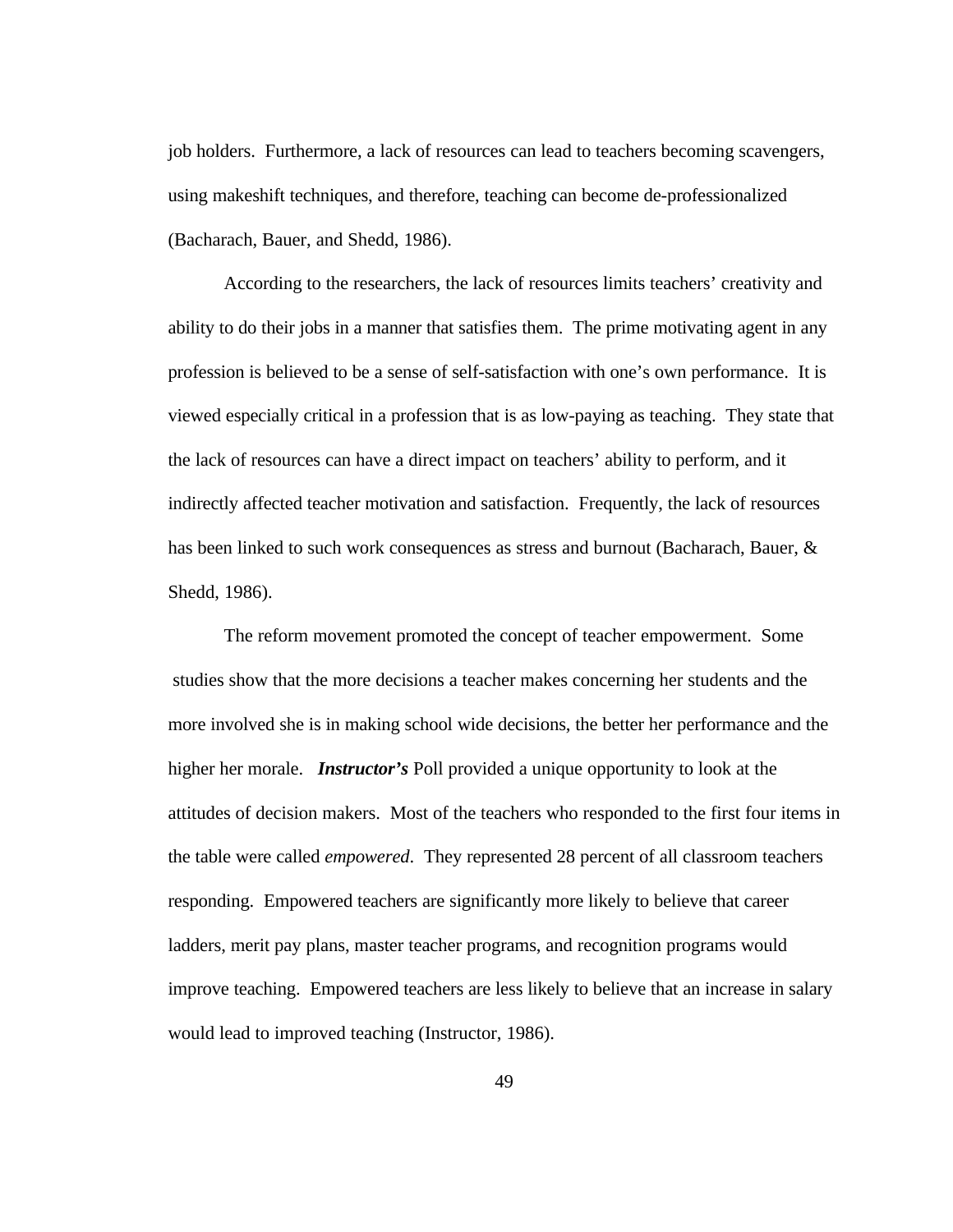Results of the poll indicated few significant differences in age, location, current teaching position, class size, sex, and degrees held. Decision-making power produced a positive attitude toward some items on education's reform agenda. More importantly, it indicated a stronger commitment to the profession. The findings were logically understood, and consistent with what had been seen in good schools for years. It was believed that respect for professionalism breeds both respect and accountability. Teachers, who are involved in decisions about students, become more responsible for and committed to student outcomes (Instructor, 1986).

In the fall of 1986, *Instructor* surveyed the teachers in schools cited by the Department of Education's Elementary School Recognition Program and found that those schools may be good based on the fact that the teachers in those schools felt individually and collectively empowered. More than 1,000 teachers were surveyed. These are the results of the survey:

- 95 percent of the teachers made decisions related to the curriculum for their students
- 94 percent made decisions related to selection of texts and supplementary materials
- 96 percent made decisions about the instructional methods used
- 88 percent made decisions related to their in-service training
- 95 percent had opportunities to talk with other teachers
- 81 percent had an opportunity to observe fellow teachers
- 75 percent were involved in choosing the subject they taught
- 97 percent said their principal provided them with regular guidance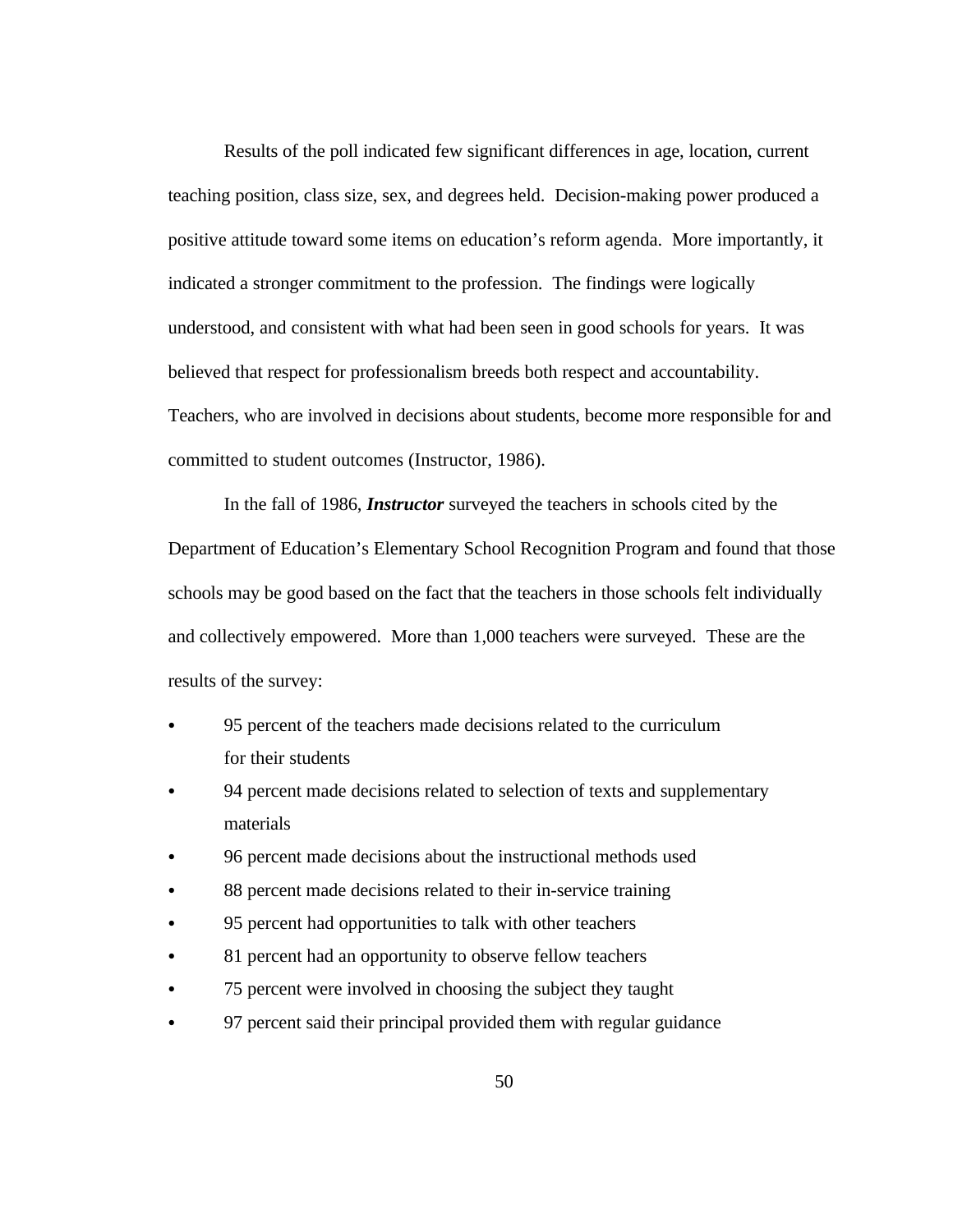on instructional matters

- 43 percent said they were involved in the hiring of new teachers
- 33 percent said they had a voice in hiring administrators (Instructor, 1986).

In March 1987, *Learning 87* poll was given to more than 1,000 teachers who were asked to respond to, " *What are the Critical Problems in Teaching? And How Can They Be Solved*?" Teachers responded by saying that they know best what happens--and what is needed-- in the classroom. They wanted to be treated like professionals. They wanted to be in charge of what they do. They were tired of seeing decisions made by people whose last classroom experience was as a student (Turner, 1987).

The majority (93 percent) of the respondents to the March, *Learning 87* poll agreed that teachers should be responsible for setting and maintaining the standards of their profession. However, doing what's required to take control of the teaching profession takes time--something that teachers say is in drastically short supply. When the teachers were asked to rank and comment on the most serious problems they face as educators, the respondents put time at the top of the list. Many believed that overcrowded classrooms contributed to the time crunch and was a major or moderate problem for more than half of the respondents. They believed that overcrowded classrooms contributed to the majority of discipline problems (Turner, 1987).

Maeroff reported the results of The Carnegie Foundation for the Advancement of Teaching, a survey that was conducted in September 1988, of ten possible areas of decision making. The results indicated that teachers across the country felt that they were mainly involved in only two areas: choosing textbooks and materials, and shaping the curriculum. These are the results of the eight areas that teachers' considered themselves not involved in (Maeroff, 1988):

- Setting standards for student behavior (53 percent)
- Deciding whether students are tracked into special classes (55 percent)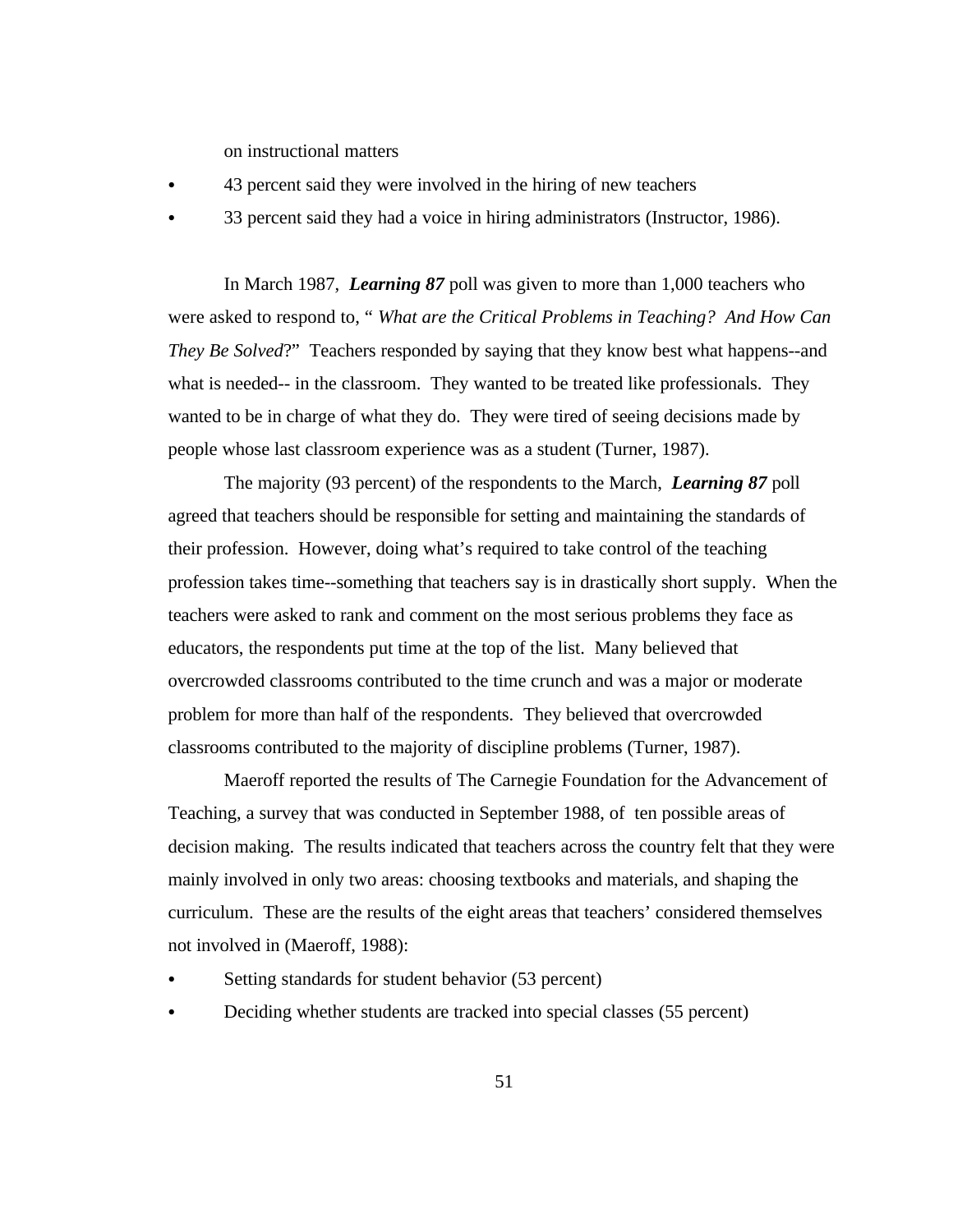- Designing staff development and in service programs (57 percent)
- Setting promotion and retention standards (66 percent)
- Deciding school budgets (80 percent)
- Evaluating teacher performance (90 percent)
- Selecting new teachers (93 percent)
- Choosing new administrators (93 percent)

The results of a survey by John Goodlad suggested that teachers prefer to work in a school where the principal is in charge. The schools that were judged by teachers to be "more satisfying" were places of employment where the principals were deemed to be significantly more in control of the jobs and of their time, and where the principals felt they had considerable influence. The study discovered that teachers were less satisfied working in schools where principals were less in control and less influential. Many teachers responded that they were not seeking to enter into a power struggle with principals, but merely wanted to have a greater role in decision making (Maeroff, 1988).

The National Study of School Evaluation conducted a study in 1988, using the Teacher Opinion Inventory . This instrument was developed to assess teachers' opinions concerning many facets of the school, to "compile teachers' recommendations for improvement," and to provide "data to assist school's professional staff in decision making relative to program development." The population surveyed were elementary and secondary teachers. There were seven subscales: Organization/Administration, Instruction, Student Support Climate, School/Community Relations, Job Satisfaction, Program, Student Activities. The instrument had two parts. All A items were measured using a Likert-scale, and all B items were measured using open-ended questions regarding recommendations. This instrument was first developed in 1975 and has revised several times. This instrument is still available today (Conoley & Impara, 1994).

Whitmore developed an opinion survey entitled, "A TEACHER ATTITUDE